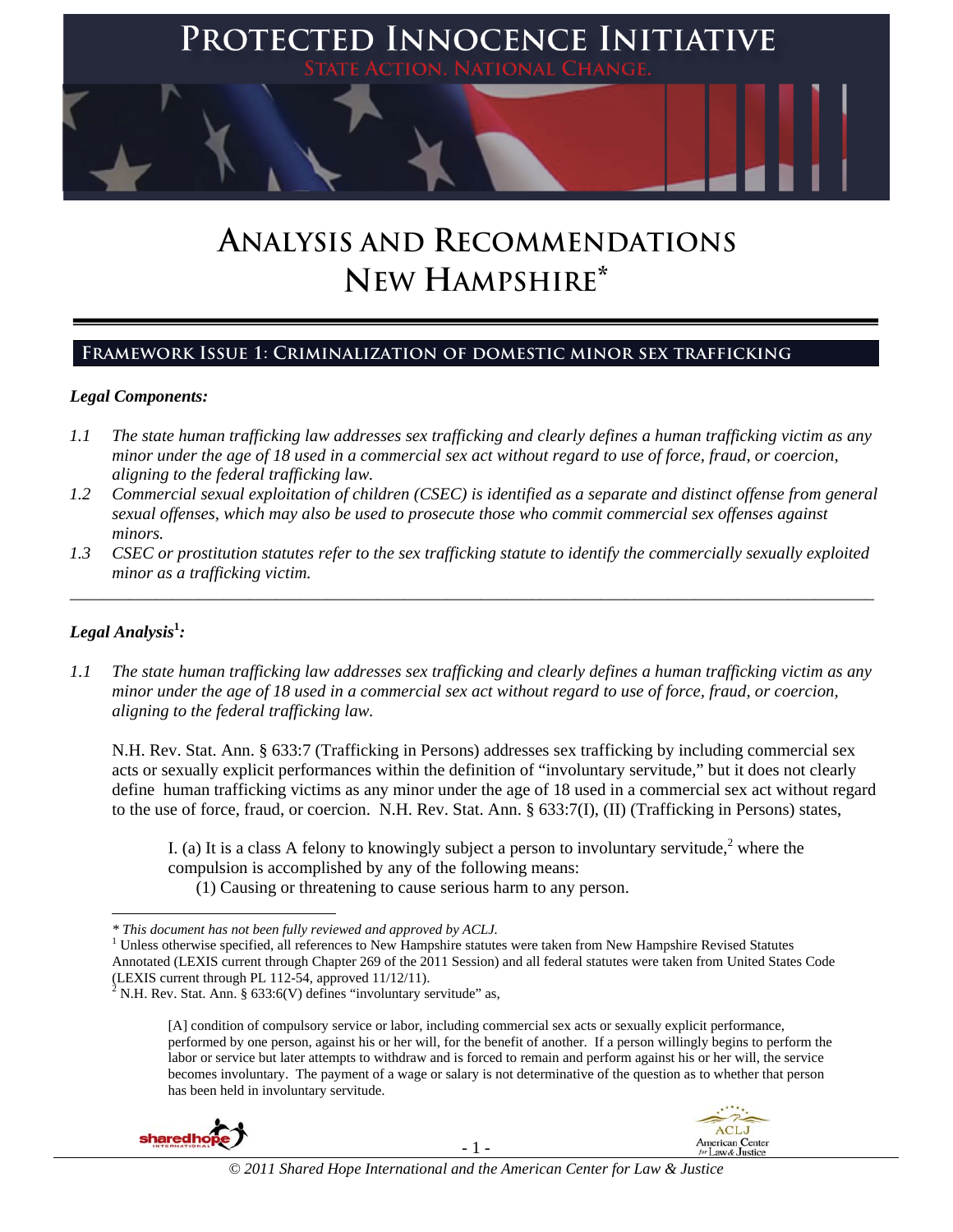(2) Confining the person unlawfully as defined in RSA 633:2, II [Criminal restraint], or threatening to so confine the person.

(3) Abusing legal process or threatening to bring legal action against the person relating to the person's legal status or potential criminal liability.

(4) Destroying, concealing, removing, confiscating, or otherwise making unavailable to that person any actual or purported passport or other immigration document, or any other actual or purported government identification document.

(5) Threatening to commit a crime against the person.

(6) False promise relating to the terms and conditions of employment, education, marriage, or financial support.

(7) Threatening to reveal any information sought to be kept concealed by the person which relates to the person's legal status or which would expose the person to criminal liability.

(8) Facilitating or controlling the person's access to an addictive controlled substance.

(9) Engaging in any scheme, plan, or pattern, whether overt or subtle, intended to cause the person to believe that, if he or she did not perform such labor, services, commercial sex acts, $3$  or sexually explicit performances,<sup>4</sup> that such person or any person would suffer serious harm or physical restraint.

(10) Withholding or threatening to withhold food or medication that the actor has an obligation or has promised to provide to the person.

(11) Coercing a person to engage in any of the foregoing acts by requiring such in satisfaction of a debt owed to the actor.

. . . .

l

II. It is a class A felony to recruit, harbor, transport, provide, obtain, or otherwise make available a person, knowing or believing it likely that the person will be subjected to trafficking as defined in paragraph I. . . .

(a) "Sexual penetration" means:

(1) Sexual intercourse; or

(2) Cunnilingus; or

(3) Fellatio; or

(4) Anal intercourse; or

(5) Any intrusion, however slight, of any part of the actor's body, including emissions, or any object manipulated by the actor into genital or anal openings of the victim's body; or

(6) Any intrusion, however slight, of any part of the victim's body, including emissions, or any object manipulated by the victim into the oral, genital, or anal openings of the actor's body; or

(7) Any act which forces, coerces, or intimidates the victim to perform any sexual penetration as defined in

subparagraphs  $(1)$ – $(6)$  on the actor, on another person, or on himself.

(b) Emissions include semen, urine, and feces. Emission is not required as an element of any form of sexual penetration.

(c) "Objects" include animals as defined in RSA 644:8, II.

N.H. Rev. Stat. Ann. § 649-A:2(III) defines "sexually explicit conduct" as

[H]uman masturbation, the touching of the actor's or other person's sexual organs in the context of a sexual relationship, sexual intercourse actual or simulated, normal or perverted, whether alone or between members of the same or opposite sex or between humans and animals, or any lewd exhibitions of the buttocks, genitals, flagellation, bondage, or torture. Sexual intercourse is simulated when it depicts explicit sexual intercourse that gives the appearance of the consummation of sexual intercourse, normal or perverted. 4

<sup>4</sup> N.H. Rev. Stat. Ann. § 633:6(III) defines "sexually-explicit performance" as "an act or show involving one or more sex acts, intended to arouse, satisfy the sexual desires of, or appeal to the prurient interests of patrons or viewers, whether public or private, live, photographed, recorded, or videotaped."





- 2 -

 $3$  N.H. Rev. Stat. Ann. § 633:6(I) defines "commercial sex act" as "any sex act because of which anything of value is given, promised to, or received, directly or indirectly, by any person." N.H. Rev. Stat. Ann. § 633:6(II) defines "sex act" as "any act of sexual contact as defined in RSA 632-A:1, IV [Definitions], any act of sexual penetration as defined in RSA 632-A:1, V [Definitions], or any other sexually explicit conduct as defined in RSA 649-A:2 [Definitions]." N.H. Rev. Stat. Ann. 632- A:1(IV) (Definitions) defines "sexual contact" as "the intentional touching whether directly, through clothing, or otherwise, of the victim's or actor's sexual or intimate parts . . . . Sexual contact includes only that aforementioned conduct which can be reasonably construed as being for the purpose of sexual arousal or gratification." N.H. Rev. Stat. Ann. § 632-A:1(V) states,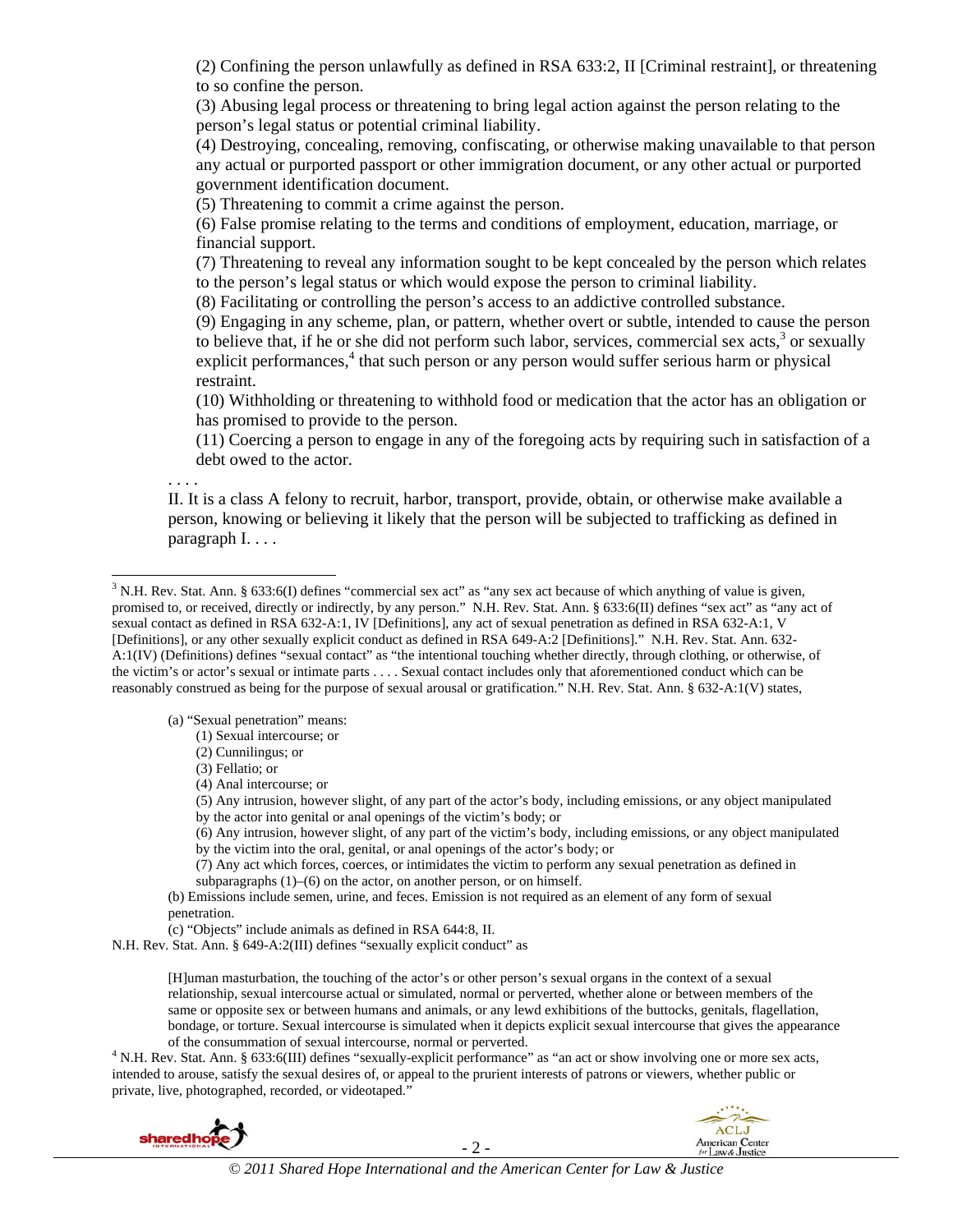A conviction under N.H. Rev. Stat. Ann. § 633:7(I) is punishable as a Class A felony by imprisonment up to 15 years, a fine not to exceed \$4,000, or both, but if the offense involves "a commercial sex act or sexually explicit performance by a victim under the age of 18," a conviction is punishable as a Class A felony by imprisonment for 10–30 years,<sup>5</sup> a fine not to exceed \$4,000,<sup>6</sup> or both. N.H. Rev. Stat. Ann. §§ 633:7(I)(a), (c), 651:2(I),

I. A convicted person may be sentenced according to paragraph III if the jury also finds beyond a reasonable doubt that such person:

(a) Based on the circumstances for which he or she is to be sentenced, has knowingly devoted himself or herself to criminal activity as a major source of livelihood; . . .

(c) Has manifested exceptional cruelty or depravity in inflicting death or serious bodily injury on the victim of the crime;

(d) Has committed an offense involving the use of force against a person with the intention of taking advantage of the victim's age or physical disability;

(e) Has committed or attempted to commit any of the crimes defined in RSA 631 [Assault and related sentences] or 632-A [Sexual assault and related offenses] against a person under 13 years of age;

(m) Has committed or attempted to commit aggravated felonious sexual assault in violation of RSA 632-A:2, I(l) or RSA 632-A:2, II [Aggravated felonious sexual assault] where the defendant was 18 years of age or older at the time of the offense;

(n) Has committed or attempted to commit aggravated felonious sexual assault in violation of RSA 632-A:2, III, and one or more of the acts comprising the pattern of sexual assault was an offense under RSA 632-A:2, I(l) or RSA 632-A:2, II, or both, and the defendant was 18 years of age or older when the pattern of sexual assault began; . . .

(q) Has knowingly committed any of the following offenses as a criminal street gang member, or for the benefit of, at the direction of, or in association with any criminal street gang, with the purpose to promote, further, or assist in any such criminal conduct by criminal street gang members:

(1) Violent crime as defined in RSA 651:5, XIII [Annulment of Criminal Records] [includes any felonious child pornography offense under N.H. Rev. Stat. Ann. § 649-A].

. . . . (6) Criminal street gang solicitation as defined in RSA 644:20 [Criminal street gang; Solicitation]; or . . . .

II. A convicted person may be sentenced according to the terms of paragraph III if the court finds, and includes such findings in the record, that such person:

(a) Has twice previously been convicted in this state, or in another jurisdiction, on sentences in excess of one year; . . . .

III. If authorized by paragraph I or II, . . . a defendant may be sentenced to an extended term of imprisonment. An extended term is, for a person convicted of:

(a) Any felony, other than murder or manslaughter, a minimum to be fixed by the court of not more than 10 years and a maximum to be fixed by the court of not more than 30 years;

(b) A misdemeanor, a minimum to be fixed by the court of not more than 2 years and a maximum to be fixed by the court of not more than 5 years;

. . . . (e) Two or more offenses under RSA 632-A:2 [Aggravated felonious sexual assault], life imprisonment without parole;

(f) A third offense under RSA 632-A:3 [Felonious sexual assault], life imprisonment; or . . . .

IV. If authorized by subparagraphs I(m), (n), or (o) and if notice of the possible application of this section is given to the defendant prior to the commencement of trial:

(a) There is a presumption that a person shall be sentenced to a minimum to be fixed by the court of not less than 25 years and a maximum of life imprisonment unless the court makes a determination that the goals of deterrence, rehabilitation, and punishment would not be served, based on the specific circumstances of the case, by such a sentence and the court makes specific written findings in support of the lesser sentence. . . .

(b) The sentence shall also include, in addition to any other penalties provided by law, a special sentence of lifetime supervision by the department of corrections. . . [which] shall begin upon the offender's release from incarceration, parole, or probation. . . .

....<br><sup>6</sup> Under N.H. Rev. Stat. Ann. § 633 651:2(IV), the fines imposed for a felony violation vary depending on whether the offender is an individual or organization or whether the offender gained property through the illegal violation. N.H. Rev. Stat. Ann. § 633 651:2(IV) states,



. . .

- 3 -



 5 Extended terms of imprisonment may apply under certain circumstances. N.H. Rev. Stat. Ann. § 651:6(I)–(IV) (Extended Term of Imprisonment) provides,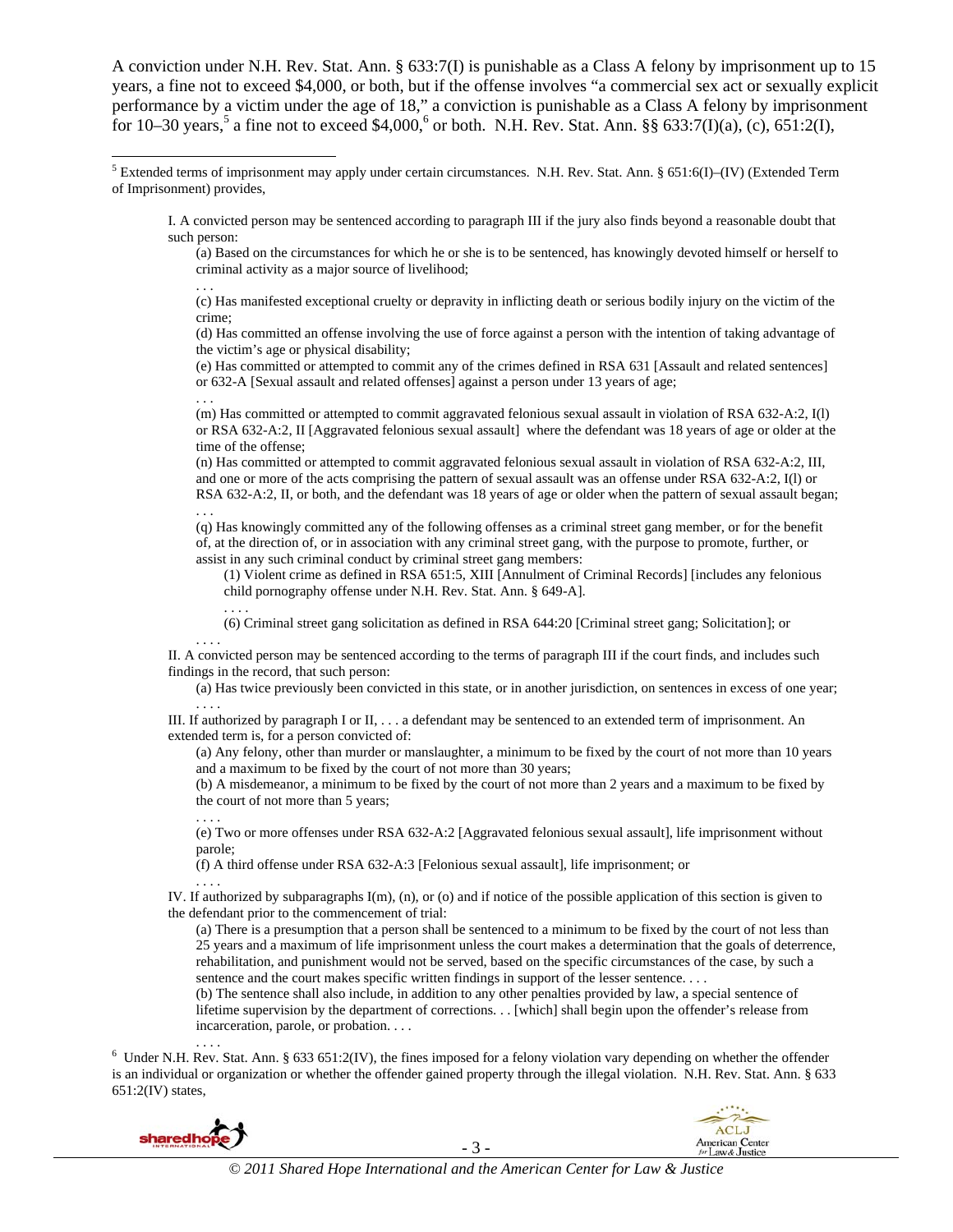$(II)(a)$ ,  $(IV)(a)$ . Similarly, a conviction under N.H. Rev. Stat. Ann. § 633:7(II) is punishable as a Class A felony punishable by imprisonment up to 15 years, a fine not to exceed \$4,000, or both, but if the victim is under the age of 18 and "the offender knew or believed it likely that the victim would be coerced into engaging in a commercial sex act or sexually explicit performance," a conviction is punishable by imprisonment for 10 years to a maximum "fixed by the court," a fine not to exceed \$4,000, or both. N.H. Rev. Stat. Ann. §§ 633:7(II), 651:2(I), (II)(a), (IV)(a).

- 1.1.1 Recommendation: Amend N.H. Rev. Stat. Ann. § 633:7 (Trafficking in Persons) to eliminate the compulsion requirement if the victim is a minor under the age of 18 and used in a commercial sex act<sup> $7$ </sup>
- *1.2 Commercial sexual exploitation of children (CSEC) is identified as a separate and distinct offense from general sexual offenses, which may also be used to prosecute those who commit commercial sex offenses against minors.*

The following statutes specifically prohibit CSEC in New Hampshire:

1. N.H. Rev. Stat. Ann. § 645:2(I) (Prostitution and Related Offenses) makes it a crime if a person

(a) Solicits, agrees to perform, or engages in sexual contact<sup>8</sup> as defined in RSA 632-A:1, IV [Definitions] or sexual penetration<sup>9</sup> as defined in RSA 632-A:1, V, [Definitions] in return for consideration; or

(b) Induces or otherwise purposely causes another to violate subparagraph (a); or

(c) Transports another into or within this state with the purpose of promoting or facilitating such other in engaging in conduct in violation of subparagraph (a); or

(d) Not being a legal dependent incapable of self support, knowingly is supported in whole or in part by the proceeds of violation of subparagraph (a); or

(e) Knowingly permits a place under such person's control to be used for violation of subparagraph (a); or

(f) Pays, agrees to pay, or offers to pay another person to engage in sexual contact as defined in RSA 632-A:1, IV or sexual penetration as defined in RSA 632-A:1, V, with the payor or with another person.

A conviction under this statute is punishable as a Class B misdemeanor by a fine not to exceed \$1,200. N.H. Rev. Stat. Ann.  $\S\S 645:2(1)$ ,  $625:9(IV)(b)$ , (c),  $651:2(IV)(a)$ . If the offense involves a minor under the age of 18, however, a conviction under N.H. Rev. Stat. Ann. § 645:2(I)(b)–(e) is punishable as a Class B felony by imprisonment up to 7 years, a fine not to exceed \$4,000, or both. N.H. Rev. Stat. Ann. §§ 645:2(II)(a),  $651:2(I), (II)(b), (IV)(a).$ 

IV. A fine may be imposed in addition to any sentence of imprisonment, probation, or conditional discharge. The limitations on amounts of fines authorized in subparagraphs (a) and (b) shall not include the amount of any civil penalty, the imposition of which is authorized by statute or by a properly adopted local ordinance, code, or regulation. The amount of any fine imposed on:

(b) A corporation or unincorporated association may not exceed \$100,000 for a felony, \$20,000 for a misdemeanor and \$1,000 for a violation. A writ of execution may be issued by the court against the corporation or unincorporated association to compel payment of the fine, together with costs and interest.

(c) If a defendant has gained property through the commission of any felony, then in lieu of the amounts authorized in paragraphs (a) and (b), the fine may be an amount not to exceed double the amount of that gain. 7

<sup>7</sup> Subsequent recommendations in this report referring to N.H. Rev. Stat. Ann. § 633:7 (Trafficking in persons) are predicated upon the recommendations contained in Section 1.1 being previously or simultaneously implemented.  $8 \text{ See } \text{supra}$  note 3 for the definition of "sexual contact."

<sup>9</sup> See supra note 3 for the definition of "sexual penetration."



1

- 4 -



<sup>(</sup>a) Any individual may not exceed \$4,000 for a felony, \$2,000 for a class A misdemeanor, \$1,200 for a class B misdemeanor, and \$1,000 for a violation.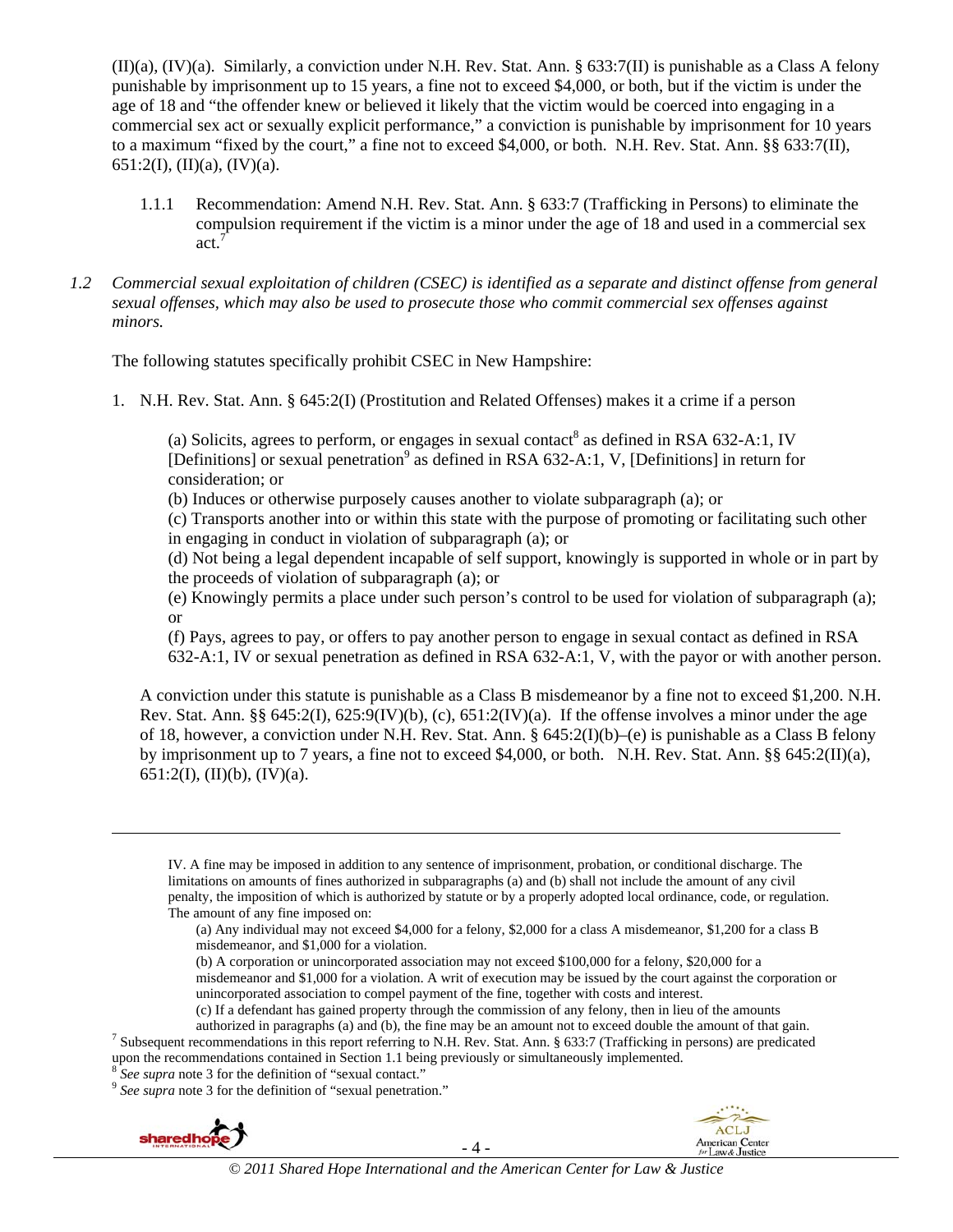2. N.H. Rev. Stat. Ann. § 649-B:3(I)(d) (Computer Pornography) states,

I. No person shall knowingly:

- (a) Compile, enter into, or transmit by means of computer;
- (b) Make, print, publish, or reproduce by other computerized means;
- (c) Cause or allow to be entered into or transmitted by means of computer; or

(d) Buy, sell, receive, exchange, or disseminate by means of computer, any notice, statement, or advertisement, or any minor's name, telephone number, place of residence, physical characteristics, or other descriptive or identifying information, for purposes of facilitating, encouraging, offering, or soliciting sexual conduct of or with any child, $\frac{10}{10}$  or the visual depiction of such conduct.

A conviction under N.H. Rev. Stat. Ann. § 649-B:3(I)(d) is punishable as a Class B felony by imprisonment up to 7 years, a fine not to exceed \$4,000, or both. N.H. Rev. Stat. Ann.  $\S$ § 649-B:3(II), 651:2(I), (II)(b),  $(IV)(a)$ .

Several other New Hampshire laws, while not expressly commercial in nature, may also be applicable in cases involving the commercial sexual exploitation of a child. Some of those statutes are as follows:

1. N.H. Rev. Stat. Ann. § 632-A:4(I) (Sexual Assault) states,

I. A person is guilty of a class A misdemeanor under any of the following circumstances:

(a) When the actor subjects another person who is 13 years of age or older to sexual contact under any of the circumstances named in RSA 632-A:2 [Aggravated Felonious Sexual Assault].

(b) When the actor subjects another person, other than the actor's legal spouse, who is 13 years of age or older and under 16 years of age to sexual contact where the age difference between the actor and the other person is 5 years or more.

(c) In the absence of any of the circumstances set forth in RSA 632-A:2, when the actor engages in sexual penetration with a person, other than the actor's legal spouse, who is 13 years of age or older and under 16 years of age where the age difference between the actor and the other person is 4 years or less.

A conviction under N.H. Rev. Stat. Ann. § 632-A:4(I) is punishable as a Class A misdemeanor by imprisonment up to 1 year, a fine not to exceed \$2,000, or both. N.H. Rev. Stat. Ann. §§ 632-A:4(I), 651:2(I), (II)(c), (IV)(a).

2. N.H. Rev. Stat. Ann. § 632-A:3(II), (III) (Felonious Sexual Assault) states,

A person is guilty of a class B felony if such person:

. . . .

II. Engages in sexual penetration with a person, other than his legal spouse, who is 13 years of age or older and under 16 years of age where the age difference between the actor and the other person is 4 years or more; or

III. Engages in sexual contact with a person other than his legal spouse who is under 13 years of age.

A first or second conviction under this statute is punishable as a Class B felony by imprisonment up to 7 years, a fine not to exceed \$4,000, or both. N.H. Rev. Stat. Ann. § 632-A:3, 651:2(I), (II)(b), (IV)(a). Under certain circumstances, a third conviction is punishable by an extended term of life imprisonment. N.H. Rev. Stat. Ann. § 651:6(I),  $(III)(f).^{11}$ 





l <sup>10</sup> "In this chapter, 'child' means any person under the age of 16 years." N.H. Rev. Stat. Ann. § 649-B:2. <sup>11</sup> *See supra* note 5 for the provisions of N.H. Rev. Stat. Ann. § 651:6(I), (III)(f).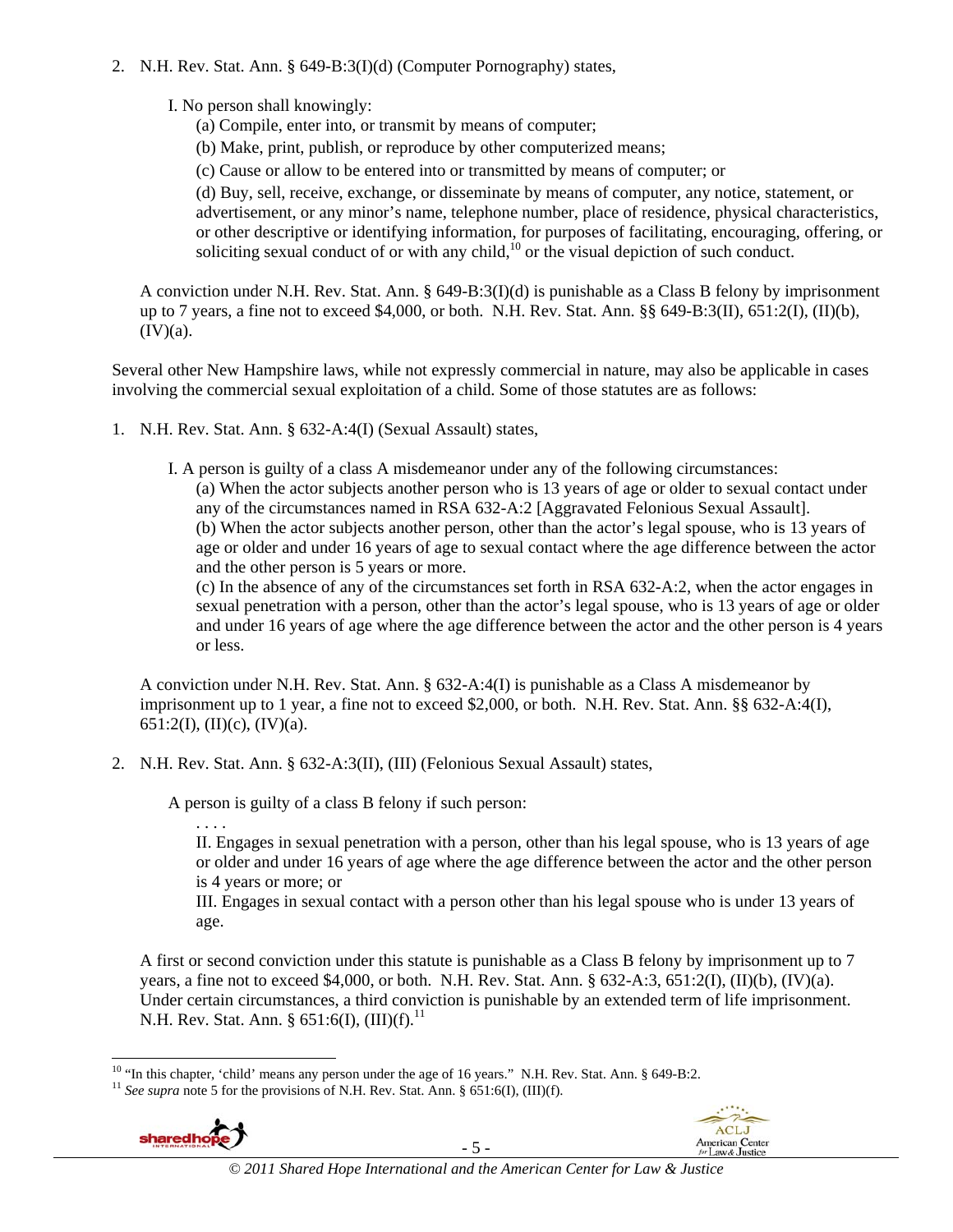#### 3. N.H. Rev. Stat. Ann. § 632-A:2 (Aggravated Felonious Sexual Assault) states,

I. A person is guilty of the felony of Aggravated Felonious Sexual Assault if such person engages in sexual penetration with another person under any of the following circumstances:

(l) When the victim is less than 13 years of age.

. . . .

. . . .

l

II. A person is guilty of Aggravated Felonious Sexual Assault without penetration when he intentionally touches whether directly, through clothing, or otherwise, the genitalia of a person under the age of 13 under circumstances that can be reasonably construed as being for the purpose of sexual arousal or gratification.

III. A person is guilty of Aggravated Felonious Sexual Assault when such person engages in a pattern of sexual assault<sup>12</sup> against another person, not the actor's legal spouse, who is less than 16 years of age. The mental state applicable to the underlying acts of sexual assault need not be shown with respect to the element of engaging in a pattern of sexual assault.

First convictions under this statute are punishable by imprisonment for 10–20 years, a fine not to exceed \$4,000, or both; second convictions<sup>13</sup> are punishable by imprisonment for 20–40 years, a fine not to exceed \$4,000, or both, while third and subsequent convictions are punishable by life imprisonment without the possibility of parole. N.H. Rev. Stat. Ann. §§ 632-A:10-a(I)–(III), 651:2(I), (IV)(a). Under certain circumstances, convictions under N.H. Rev. Stat. Ann. § 632-A:2(I)(l) (Aggravated Felonious Sexual Assault when the victim is under the age of 13) are subject to enhanced punishments including 25 years to life imprisonment for a first conviction, life imprisonment for subsequent convictions, and life-time supervision by the department of corrections. N.H. Rev. Stat. Ann.  $\S 651:6(I)(m)$ ,  $(III)(e)$ ,  $(IV)(a)$ ,  $(b)$ .<sup>14</sup>

VI. A person shall be sentenced [to imprisonment for life without the possibility of parole] if the court finds, and includes such findings in the record, that such person:

 (a) (1) Committed a violation of RSA 632-A:2, I(l), RSA 632-A:2, II, or RSA 632-A:2, III, in which one or more of the acts comprising the pattern of sexual assault was an offense under RSA 632-A:2, I(l) or RSA 632-A:2, II, or both, after having previously been convicted of an offense in violation of one of the aforementioned offenses or any other statute prohibiting the same conduct in another state, territory or possession of the United States, and

(2) The person committed the subsequent offense while released on bail on the earlier offense or the sentence

for the earlier conviction involved a term of incarceration, probation, parole, or other supervised release; or (b) (1) Committed a violation of RSA 631:1 after having previously been convicted of an offense in violation of RSA 631:1, or any other statute prohibiting the same conduct in another state, territory or possession of the United States, if the earlier offense also involved a victim under 13 years of age where the serious bodily injury resulted in brain damage or physical disability to the child that is likely to be permanent; and

(2) The person committed the subsequent offense while released on bail on the earlier offense or the sentence

 <sup>(2)</sup> The person committed the subsequent offense while released on bail on the earlier offense or the sentence for the earlier conviction involved a term of incarceration, probation, parole, or other supervised release. VII. If the court has made the findings authorized by RSA 651:6, VI, and if notice of the possible application of this section is given to the defendant prior to the commencement of trial, a person shall be sentenced to an extended term of imprisonment of life without parole.



<sup>&</sup>lt;sup>12</sup> Pursuant to N.H. Rev. Stat. Ann. §632-A:1(I-c), "Pattern of sexual assault' means committing more than one act under RSA 632-A:2 [Aggravated Felonious Sexual Assault] or RSA 632-A:3 [Felonious Sexual Assault], or both, upon the same victim over a period of 2 months or more and within a period of 5 years."

<sup>&</sup>lt;sup>13</sup> For purposes of this statute, prior convictions include previous convictions under N.H. Rev. Stat. Ann. § 632-A:2 "or any other statute prohibiting the same conduct in another state, territory or possession of the United States." N.H. Rev. Stat. Ann. § 632-  $A:10-a(II).$ 

<sup>&</sup>lt;sup>14</sup> See supra note 5 for the substantive provisions of N.H. Rev. Stat. Ann. § 651:6(I)(m), (III)(e), (IV)(a), (b). Additionally, N.H. Rev. Stat. Ann. § 651:6(VI) provides,

for the earlier conviction involved a term of incarceration, probation, parole, or other supervised release; or (c) (1) Committed a violation of RSA 630:1-b after having previously been convicted of an offense in violation of RSA 630:1-b, or any other statute prohibiting the same conduct in another state, territory, or possession of the United States; and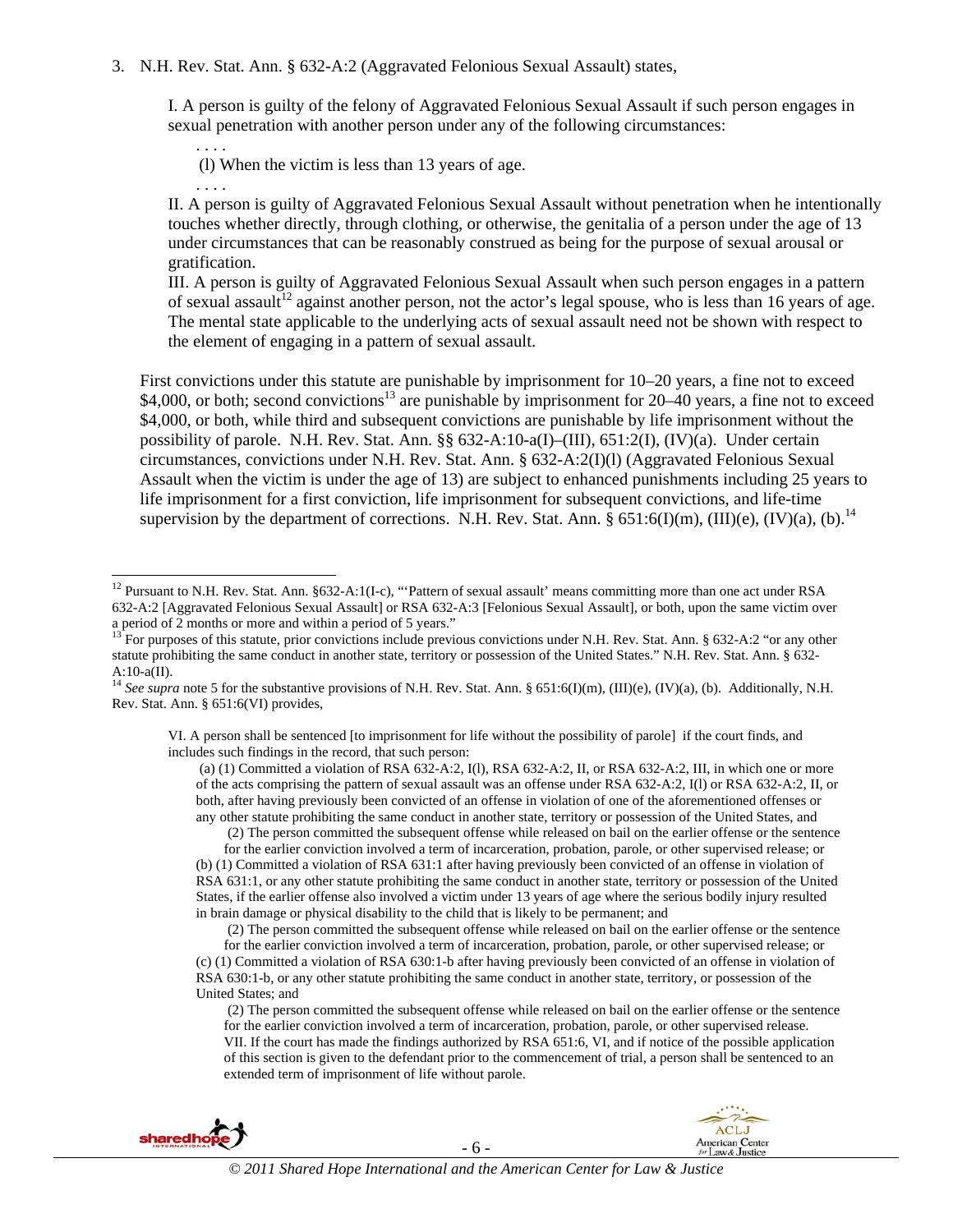4. N.H. Rev. Stat. Ann. § 639:3 (Endangering the Welfare of a Child) states,

I. A person is guilty of endangering the welfare of a child or incompetent if he knowingly endangers the welfare of a child under 18 years of age . . . by purposely violating a duty of care, protection or support he owes to such child. . . , or by inducing such child . . . to engage in conduct that endangers his health or safety.

. . . .

III. In the prosecution of any person under this section, the solicitation by any person of a child under the age of 16 to engage in sexual activity as defined by RSA 649-A:2, III [Definitions] for the purpose of creating a visual representation as defined in RSA 649-A:2, IV [Definitions],15 or to engage in sexual penetration as defined by RSA 632-A:1, V [Definitions],<sup>16</sup> constitutes endangering the welfare of such child.

A conviction under N.H. Rev. Stat. Ann. § 639:3(I) is punishable as a Class B misdemeanor by a fine not to exceed \$1,200. N.H. Rev. Stat. Ann. §§ 639:3(V), 625:9(IV)(b), (c), 651:2(IV)(a). A conviction under N.H. Rev. Stat. Ann. § 639:3(III), however, is punishable as a Class B felony by imprisonment up to 7 years, a fine not to exceed \$4,000, or both. N.H. Rev. Stat. Ann. § 639:3(V), 651:2(I), (II)(b), (IV)(a).

*1.3 CSEC or prostitution statutes refer to the sex trafficking statute to identify the commercially sexually exploited minor as a trafficking victim.*

None of New Hampshire's CSEC statutes refer to N.H. Rev. Stat. Ann. § 633:7 (Trafficking in Persons).

1.3.1 Recommendation: Amend New Hampshire's CSEC statutes to refer to N.H. Rev. Stat. Ann. § 633:7 (Trafficking in Persons) to ensure that minors under the age of 18 are treated as sex trafficking victims in commercial sex cases.



l





<sup>&</sup>lt;sup>15</sup> *See supra* note 3 for the definition of "sexually explicit conduct." <sup>16</sup> *See supra* note 3 for the definition of "sexual penetration."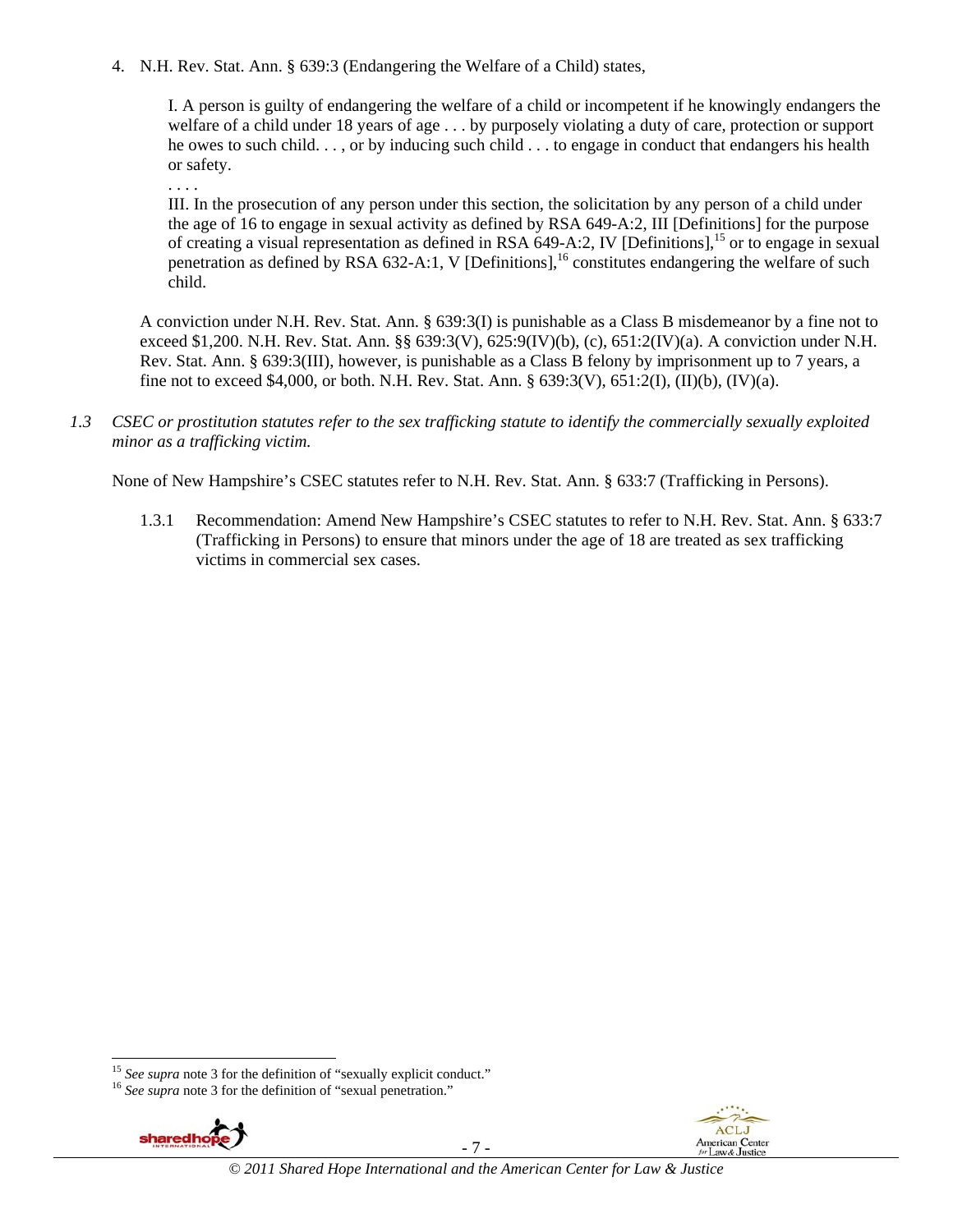### **Framework Issue 2: Criminal provisions ADDRESSING demand**

### *Legal Components:*

- *2.1 The state sex trafficking law can be applied to buyers of commercial sex acts with a victim of domestic minor sex trafficking.*
- *2.2 Buyers of commercial sex acts with a minor can be prosecuted under CSEC laws.*
- *2.3 Solicitation of prostitution laws differentiate between buying sex acts with an adult and buying sex acts with a minor under 18.*
- *2.4 Penalties for buyers of commercial sex acts with minors are as high as federal penalties.*
- *2.5 Using the Internet to lure, entice, or purchase, or attempt to lure, entice, or purchase commercial sex acts with a minor is a separate crime or results in an enhanced penalty for buyers.*
- *2.6 No age mistake defense is permitted for a buyer of commercial sex acts with any minor under 18.*
- *2.7 Base penalties for buying sex acts with a minor are sufficiently high for all minors under 18 and not reduced for older minors.*
- *2.8 Financial penalties for buyers of commercial sex acts with minors are sufficiently high to make it difficult for buyers to hide the crime.*
- *2.9 Buying and possessing child pornography carries penalties as high as similar federal offenses.*
- *2.10 Convicted buyers of commercial sex acts with minors and child pornography are required to register as sex offenders.*

\_\_\_\_\_\_\_\_\_\_\_\_\_\_\_\_\_\_\_\_\_\_\_\_\_\_\_\_\_\_\_\_\_\_\_\_\_\_\_\_\_\_\_\_\_\_\_\_\_\_\_\_\_\_\_\_\_\_\_\_\_\_\_\_\_\_\_\_\_\_\_\_\_\_\_\_\_\_\_\_\_\_\_\_\_\_\_\_\_\_\_\_\_\_

### *Legal Analysis:*

*2.1 The state sex trafficking law can be applied to buyers of commercial sex acts with a victim of domestic minor sex trafficking.*

N.H. Rev. Stat. Ann. § 633:7(II) (Trafficking in Persons) makes it illegal for a person to "obtain . . . a person, knowing or believing it likely that the person will be subjected to trafficking." Federal prosecutors, under the Trafficking Victims Protection Act (TVPA),<sup>17</sup> have applied the crime of human trafficking to attempted buyers of commercial sex with minors by charging that the buyers attempted to "obtain"18 a person under 18 to engage in commercial sex.19 It is unsettled whether the courts will uphold this interpretation of the TVPA. It is arguable, therefore, that the term "obtain" in New Hampshire's trafficking statute may be similarly applied, and could, therefore, implicate buyers under N.H. Rev. Stat. Ann.  $\S 633:7(II)$ . If the victim is under the age of 18 and "the offender knew or believed it likely that the victim would be coerced into engaging in a commercial sex act or sexually explicit performance," a conviction under N.H. Rev. Stat. Ann. § 633:7(II) is punishable as a Class A felony by imprisonment for 10 years to a maximum "fixed by the court," a fine not to exceed \$4,000, or both. N.H. Rev. Stat. Ann. §§ 633:7(II), 651:2(I), (IV)(a).

- 2.1.1 Recommendation: Amend N.H. Rev. Stat. Ann. § 633:7 (Trafficking in Persons) to include the term "purchase" and clarify that the statute applies to buyers of commercial sex with minors.
- *2.2 Buyers of commercial sex acts with a minor can be prosecuted under CSEC laws.*

New Hampshire's CSEC laws do not specifically include the crime of buying sex with a minor, as N.H. Rev.

1

<sup>19</sup> *See, e.g*., Indictment at 1, United States v. Oflyng, No. 09-00084-01-CR-W-SOW (W.D. Mo. Mar. 10, 2009); *see also* News Release, U.S. Department of Justice, Office of the United States Attorney for the Western District of Missouri, Human Trafficking Rescue Project, Operation Guardian Angel, Final Defendant Pleads Guilty to Sex Trafficking of a Child, (Dec. 18, 2009), http://www.justice.gov/usao/mow/news2009/mikoloyck.ple.htm.





<sup>&</sup>lt;sup>17</sup> Trafficking Victims Protection Act (TVPA) of 2000, Pub. L. No. 106-386, 114 Stat. 1464, 1466 (codified in scattered sections of 18 and 22 U.S.C.).

 $18$  18 U.S.C. § 1591(a).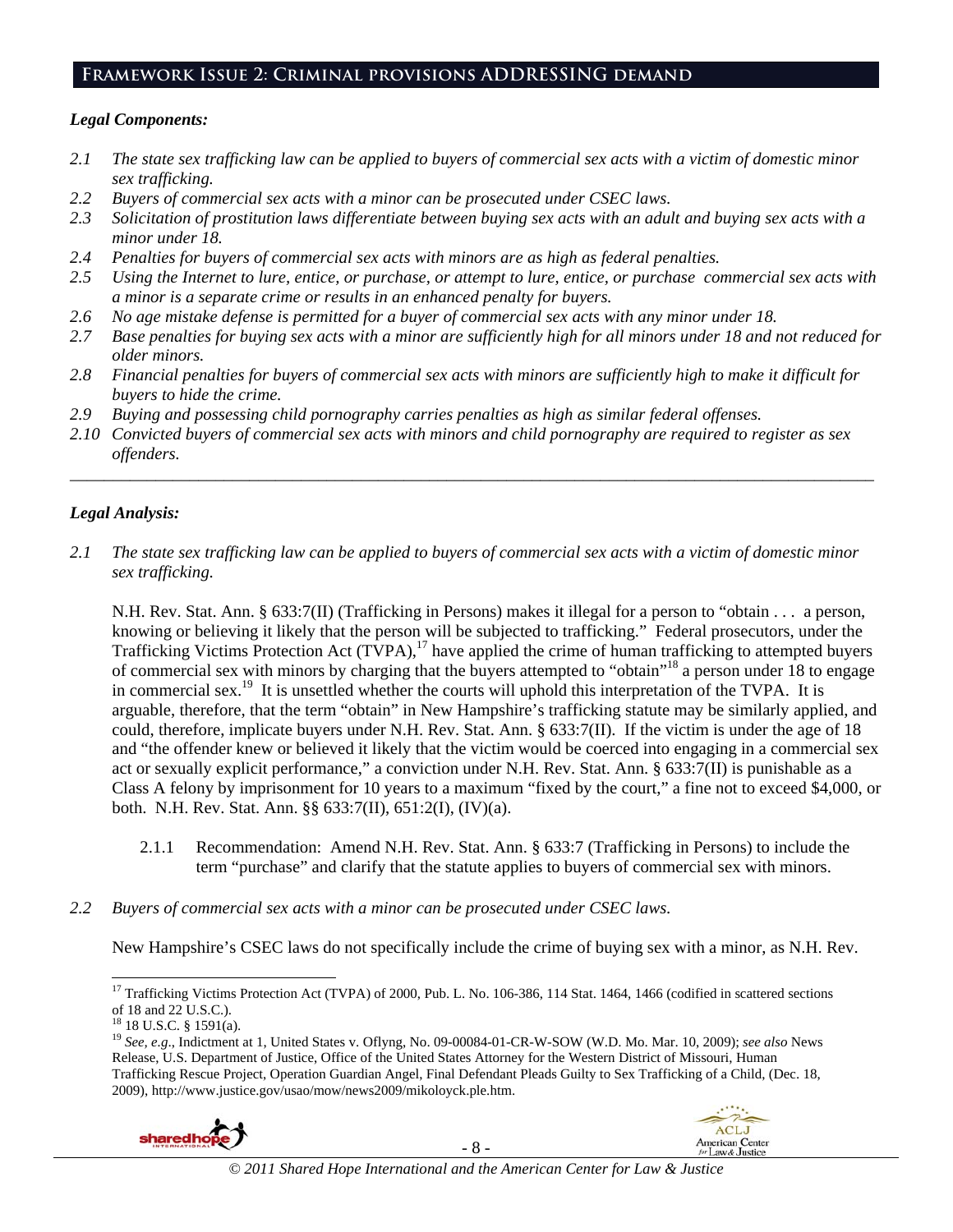Stat. Ann. § 645:2(I)(a), (f) (Prostitution and Related Offenses) does not distinguish between the buying of sex with an adult and with a minor. Regardless of the age of the victim, a conviction under N.H. Rev. Stat. Ann. § 645:2(I)(a), (f) is punishable as a Class B misdemeanor by a fine up to \$1,200. N.H. Rev. Stat. Ann. §§ 645:2(I), 625:9(IV)(b), (c), 651:2(IV)(a).

N.H. Rev. Stat. Ann. § 649-B:3(I)(d) (Computer Pornography) does make it illegal, however, for a person to knowingly

[b]uy, sell, receive, exchange, or disseminate by means of computer, any notice, statement, or advertisement, or any minor's name, telephone number, place of residence, physical characteristics, or other descriptive or identifying information, for purposes of facilitating, encouraging, offering, or soliciting sexual conduct of or with any child, or the visual depiction of such conduct.

This law could apply to buyers who attempt to obtain information about where to purchase commercial sex with a minor or arrange to meet a minor for these purposes. The law, however, does not explicitly refer to commercial sex acts. A conviction under this statute is punishable as a Class B felony by imprisonment up to 7 years, a fine not to exceed \$4,000, or both. N.H. Rev. Stat. Ann. §§ 649-B:3(II), 651:2(I), (II)(b), (IV)(a).

Several of New Hampshire's sexual offenses may also be used to prosecute a buyer of commercial sex acts with a minor.<sup>20</sup>

- 2.2.1 Recommendation: Amend N.H. Rev. Stat. Ann. § 645:2 (Prostitution and Related Offenses) to impose enhanced penalties where a person solicits or pays for sex with a minor under the age of 18.
- *2.3 Solicitation of prostitution laws differentiate between buying sex acts with an adult and buying sex acts with a minor under 18.*

N.H. Rev. Stat. Ann. § 645:2(I)(a) (Prostitution and Related Offenses) does not distinguish between the solicitation of an adult and of a minor. Regardless of the age of the victim, a conviction under N.H. Rev. Stat. Ann. § 645:2(I)(a), (f) is punishable as a Class B misdemeanor by a fine not to exceed \$1,200. N.H. Rev. Stat. Ann. §§ 645:2(I), 625:9(IV)(b), (c), 651:2(IV)(a).

- 2.3.1 Recommendation: Amend N.H. Rev. Stat. Ann. § 645:2 (Prostitution and Related Offenses) to impose enhanced penalties when a person solicits sex with a minor under the age of 18.
- *2.4 Penalties for buyers of commercial sex acts with minors are as high as federal penalties.*

If N.H. Rev. Stat. Ann. § 633:7(II) (Trafficking in Persons) applies to buyers,<sup>21</sup> and if the victim is under the age of 18 and "the offender knew or believed it likely that the victim would be coerced into engaging in a commercial sex act or sexually explicit performance," a conviction under N.H. Rev. Stat. Ann. § 633:7(II) is punishable as a Class A felony by imprisonment for 10 years to a maximum "fixed by the court," a fine not to exceed \$4,000, or both. N.H. Rev. Stat. Ann. §§ 633:7(II), 651:2(I), (IV)(a). A conviction under N.H. Rev. Stat. Ann. § 649-B:3(I)(d) (Computer Pornography) is punishable as a Class B felony by imprisonment up to 7 years, a fine not to exceed \$4,000, or both, while a conviction under N.H. Rev. Stat. Ann. § 645:2(I)(a), (f) (Prostitution and Related Offenses) is punishable as a Class B misdemeanor by a fine not to exceed \$1,200. N.H. Rev. Stat. Ann. §§ 649-B:3(II), 651:2(I), (II)(b), (IV)(a), 645:2(I), 625:9(IV)(b), (c), 651:2(IV)(a).

In contrast, if the victim is under the age of 14, a conviction under the TVPA for child sex trafficking is punishable by 15 years to life imprisonment and a fine not to exceed \$250,000. 18 U.S.C. §§ 1591(b)(1),  $3559(a)(1)$ ,  $3571(b)(3)$ . If the victim is between the ages of  $14-17$ , a conviction is punishable by 10 years

<sup>&</sup>lt;sup>21</sup> See supra Section 2.1 for discussion on whether N.H. Rev. Stat. Ann. § 633:7(II) is applicable to buyers.





<sup>&</sup>lt;sup>20</sup> See supra Section 1.2 for a full description of the sexual offense laws that may be used to prosecute buyers.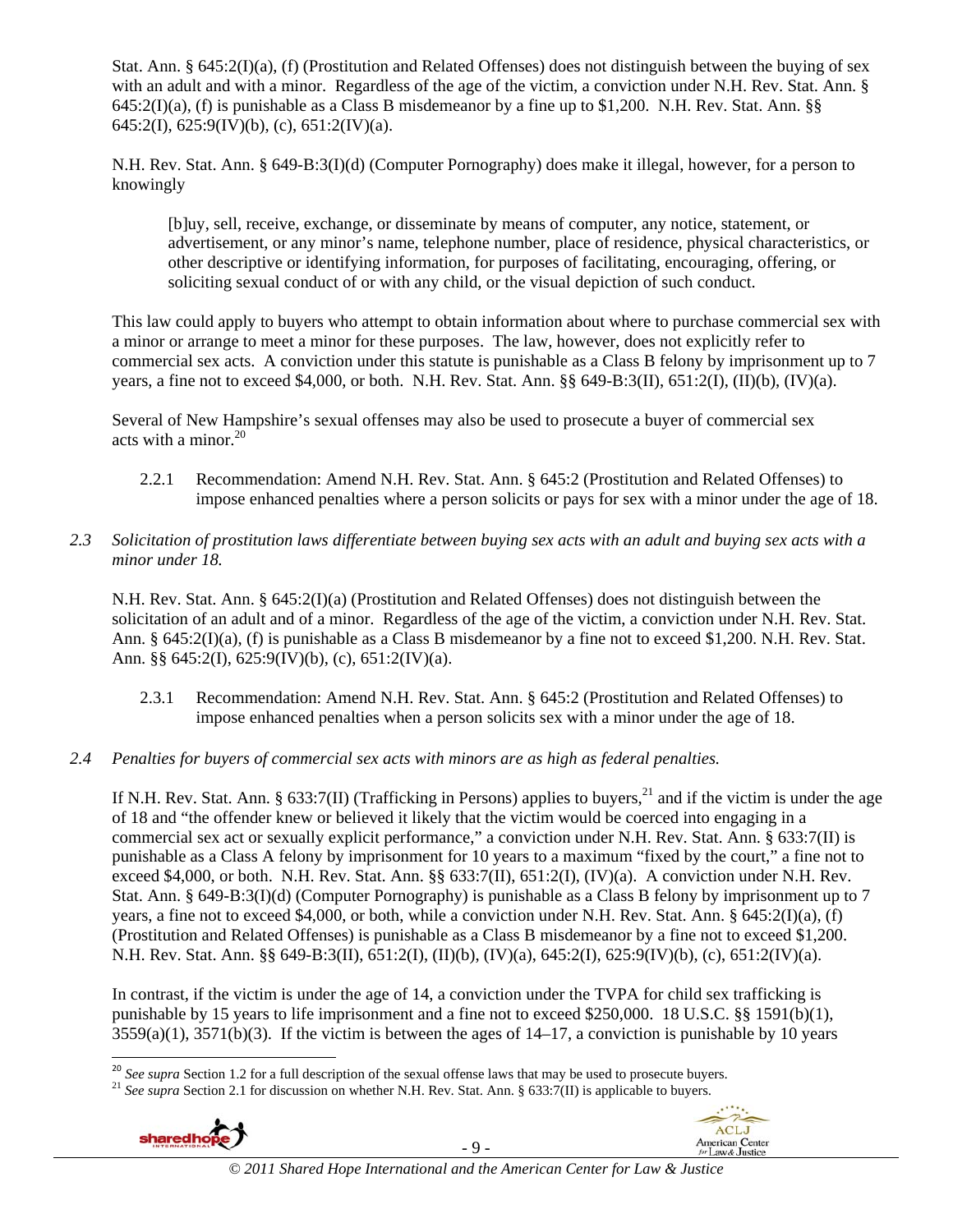to life imprisonment and a fine not to exceed \$250,000. 18 U.S.C. §§ 1591(b)(2), 3559(a)(1), 3571(b)(3). A conviction is punishable by mandatory life imprisonment, however, if the buyer has a prior conviction for a federal sex offense<sup>22</sup> against a minor. 18 U.S.C. § 3559(e)(1). To the extent buyers can be prosecuted under other federal CSEC laws,<sup>23</sup> a conviction is punishable by penalties ranging from a fine not to exceed \$250,000 to life imprisonment and a fine not to exceed \$250,000.<sup>24</sup>

*2.5 Using the Internet to lure, entice, or purchase, or attempt to lure, entice, or purchase commercial sex acts with a minor is a separate crime or results in an enhanced penalty for buyers.* 

N.H. Rev. Stat. Ann. § 649-B:3(I) (Computer Pornography) provides,

I. No person shall knowingly:

. . .

(d) Buy, sell, receive, exchange, or disseminate by means of computer, any notice, statement, or advertisement, or any minor's name, telephone number, place of residence, physical characteristics, or other descriptive or identifying information, for purposes of facilitating, encouraging, offering, or soliciting sexual conduct of or with any child, $^{25}$  or the visual depiction of such conduct.

This law could apply to buyers who use a computer to attempt to obtain information about where to purchase commercial sex with a minor or arrange for meeting a minor for these purposes. The law, however, does not explicitly refer to commercial sex acts. A conviction under this statute is punishable as a Class B felony by imprisonment up to 7 years, a fine not to exceed \$4,000, or both. N.H. Rev. Stat. Ann. §§ 649-B:3(II), 651:2(I),  $(II)(b)$ ,  $(IV)(a)$ .

Additionally, N.H. Rev. Stat. Ann. § 649-B:4(I) (Certain Uses of Computer Services Prohibited) states,

No person shall knowingly utilize a computer on-line service, internet service, or local bulletin board service to seduce, solicit, lure, or entice a child<sup>26</sup> or another person believed by the person to be a child, to commit any of the following:

- (a) Any offense under RSA 632-A, relative to sexual assault and related offenses.
- (b) Indecent exposure and lewdness under RSA 645:1.
- (c) Endangering a child as defined in RSA 639:3, III.

If the victim is under the age of 16 and the offender believes the victim to be 13 years of age or older, a first conviction under this statute is punishable as a Class B felony by imprisonment up to 7 years, a fine not to exceed \$4,000, or both, while a second conviction is punishable as a Class A felony by imprisonment up to 15



- 10 -



l <sup>22</sup> Pursuant to 18 U.S.C. § 3559 $(e)(2)$ , "federal sex offense" is defined as

an offense under section 1591 [18 USCS § 1591] (relating to sex trafficking of children), 2241 [18 USCS § 2241] (relating to aggravated sexual abuse),  $2242$  [18 USCS § 2242] (relating to sexual abuse),  $2244(a)(1)$  [18 USCS §  $2244(a)(1)$  (relating to abusive sexual contact),  $2245$  [18 USCS § 2245] (relating to sexual abuse resulting in death), 2251 [18 USCS § 2251] (relating to sexual exploitation of children), 2251A [18 USCS § 2251A] (relating to selling or buying of children), 2422(b) [18 USCS § 2422(b)] (relating to coercion and enticement of a minor

into prostitution), or 2423(a) [18 USCS § 2423(a)] (relating to transportation of minors). 23 18 U.S.C. §§ 2251A(b) (Selling or buying of children), 2251(a) (Sexual exploitation of children), 2423(a) (Transportation of a minor with intent for minor to engage in criminal sexual activity), 2422(a) (Coercion and enticement), 2252(a)(2), (a)(4) (Certain activities relating to material involving the sexual exploitation of minors).

<sup>&</sup>lt;sup>24</sup> 18 U.S.C. §§ 2251A(b) (conviction punishable by imprisonment for 30 years to life and a fine), 2251(e) (conviction punishable by imprisonment for 15–30 years and a fine), 2423(a) (conviction punishable by imprisonment for 10 years to life and a fine),  $2422(a)$  (conviction punishable by a fine, imprisonment up to 20 years, or both),  $2252(a)(2)$ , (4) (stating that a conviction under subsection (a)(2) is punishable by imprisonment for  $5-20$  years and a fine, while a conviction under subsection (a)(4) is punishable by imprisonment up to 10 years, a fine, or both.); *see also* 18 U.S.C §§ 3559(a)(1) (classifying all of the above listed offenses as felonies), 3571(b)(3) (providing a fine up to \$250,000 for any felony conviction). 25 *See supra* note 10. 26 *See supra* note 10.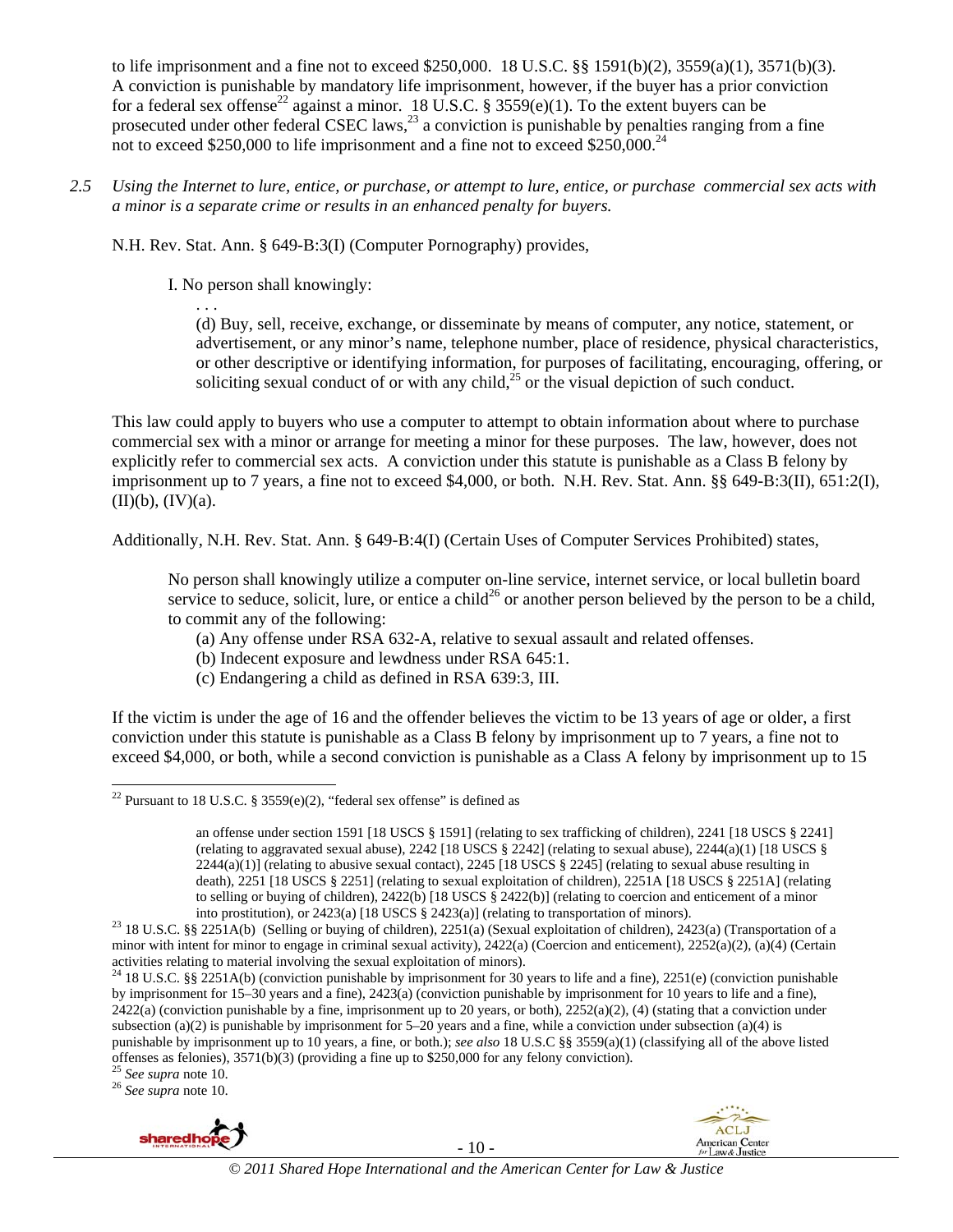years, a fine not to exceed \$4,000, or both. N.H. Rev. Stat. Ann. §§ 649-B:4(II)(a), (b), 651:2(I), (II)(a), (b), (IV)(a), 649-B:2. If the victim is under the age of 16 and the offender believes the victim to be under the age of 13, a first conviction is punishable as a Class A felony by imprisonment up to 15 years, a fine not to exceed \$4,000, or both, while a second conviction is punishable by imprisonment for 10–20 years, a fine not to exceed \$4,000, or both. N.H. Rev. Stat. Ann. §§ 649-B:4(II)(a), (b), 651:2(I), (II)(a), (IV)(a), 649-B:2. Third and any subsequent convictions, regardless of whether the defendant believed the victim to be under 13, are punishable by imprisonment up to 30 years. N.H. Rev. Stat. Ann. § 649-B:4(II)(c).

- 2.5.1 Recommendation: Amend N.H. Rev. Stat. Ann. § 649-B:4 (Certain Uses of Computer Services Prohibited) to specifically include N.H. Rev. Stat. Ann. § 633:7 (Trafficking in Persons) in its list of referenced offenses for which the use of a computer or online service prohibits in order to provide added protections and remedies for victims of domestic minor sex trafficking who are trafficked in this manner.
- 2.5.2 Recommendation: Amend N.H. Rev. Stat. Ann. § 649-B:2 to raise the age of a "child" to under 18 to protect all minors.

### *2.6 No age mistake defense is permitted for a buyer of commercial sex acts with any minor under 18.*

N.H. Rev. Stat. Ann. § 633:7(II) (Trafficking in Persons), § 649-B:3(I) (Computer Pornography), or § 649-B:4 (Certain Uses of Computer Services Prohibited) do not expressly prohibit a mistake of age defense, and a mistake of age defense is irrelevant in prosecutions of N.H. Rev. Stat. Ann. § 645:2(I) (Prostitution and Related Offenses), as its penalties for soliciting and buying sex are not dependent on the age of the victim.

- 2.6.1 Recommendation: Amend N.H. Rev. Stat. Ann. § 633:7 (Trafficking in Persons), § 649-B:3(I) (Computer Pornography), 649-B:4 (Certain Uses of Computer Services Prohibited), and § 645:2 (Prostitution and Related Offenses) to expressly prohibit a defendant asserting a mistake of age defense.
- *2.7 Base penalties for buying sex acts with a minor are sufficiently high for all minors under 18 and not reduced for older minors.*

N.H. Rev. Stat. Ann. § 633:7(I)(c), (II) (Trafficking in Persons) provides an enhanced penalty for violations of N.H. Rev. Stat. Ann. § 633:7(I)(a), (II) that involve a minor under the age of 18 and does not stagger those enhanced penalties based on the age of the minor victim. A conviction under N.H. Rev. Stat. Ann. § 633:7(I) is punishable as a Class A felony by imprisonment up to 15 years, a fine not to exceed \$4,000, or both, but if the offense involves "a commercial sex act or sexually explicit performance by a victim under the age of 18," a conviction is punishable as a Class A felony by imprisonment for 10–30 years, a fine not to exceed \$4,000, or both. N.H. Rev. Stat. Ann. §§ 633:7(I)(a), (c), 651:2(I), (II)(a), (IV)(a). Similarly, a conviction under N.H. Rev. Stat. Ann. § 633:7(II) is punishable as a Class A felony punishable by imprisonment up to 15 years, a fine not to exceed \$4,000, or both, but if the victim is under the age of 18 and "the offender knew or believed it likely that the victim would be coerced into engaging in a commercial sex act or sexually explicit performance," a conviction is punishable by imprisonment for 10 years to a maximum "fixed by the court," a fine not to exceed \$4,000, or both. N.H. Rev. Stat. Ann. §§ 633:7(II), 651:2(I), (II)(a), (IV)(a).

Similarly, N.H. Rev. Stat. Ann. § 645:2(II) (Prostitution and Related Offenses) provides enhanced penalties for violations of N.H. Rev. Stat. Ann. § 645:2(I)(b)–(e) that involve a minor under the age of 18 and does not stagger those enhanced penalties based on the age of the minor victim. A conviction under N.H. Rev. Stat. Ann.  $\S$  645:2(I)<sup>27</sup> is punishable as a Class B misdemeanor by a fine not to exceed \$1,200. N.H. Rev. Stat. Ann. §§ 645:2(I),  $625:9$ (IV)(b), (c),  $651:2$ (IV)(a). If the offense involves a minor under the age of 18, however, a

<sup>1</sup> <sup>27</sup> *See supra* Section 1.2 for the substantive provisions of N.H. Rev. Stat. Ann. § 645:2(I).



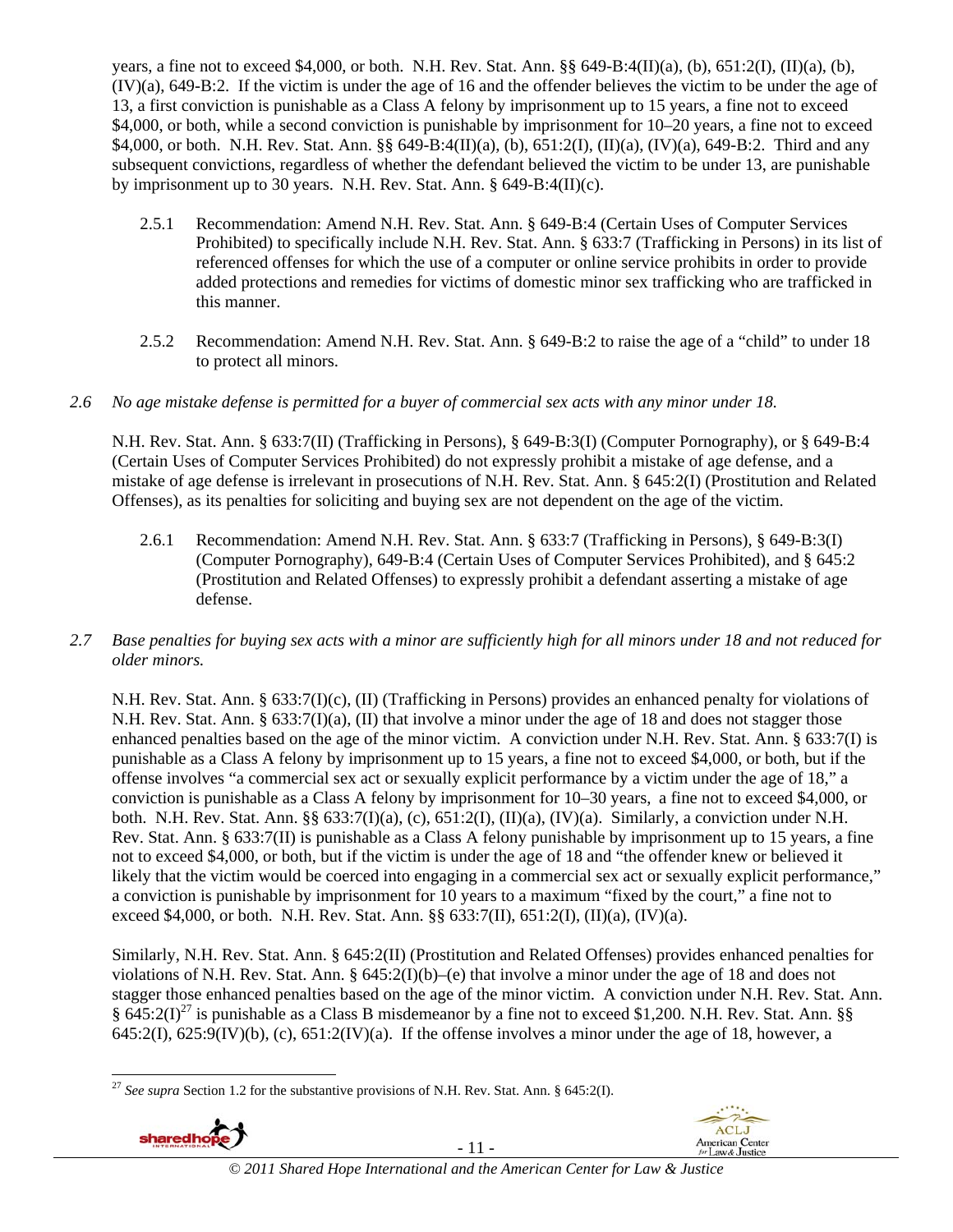conviction under N.H. Rev. Stat. Ann. §  $645:2(I)(b)$ –(e) is punishable as a Class B felony by imprisonment up to 7 years, a fine not to exceed \$4,000, or both. N.H. Rev. Stat. Ann. §§ 645:2(II)(a), 651:2(I), (II)(b), (IV)(a).

Although N.H. Rev. Stat. Ann. § 649-B:3(I)(d) (Computer Pornography) does not have staggered penalties based on the age of the minor, the statute only applies to victims under the age of 16.<sup>28</sup> A conviction under N.H. Rev. Stat. Ann. § 649-B:3(I)(d) is punishable as a Class B felony by imprisonment up to 7 years, a fine not to exceed \$4,000, or both. N.H. Rev. Stat. Ann. §§ 649-B:3(II), 651:2(I), (II)(b), (IV)(a). N.H. Rev. Stat. Ann. § 649-B:4(I) (Certain Uses of Computer Services Prohibited) also only applies to victims under the age of 16,29 and although it does have staggered penalties, the staggering is based on whether the offender believed the victim to be under the age of 13, and not whether the victim was actually 13. N.H. Rev. Stat. Ann. § 649- B:4(II), (III). If the victim is believed to be 13 years of age or older, a first conviction under this statute is punishable as a Class B felony by imprisonment up to 7 years, a fine not to exceed \$4,000, or both, while a second conviction is punishable as a Class A felony by imprisonment up to 15 years, a fine not to exceed \$4,000, or both. N.H. Rev. Stat. Ann. §§ 649-B:4(II)(a), (b), 651:2(I), (II)(a), (b), (IV)(a). If the victim is believed to be under the age of 13, a first conviction is punishable as a Class A felony by imprisonment up to 15 years, a fine not to exceed \$4,000, or both, while a second conviction is punishable by imprisonment for 10–20 years, a fine not to exceed \$4,000, or both. N.H. Rev. Stat. Ann. §§ 649-B:4(II)(a), (b), 651:2(I), (II)(a), (IV)(a). Third and any subsequent convictions, regardless of whether the defendant believed the victim to be under 13, are punishable by imprisonment up to 30 years. N.H. Rev. Stat. Ann. § 649-B:4(II)(c).

*2.8 Financial penalties for buyers of commercial sex acts with minors are sufficiently high to make it difficult for buyers to hide the crime.* 

Buyers are subject to potential fines ranging from \$1,200–\$4,000.<sup>30</sup> Pursuant to N.H. Rev. Stat. Ann. § 651:2(IV)(a) (Sentences and Limitations), a buyer convicted of any felony, which includes N.H. Rev. Stat. Ann. § 633:7(II) (Trafficking in Persons), § 649-B:3(I)(d) (Computer Pornography), § 645:2(I)(b) (Prostitution and Related Offenses), and § 649-B:4(II)(a) (Certain Uses of Computer Services Prohibited), is subject to a possible fine not to exceed \$4,000. N.H. Rev. Stat. Ann. §§ 633:7(I)(c), 649-B:3(II), 645:2(II), 649-B:4(II). A violation of N.H. Rev. Stat. Ann. § 645:2(I)(a), (f) (Prostitution and Related Offenses), however, is a Class B misdemeanor, and, pursuant to N.H. Rev. Stat. Ann. § 651:2(IV)(a), is punishable by a fine not to exceed \$1,200. N.H. Rev. Stat. Ann. §§ 645:2(I), 625:9(IV)(c), 651:2(IV)(a).

In addition to fines, convicted buyers may also be subject to restitution payments. N.H. Rev. Stat. Ann. § 633:10 (Restitution and Compensation), specifically requires buyers convicted under N.H. Rev. Stat. Ann. § 633:7 (Trafficking in Persons) to make restitution to their victims. N.H. Rev. Stat. Ann. § 633:10(I), (II) states,

I. A person convicted under this section shall be ordered by the court to pay restitution to the victim. Such restitution may include but not be limited to:

(a) Any economic loss<sup>31</sup> compensable under RSA  $651:62$  [Definitions], in accordance with the provisions of RSA 651:61-a through RSA 651:67; and

[O]ut-of-pocket losses or other expenses incurred as a direct result of a criminal offense, including: (a) Reasonable charges incurred for reasonably needed products, services and accommodations, including but not limited to charges for medical and dental care, rehabilitation, and other remedial treatment and care including mental health services for the victim or, in the case of the death of the victim, for the victim's spouse and immediate family;

(c) The value of damaged, destroyed, or lost property;



- 12 -



 $^\mathrm{28}$  See supra note 10.

<sup>28</sup> *See supra* note 10. 29 *See supra* note 10. 30 *See supra* note 6. 31 N.H. Rev. Stat. Ann. § 651:62(III) (Definitions) defines "economic loss" as,

<sup>(</sup>b) Loss of income by the victim or the victim's dependents;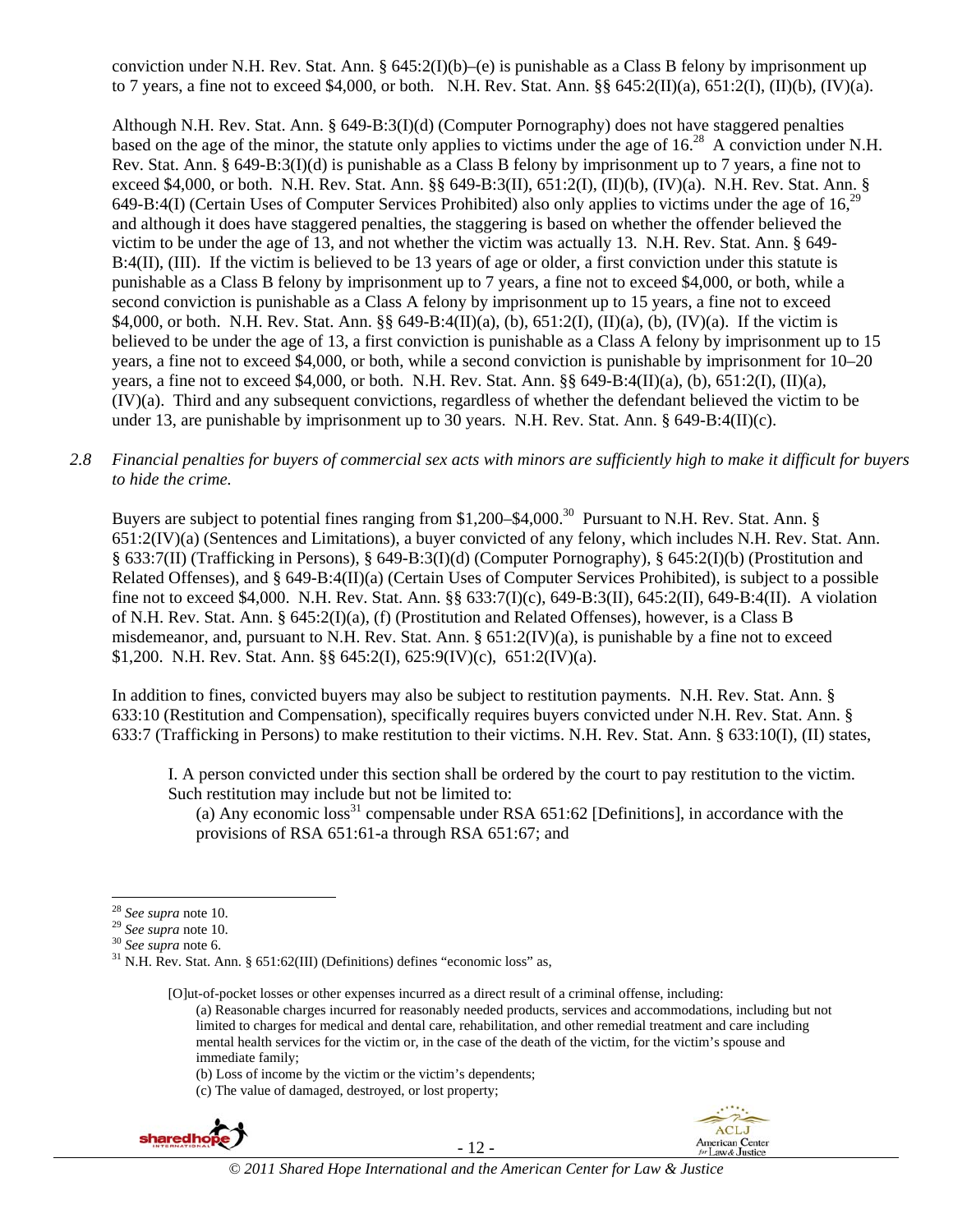(b) The value of the victim's labor as guaranteed under the minimum wage law and overtime provisions of the Fair Labor Standards Act or the state minimum wage law, whichever is greater.

II. To the extent not included in economic loss that is compensable under paragraph I, the court may also order a person convicted under this section to pay compensation as follows:

(a) Costs of medical and psychological treatment, including physical and occupational therapy and rehabilitation, at the court's discretion;

(b) Costs of necessary transportation, temporary housing, and child care, at the court's discretion; (c) Return of property, cost of damage to property, or full value of property if destroyed or damaged beyond repair;

(d) Expenses incurred by a victim and any household members or other family members in relocating away from the defendant or his or her associates, including, but not limited to, deposits for utilities and telephone service, deposits for rental housing, temporary lodging and food expenses, clothing, and personal items; and

(e) Any and all other losses suffered by the victim as a result of an offense under this section.

Buyers convicted of other offenses are also subject to pay restitution under New Hampshire's general restitution statute, N.H. Rev. Stat. Ann. § 651:63(I) (Restitution Authorized), which allows the court to sentence any offender "to make restitution in an amount determined by the court. . . . regardless of the offender's ability to pay."

Additionally, a buyer convicted under N.H. Rev. Stat. Ann. § 633:7 (Trafficking in Persons) may be subject to asset forfeiture. N.H. Rev. Stat. Ann. § 633:8 (Forfeiture of Items Used in Connection with Trafficking in Persons) states,

I. All offenses under this section shall qualify as offenses for forfeiture and thereby upon petition of the attorney general, shall be subject to forfeiture to the state and said property interest shall be vested in the state:

(a) All materials, products, and equipment of any kind used in violation of this section.

(b) Any property interest in any conveyance used in furtherance of an act which violates this section.

(c) Any moneys, coin, currency, negotiable instruments, securities, or other investments knowingly used or intended for use in violation of this section.

(d) Any books, records, ledgers, and research material, including formulae, microfilm, tapes, and any other data which are used or intended for use in felonious violation of this section.

(e) Any real property, including any right, title, leasehold interest, and other interest in the whole of any lot or tract of land and any appurtenances or improvements, which real property is knowingly used or intended for use, in any manner or part, in felonious violation of this section. of the property.

#### *2.9 Buying and possessing child pornography carries penalties as high as similar federal offenses.*

N.H. Rev. Stat. Ann. § 649-A:3(I)(a) (Possession of Child Sexual Abuse Images) makes it illegal for a person to knowingly "[b]uy, procure, possess, or control any visual representation of a child engaging in sexually explicit conduct.  $32 \frac{1}{32}$   $\frac{1}{33}$  A first conviction under this statute is punishable as a Class A felony by imprisonment up to 15

> (d) Expenses reasonably incurred in obtaining ordinary and necessary services in lieu of those the injured or deceased victim would have performed, if the crime had not occurred, for the benefit of the victim or the victim's dependents;

(e) Reasonable expenses related to funeral and burial or crematory services for the decedent victim.<br><sup>32</sup> See supra note 3 for the definition of "sexually explicit conduct."<br><sup>33</sup> N.H. Rev. Stat. Ann. § 649-A:3(III) provid

- 
- 

It shall be an affirmative defense to a charge of violating paragraph I of this section that the defendant:

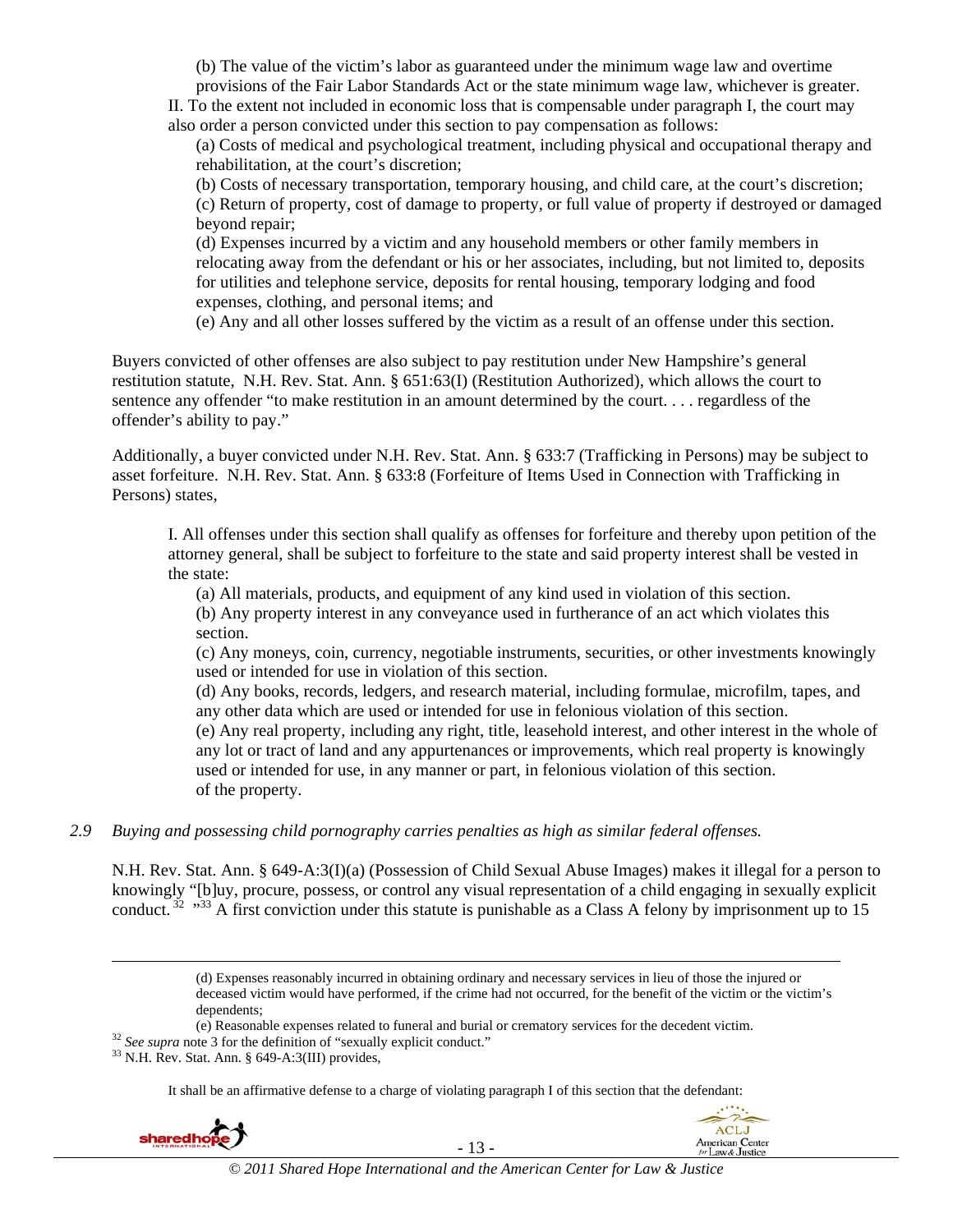years, a fine not to exceed \$4,000, or both, while subsequent convictions are punishable by imprisonment for 10–20 years, a fine not to exceed \$4,000, or both. N.H. Rev. Stat. Ann. §§ 649-A:3(II), 651:2(I), (II)(a),  $(IV)(a)$ .

Additionally, N.H. Rev. Stat. Ann. § 649-B:3(I) (Computer Pornography) provides,

No person shall knowingly:

. . .

(d) Buy, sell, receive, exchange, or disseminate by means of computer, any notice, statement, or advertisement, or any minor's name, telephone number, place of residence, physical characteristics, or other descriptive or identifying information, for purposes of facilitating, encouraging, offering, or soliciting sexual conduct of or with any child, or the visual depiction of such conduct.

A conviction under N.H. Rev. Stat. Ann. § 649-B:3(I)(d) is punishable as a Class B felony by imprisonment up to 7 years, a fine not to exceed \$4,000, or both. N.H. Rev. Stat. Ann. §§ 649-B:3(II), 651:2(I), (II)(b), (IV)(a).

In contrast, a federal conviction for possession of child pornography<sup>34</sup> is generally punishable by imprisonment for 5–20 years and a fine not to exceed \$250,000.<sup>35</sup> Subsequent convictions, however, are punishable by imprisonment up to 40 years and a fine not to exceed \$250,000.<sup>36</sup>

### *2.10 Convicted buyers of commercial sex acts with minors and child pornography are required to register as sex offenders*.

Buyers convicted under N.H. Rev. Stat. Ann. § 645:2(I)(a), (b), (f) (Prostitution and Related offenses), § 649- B:3(I)(d) (Computer Pornography), § 649-A:3(I)(a) (Possession of Child Sexual Abuse Images), or § 649-B:4(I) (Certain Uses of Computer Services Prohibited) are required to register as a sexual offender. Buyers convicted under N.H. Rev. Stat. Ann. § 633:7(II) (Trafficking in Persons), however, are not required to register.

N.H. Rev. Stat. Ann. § 651-B:2(I) (Registration) states that "[e]very sexual offender or offender against children shall be registered with the department of safety, division of state police . . . ." N.H. Rev. Stat. Ann. § 651- B:1(IV) (Definitions) defines "sexual offender" as "a person who is required to register for any sexual offense," while N.H. Rev. Stat. Ann. § 651-B:1(V) defines a "sex offense" to include convictions under N.H. Rev. Stat. Ann. § 632-A:2 (Aggravated Felonious Sexual Assault), § 632-A:3 (Felonious Sexual Assault), or "[a]ny other

(a) Possessed less than 3 images of any visual depiction proscribed by that paragraph; and

(b) Promptly and in good faith, and without retaining or allowing any person, other than a law enforcement agency, to access any visual depiction or copy thereof:

(1) Took reasonable steps to destroy each such visual depiction; or

(2) Reported the matter to a law enforcement agency and afforded that agency access to each such visual

depiction.<br><sup>34</sup> 18 U.S.C. §§ 2252(a)(2), (a)(4) (Certain activities relating to material involving the sexual exploitation of minors), 2252A(a)(2)–(3) (Certain activities relating to material constituting or containing child pornography), 1466A(a), (b) (Obscene visual representations of the sexual abuse of children).

<sup>35</sup> 18 U.S.C. §§ 2252(b) (stating that a conviction under subsection (a)(2) is punishable by imprisonment for 5–20 years and a fine, while a conviction under subsection (a)(4) is punishable by imprisonment up to 10 years, a fine, or both),  $2252A(b)(1)$  (a conviction is punishable by imprisonment for 5–20 years and a fine), 1466A(a), (b) (stating that a conviction under subsection (a) is "subject to the penalties provided in section 2252A(b)(1)," imprisonment for 5–20 years and a fine, while a conviction under subsection (b) is "subject to the penalties provided in section 2252A(b)(2)," imprisonment up to 10 years, a fine, or both); *see also* 18 U.S.C §§ 3559(a)(1) (classifying all of the above listed offenses as felonies), 3571(b)(3) (providing a fine up to \$250,000 for any felony conviction).

 $36$  18 U.S.C. §§ 2252(b) (stating if a person has a prior conviction under subsection (a)(2), or a list of other statutes, a conviction is punishable by a fine and imprisonment for 15–40 years, but if a person has a prior conviction under subsection (a)(4), or a list of other statutes, a conviction is punishable by a fine and imprisonment for 10–20 years), 2252A(b)(1) (stating if a person has a prior conviction under subsection (a)(2), (a)(3), or a list of other statutes, a conviction is punishable by a fine and imprisonment for 15–40 years), 1466A(a), (b) (stating that the penalty scheme for section 2252A(b) applies); *see also* 18 U.S.C §§ 3559(a)(1) (classifying all of the above listed offenses as felonies),  $3571(b)(3)$  (providing a fine up to \$250,000 for any felony conviction).



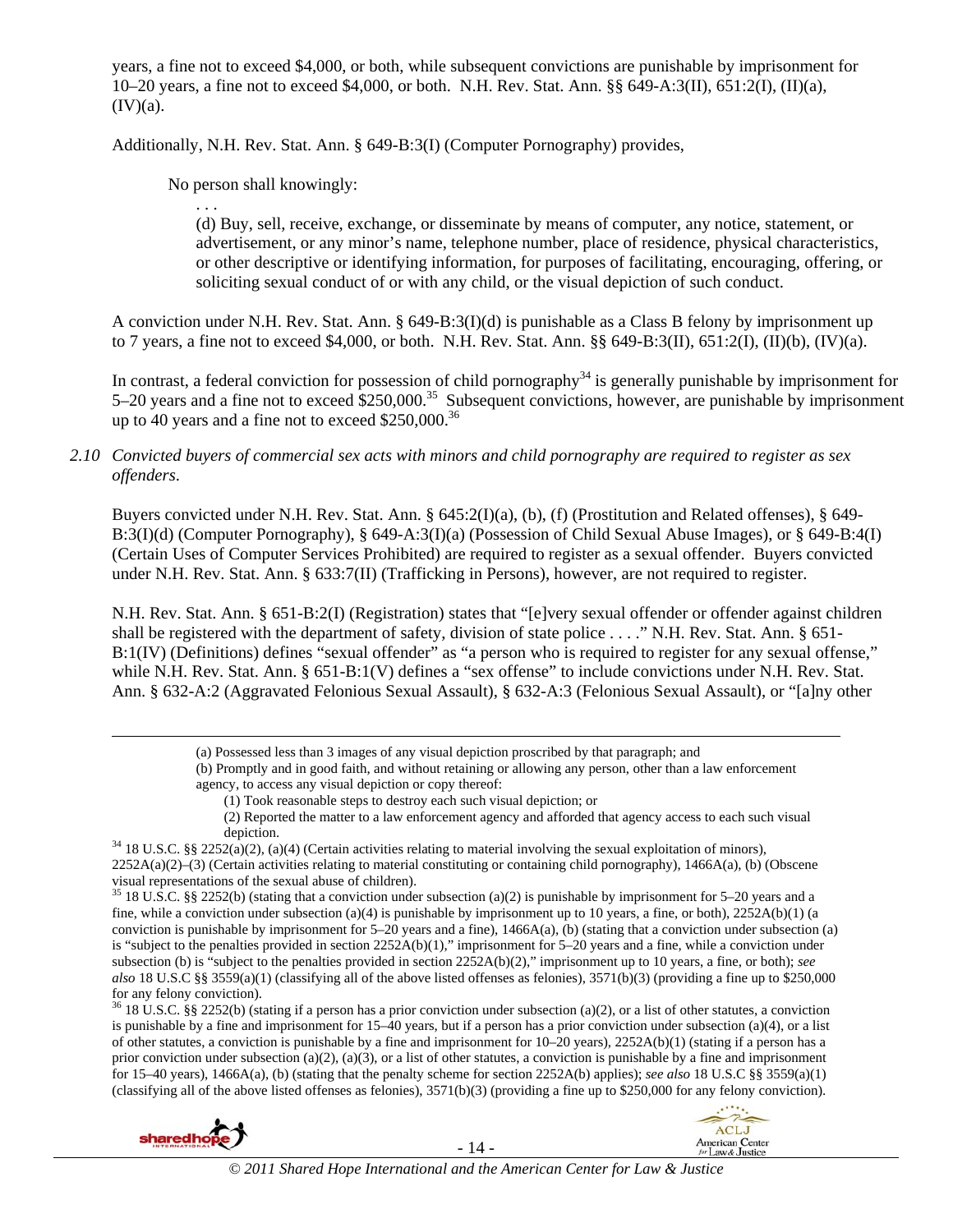criminal offense . . . if the court finds by clear and convincing evidence at the time of conviction or sentencing that the person committed the offense as a result of sexual compulsion or for purposes of sexual gratification." N.H. Rev. Stat. Ann. § 651-B:1(VI) defines an "offender against children" as "a person who is required to register for an offense against a child" and N.H. Rev. Stat. Ann. § 651-B:1(VII) explains that "offense against a child" includes,

(a) Any of the following offenses, where the victim was under the age of 18 at the time of the offense: . . . Aggravated Felonious Sexual Assault, RSA 632-A:2 [Aggravated Felonious Sexual Assault]; Felonious Sexual Assault, RSA 632-A:3 [Felonious Sexual Assault]; . . . or prostitution, RSA 645:2 [Prostitution and Related offenses].

(b) Intentional contribution to the delinquency of a minor, RSA 169-B:41 [Intentional Contribution to Delinquency], II; sexual assault, RSA 632-A:4, I(b) [Sexual Assault] if the actor was 18 years of age or older at the time of the offense; endangering the welfare of a child, RSA 639:3, III [Endangering the Welfare of a Child]; Possession of Child Sexual Abuse Images, RSA 649-A:3 [Possession of Child Sexual Abuse Images]; Distribution of Child Sexual Abuse Images, RSA 649-A:3-a [Distribution of Child Sexual Abuse Images]; Manufacture of Child Sexual Abuse Images, RSA 649-A:3-b [Manufacture of Child Sexual Abuse Images]; Computer Pornography, RSA 649-B:3 [Computer Pornography]; Certain Uses of Computer Services Prohibited, RSA 649-B:4 [Certain Uses of Computer Services Prohibited]; or obscene matters, RSA 650:2, II [Offenses].

. . . .

(e) Any other criminal offense which is not specifically listed in subparagraph (a) if the court finds by clear and convincing evidence at the time of conviction or sentencing that the person committed the offense as a result of sexual compulsion or for purposes of sexual gratification and protection of the public would be furthered by requiring the person to register. . . .

2.10.1 Recommendation: Amend N.H. Rev. Stat. Ann. § 651-B:1 (Definitions) to include N.H. Rev. Stat. Ann. § 633:7 (Trafficking in Persons) as an offense requiring sex offender registration.

# **Framework Issue 3: Criminal provisions for traffickers**

# *Legal Components:*

- *3.1 Penalties for trafficking a child for sexual exploitation are as high as federal penalties.*
- *3.2 Creating and distributing child pornography carries penalties as high as similar federal offenses.*
- *3.3 Using the Internet to lure, entice, recruit, or sell commercial sex acts with a minor is a separate crime or results in an enhanced penalty for traffickers.*
- *3.4 Financial penalties for traffickers, including asset forfeiture, are sufficiently high.*
- *3.5 Convicted traffickers are required to register as sex offenders.*
- *3.6 Laws relating to termination of parental rights for certain offenses include sex trafficking or CSEC offenses in order to remove the children of traffickers from their control and potential exploitation. \_\_\_\_\_\_\_\_\_\_\_\_\_\_\_\_\_\_\_\_\_\_\_\_\_\_\_\_\_\_\_\_\_\_\_\_\_\_\_\_\_\_\_\_\_\_\_\_\_\_\_\_\_\_\_\_\_\_\_\_\_\_\_\_\_\_\_\_\_\_\_\_\_\_\_\_\_\_\_\_\_\_\_\_\_\_\_\_\_\_\_\_\_\_*

# *Legal Analysis:*

*3.1 Penalties for trafficking a child for sexual exploitation are as high as federal penalties.* 

Traffickers convicted under N.H. Rev. Stat. Ann. § 633:7(I) (Trafficking in Persons)<sup>37</sup> are guilty of a Class A felony punishable by imprisonment up to 15 years, a fine not to exceed \$4,000, or both, but if the offense involves "a commercial sex act or sexually explicit performance by a victim under the age of 18," a conviction

<sup>1</sup> <sup>37</sup> *See supra* Section 1.1 for the substantive provisions of N.H. Rev. Stat. Ann. § 633:7.



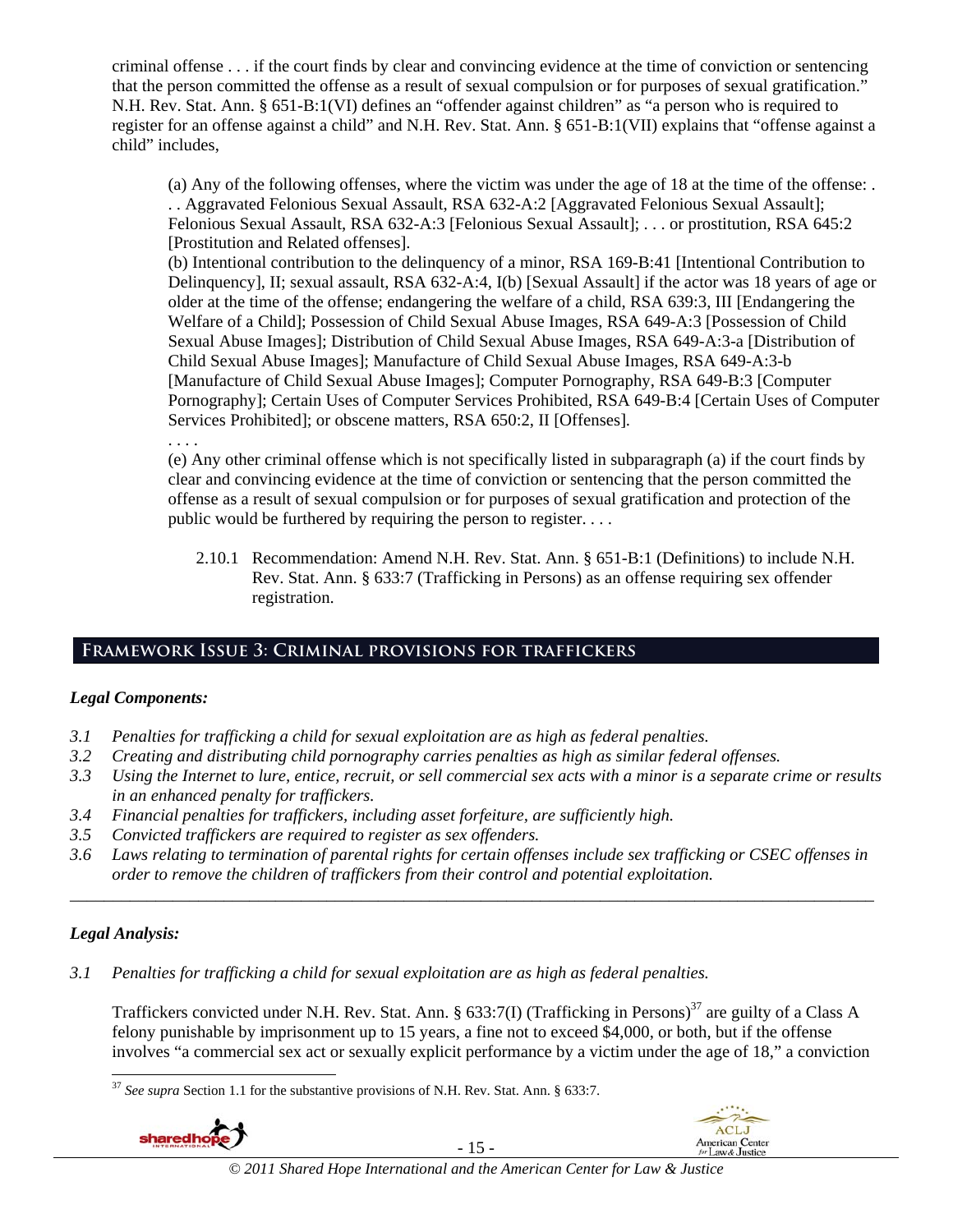is punishable as a Class A felony by imprisonment for 10–30 years, a fine not to exceed \$4,000,<sup>38</sup> or both. N.H. Rev. Stat. Ann. §§ 633:7(I)(a), (c), 651:2(I), (II)(a), (IV)(a). Similarly, a conviction under N.H. Rev. Stat. Ann. § 633:7(II) is punishable as a Class A felony punishable by imprisonment up to 15 years, a fine not to exceed \$4,000, or both, but if the victim is under the age of 18 and "the offender knew or believed it likely that the victim would be coerced into engaging in a commercial sex act or sexually explicit performance," a conviction is punishable by imprisonment for 10 years to a maximum "fixed by the court," a fine not to exceed \$4,000, or both. N.H. Rev. Stat. Ann. §§ 633:7(II), 651:2(I), (II)(a), (IV)(a).

Traffickers may also be prosecuted under N.H. Rev. Stat. Ann. § 645:2(I)(b)–(e) (Prostitution and Related Offenses).39 A conviction under N.H. Rev. Stat. Ann. § 645:2(I)(b)–(e) is punishable as a Class B misdemeanor by a fine not to exceed \$1,200. N.H. Rev. Stat. Ann. §§ 645:2(I), 625:9(IV)(b), (c), 651:2(IV)(a). If the offense involves a minor under the age of 18, however, a conviction under N.H. Rev. Stat. Ann.  $\S 645:2(I)(b)$ –(e) is punishable as a Class B felony by imprisonment up to 7 years, a fine not to exceed \$4,000, or both. N.H. Rev. Stat. Ann. §§  $645:2(II)(a)$ ,  $651:2(I)$ ,  $(II)(b)$ ,  $(IV)(a)$ .

A trafficker who uses the computer to effect the sexual exploitation of a child may be convicted under N.H. Rev. Stat. Ann. § 649-B:3(I)(d) (Computer Pornography),<sup>40</sup> which is punishable as a Class B felony by imprisonment up to 7 years, a fine not to exceed \$4,000, or both. N.H. Rev. Stat. Ann. §§ 649-B:3(II), 651:2(I),  $(II)(b)$ ,  $(IV)(a)$ .

In contrast, if the victim is under the age of 14, a conviction under the Trafficking Victims Protection Act  $(TVPA)<sup>41</sup>$  for child sex trafficking is punishable by 15 years to life imprisonment and a fine not to exceed \$250,000. 18 U.S.C. §§ 1591(b)(1), 3559(a)(1), 3571(b)(3). If the victim is between the ages of 14–17, a conviction is punishable by 10 years to life imprisonment and a fine not to exceed \$250,000. 18 U.S.C. §§ 1591(b)(2), 3559(a)(1), 3571(b)(3). A conviction is punishable by mandatory life imprisonment, however, if the trafficker has a prior conviction for a federal sex offense<sup>42</sup> against a minor.

### *3.2 Creating and distributing child pornography carries penalties as high as similar federal offenses*.

New Hampshire expressly prohibits both the manufacturing and distribution of child pornography. Pursuant to N.H. Rev. Stat. Ann. § 649-A:3-b(I) (Manufacture of Child Sexual Abuse Images), "No person shall knowingly create, produce, manufacture, or direct a visual representation of a child engaging in or being engaged in sexually explicit conduct,<sup>43</sup> or participate in that portion of such visual representation that consists of a child engaging in or being engaged in sexually explicit conduct." A first conviction under this statute is punishable by imprisonment for 15–30 years, a fine not to exceed \$4,000, or both, while subsequent convictions are punishable by "life imprisonment or for such term as the court may order." N.H. Rev. Stat. Ann. §§ 649-A:3 b(II), 651:2(I), (IV)(a), (c). Additionally, certain penalty enhancements may be available under N.H. Rev. Stat. Ann. §  $651:6(I)(q)(1)$  (Extended Term of Imprisonment).<sup>44</sup>

Pursuant to N.H. Rev. Stat. Ann. § 649-A:3-a(I) (Distribution of Child Sexual Abuse Images),

I. No person shall:

(a) Knowingly sell, exchange, or otherwise transfer, or possess with intent to sell, exchange, or otherwise transfer any visual representation of a child engaging in or being engaged in sexually

<sup>&</sup>lt;sup>43</sup> *See supra* note 3 for the definition of "sexually explicit conduct."<br><sup>44</sup> *See supra* note 5 for the substantive provisions of N.H. Rev. Stat. Ann. § 651:6(I)(q)(1) as well as other possible penalty enhancements.



- 16 -



<sup>&</sup>lt;sup>38</sup> See supra note 6.

<sup>&</sup>lt;sup>39</sup> See supra Section 1.2 for the provisions of N.H. Rev. Stat. Ann. § 645:2(I)(b)–(e).<br><sup>40</sup> See supra Section 1.2 for the provisions of N.H. Rev. Stat. Ann. § 649-B:3(I)(d).<br><sup>41</sup> See supra note 17.<br><sup>42</sup> See supra note 2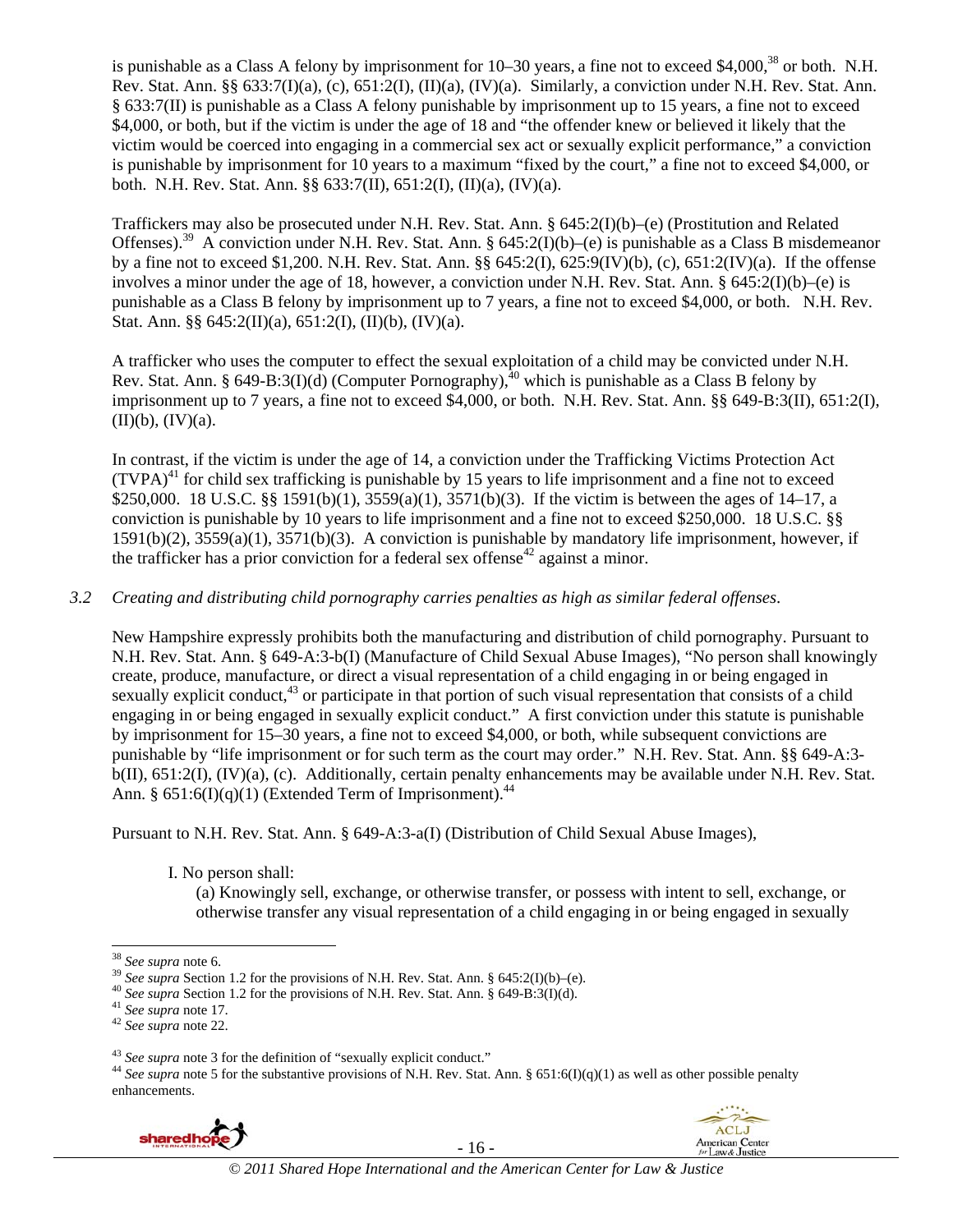explicit conduct; (b) Knowingly publish, exhibit, or otherwise make available any visual representation of a child engaging in or being engaged in sexually explicit conduct.

A first conviction under this statute is punishable by imprisonment for 10–20 years, a fine not to exceed \$4,000, or both, but a first conviction under N.H. Rev. Stat. Ann. § 649-A:3-a(I)(b) by an offender with "less than 3 images or visual representations," is punishable as a Class B felony by imprisonment up to 7 years, a fine not to exceed \$4,000, or both. N.H. Rev. Stat. Ann. §§ 649-A:3-a(II), 651:2(I), (II)(b), (IV)(a). All subsequent convictions are punishable by imprisonment for 15–30 years, a fine not to exceed \$4,000, or both. N.H. Rev. Stat. Ann. §§ 649-A:3-a(II)(a), 651:2(I), (II)(b), (IV)(a). Additionally, certain penalty enhancements may be available under N.H. Rev. Stat. Ann. §  $651:6(I)(q)(1)$  (Extended Term of Imprisonment).<sup>45</sup>

In contrast, if the victim is under the age of 14, a conviction under the TVPA for child sex trafficking is punishable by 15 years to life imprisonment and a fine not to exceed \$250,000. 18 U.S.C. §§ 1591(b)(1),  $3559(a)(1)$ ,  $3571(b)(3)$ . If the victim is between the ages of  $14-17$ , a conviction is punishable by 10 years to life imprisonment and a fine not to exceed \$250,000. 18 U.S.C. §§ 1591(b)(2), 3559(a)(1), 3571(b)(3). A conviction is punishable by mandatory life imprisonment, however, if the trafficker has a prior conviction for a federal sex offense<sup>46</sup> against a minor. Additionally, a federal conviction for distribution of child pornography<sup>47</sup> is generally punishable by imprisonment for  $5-20$  years and a fine not to exceed \$250,000.<sup>48</sup> Subsequent convictions, however, are punishable by imprisonment up to 40 years and a fine not to exceed \$250,000.49

*3.3 Using the Internet to lure, entice, recruit, or sell commercial sex acts with a minor is a separate crime or results in an enhanced penalty for traffickers.* 

According to N.H. Rev. Stat. Ann. § 649-B:3(I) (Computer Pornography),

I. No person shall knowingly:

- (a) Compile, enter into, or transmit by means of computer;
- (b) Make, print, publish, or reproduce by other computerized means;
- (c) Cause or allow to be entered into or transmitted by means of computer; or

(d) Buy, sell, receive, exchange, or disseminate by means of computer, any notice, statement, or advertisement, or any minor's name, telephone number, place of residence, physical characteristics, or other descriptive or identifying information, for purposes of facilitating, encouraging, offering, or soliciting sexual conduct of or with any child, or the visual depiction of such conduct.

A conviction under this statute is punishable as a Class B felony by imprisonment up to 7 years, a fine not to exceed \$4,000, or both. N.H. Rev. Stat. Ann. §§ 649-B:3(II), 651:2(I), (II)(b), (IV)(a).

l

<sup>18</sup> U.S.C. §§ 2252(b) (stating if a person has a prior conviction under subsection (a)(1), (a)(2), or (a)(3) or a list of other statutes, a conviction is punishable by a fine and imprisonment for 15–40 years), 2252A(b)(1) (stating if a person has a prior conviction under subsection (a)(2), (a)(3), or a list of other statutes, a conviction is punishable by a fine and imprisonment for  $15-$ 40 years), 1466A(a), (b) (stating that the penalty scheme for section 2252A(b) applies); *see also* 18 U.S.C §§ 3559(a)(1) (classifying all of the above listed offenses as felonies),  $3571(b)(3)$  (providing a fine up to \$250,000 for any felony conviction).





<sup>&</sup>lt;sup>45</sup> See supra note 5 for the substantive provisions of N.H. Rev. Stat. Ann. § 651:6(I)(q)(1) as well as other possible penalty enhancements. 44<br><sup>46</sup> See supra note 22.

<sup>&</sup>lt;sup>47</sup> 18 U.S.C. §§ 2252(a)(1), (a)(2), (a)(3) (Certain activities relating to material involving the sexual exploitation of minors), 2252A(a)(2), (a)(3) (Certain activities relating to material constituting or containing child pornography), 1466A(a) (Obscene visual representations of the sexual abuse of children).

<sup>&</sup>lt;sup>48</sup> 18 U.S.C. §§ 2252(b) (stating that a conviction under subsection (a)(1), (a)(2), or (a)(3) is punishable by imprisonment for 5– 20 years and a fine), 2252A(b)(1) (a conviction is punishable by imprisonment for 5–20 years and a fine), 1466A(a), (b) (stating that a conviction under subsection (a) is "subject to the penalties provided in section  $2252A(b)(1)$ ," imprisonment for 5–20 years and a fine, while a conviction under subsection (b) is "subject to the penalties provided in section  $2252A(b)(2)$ ," imprisonment up to 10 years, a fine, or both); *see also* 18 U.S.C §§ 3559(a)(1) (classifying all of the above listed offenses as felonies), 3571(b)(3) (providing a fine up to \$250,000 for any felony conviction).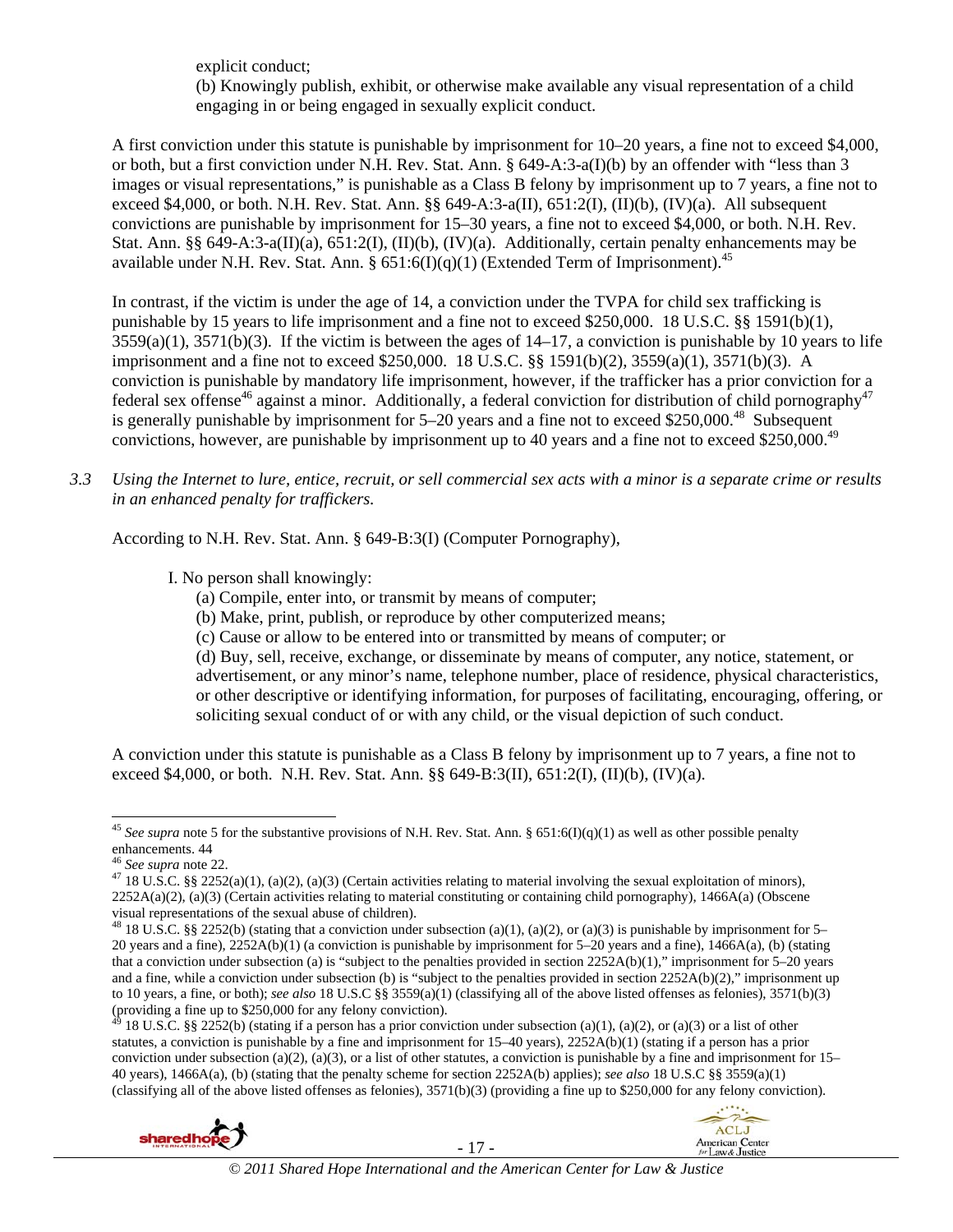Additionally, although not directly commercial, N.H. Rev. Stat. Ann. § 649-B:4(I) (Certain Uses of Computer Services Prohibited) states,

I. No person shall knowingly utilize a computer on-line service, internet service, or local bulletin board service to seduce, solicit, lure, or entice a child or another person believed by the person to be a child, to commit any of the following:

- (a) Any offense under RSA 632-A [Sexual Assault and Related Offenses], relative to sexual assault and related offenses.
- (b) Indecent exposure and lewdness under RSA 645:1 [Indecent Exposure and Lewdness].
- (c) Endangering a child as defined in RSA 639:3 [Endangering a Child], III.

If the victim is under the age of 16 and the offender believes the victim to be 13 years of age or older, a first conviction under this statute is punishable as a Class B felony by imprisonment up to 7 years, a fine not to exceed \$4,000, or both, while a second conviction is punishable as a Class A felony by imprisonment up to 15 years, a fine not to exceed \$4,000, or both. N.H. Rev. Stat. Ann. §§ 649-B:4(II)(a), (b), 651:2(I), (II)(a), (b), (IV)(a), 649-B:2. If the victim is under the age of 16 and the offender believes the victim to be under the age of 13, however, a first conviction is punishable as a Class A felony by imprisonment up to 15 years, a fine not to exceed \$4,000, or both, while a second conviction is punishable by imprisonment for 10–20 years, a fine not to exceed \$4,000, or both. N.H. Rev. Stat. Ann. §§ 649-B:4(II)(a), (b), 651:2(I), (II)(a), (IV)(a), 649-B:2. Third and any subsequent convictions, regardless of whether the defendant believed the victim to be under 13, are punishable by imprisonment up to 30 years. N.H. Rev. Stat. Ann. § 649-B:4(II)(c).

- 3.3.1 Recommendation: Amend N.H. Rev. Stat. Ann. § 649-B:4 (Certain Uses of Computer Services Prohibited) to specifically include N.H. Rev. Stat. Ann. § 633:7 (Trafficking in Persons) in its list of referenced offenses for which the use of a computer or online service prohibits in order to provide added protections and remedies for victims of domestic minor sex trafficking who are trafficked in this manner.
- 3.3.2 Recommendation: Amend N.H. Rev. Stat. Ann. § 649-B:2 to raise the age of a "child" to under 18 to protect all minors.
- *3.4 Financial penalties for traffickers, including asset forfeiture, are sufficiently high*.

Traffickers are subject to a possible fine not to exceed \$4,000 for any felony conviction. N.H. Rev. Stat. Ann. § 651:2(I), (IV)(a). Therefore, traffickers convicted of N.H. Rev. Stat. Ann. § 633:7(II) (Trafficking in Persons), § 645:2(I)(b)–(e) (Prostitution and Related Offenses), § 649-B:3(I)(d) (Computer Pornography), § 649-B:4(I) (Certain Uses of Computer Services Prohibited), § 649-A:3-b(I) (Manufacture of Child Sexual Abuse Images), or § 649-A:3-a(I) (Distribution of Child Sexual Abuse Images) are subject to a possible fine not to exceed \$4,000. N.H. Rev. Stat. Ann. §§ 633:7(I)(c), 645:2(II), 649-B:3(II), 649-B:4(II)(a), 649-A:3-b(II), 649-A:3-a(II), 651:2(I), (IV)(a).

In addition to fines, convicted traffickers may also be subject to restitution payments. N.H. Rev. Stat. Ann. § 633:10(I), (II) (Restitution and Compensation),<sup>50</sup> specifically requires buyers convicted under N.H. Rev. Stat. Ann. § 633:7 to make restitution to their victims for any compensable economic loss<sup>51</sup> and other costs, including medical treatment. Traffickers convicted of other offenses are also subject to restitution payments under New Hampshire's general restitution statute, N.H. Rev. Stat. Ann. § 651:63(I) (Restitution Authorized), which allows the court to sentence any offender "to make restitution in an amount determined by the court. . . . regardless of the offender's ability to pay."



- 18 -



<sup>1</sup> <sup>50</sup> *See supra* Section 2.8 for the substantive provisions of N.H. Rev. Stat. Ann. § 633:10(I), (II).  $5^{1}$  *See supra* note 31.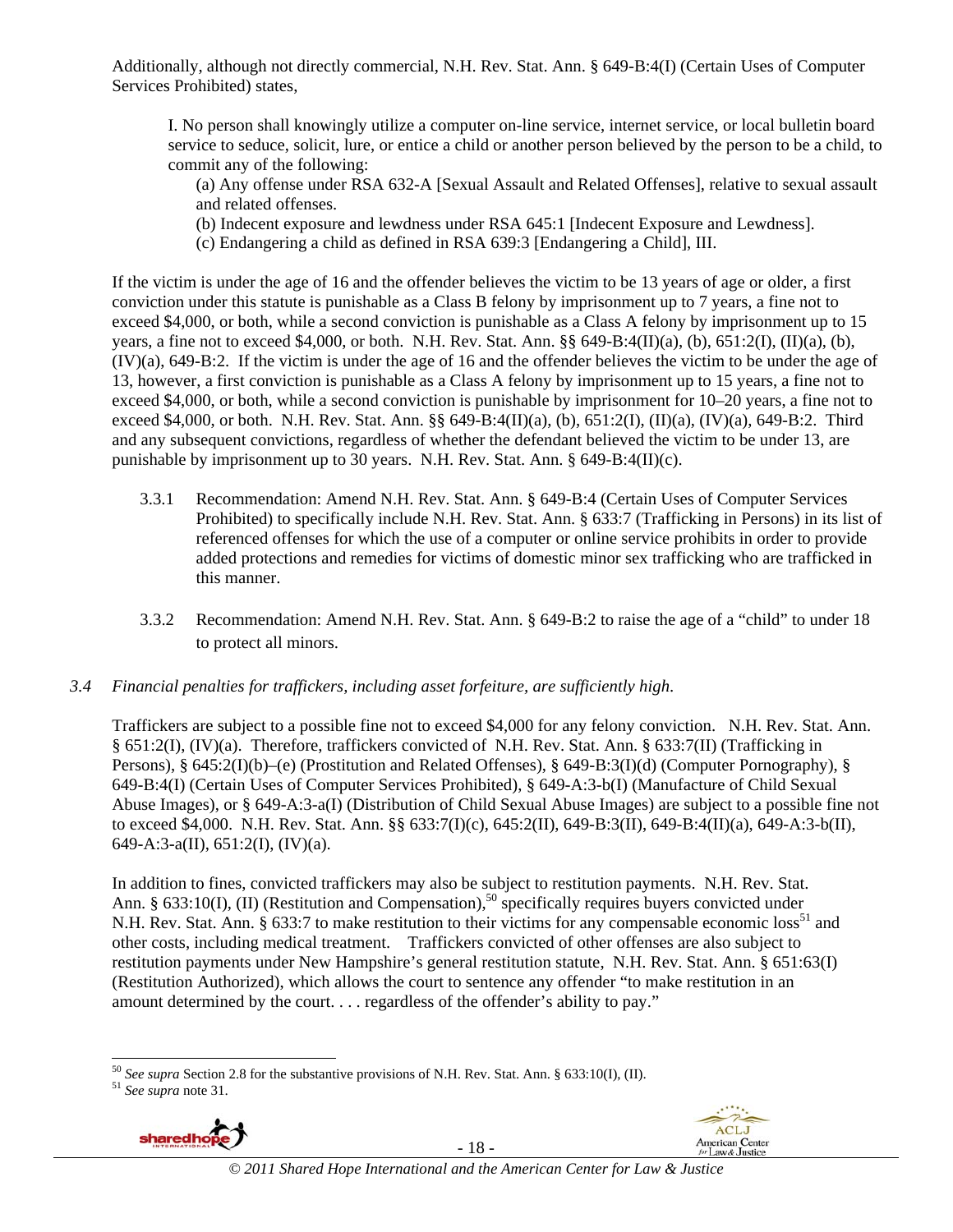Additionally, pursuant to N.H. Rev. Stat. Ann. § 633:8(I) (Forfeiture of Items Used in Connection with Trafficking in Persons),<sup>52</sup> a trafficker convicted under N.H. Rev. Stat. Ann. § 633:7 may be subject to asset forfeiture, including any equipment, property, or money used for the commission of the crime.

N.H. Rev. Stat. Ann. § 633:9(I) (Administrative Forfeiture of Items Used in Connection with Trafficking in Persons) further provides,

Interests in property subject to forfeiture under the provisions of RSA 633:8, I(a), I(b), I(c) [Forfeiture of Items Used in Connection with Trafficking in Persons] excepting proceeds, and I(d), but not real property, shall be subject to administrative forfeiture by the department of justice provided that the total amount or value of such property does not exceed \$75,000. The provisions of RSA 633:8 shall apply in any case of administrative forfeiture except as otherwise provided in this section.

3.4.1 Recommendation: Raise the fines to make the penalty more severe for sex trafficking and CSEC crimes.

### *3.5 Convicted traffickers are required to register as sex offenders.*

Buyers convicted under N.H. Rev. Stat. Ann. § 645:2(I)(a), (b), (f) (Prostitution and Related Offenses), § 649- B:3(I) (Computer Pornography), § 649-A:3(I)(a) (Possession of Child Sexual Abuse Images), or § 649-B:4(I) (Certain Uses of Computer Services Prohibited) are required to register as a sexual offender. Buyers convicted under N.H. Rev. Stat. Ann. § 633:7(II) (Trafficking in Persons), however, are not required to register.

N.H. Rev. Stat. Ann. § 651-B:2(I) (Registration) states that "[e]very sexual offender or offender against children shall be registered with the department of safety, division of state police . . . ." N.H. Rev. Stat. Ann. § 651- B:1(IV) (Definitions) defines "sexual offender" as "a person who is required to register for any sexual offense," while N.H. Rev. Stat. Ann. § 651-B:1(V) defines a "sex offense" to include convictions under N.H. Rev. Stat. Ann. § 632-A:2 (Aggravated Felonious Sexual Assault), § 632-A:3 (Felonious Sexual Assault), or "[a]ny other criminal offense . . . if the court finds by clear and convincing evidence at the time of conviction or sentencing that the person committed the offense as a result of sexual compulsion or for purposes of sexual gratification." N.H. Rev. Stat. Ann. § 651-B:1(VI) defines an "offender against children" as "a person who is required to register for an offense against a child."<sup>53</sup>

- 3.5.1 Recommendation: Amend N.H. Rev. Stat. Ann. § 651-B:1 (Definitions) to include N.H. Rev. Stat. Ann. § 633:7 (Trafficking in Persons).
- *3.6 Laws relating to termination of parental rights for certain offenses include sex trafficking or CSEC offenses in order to remove the children of traffickers from their control and potential exploitation.*

Convictions under N.H. Rev. Stat. Ann. § 633:7 (Trafficking in Persons) or other New Hampshire's CSEC laws are not expressly included as grounds for termination of parental rights. N.H. Rev. Stat. Ann. § 170-C:5 (Grounds for Termination of the Parent-Child Relationship) authorizes the termination of parental rights under any of the following circumstances:

. . . . III. The parents, subsequent to a finding of child neglect or abuse under RSA 169-C [Child Protection Act], have failed to correct the conditions leading to such a finding within 12 months of the finding despite reasonable efforts under the direction of the district court to rectify the conditions. . . . .

<sup>52</sup> *See supra* Section 2.8 for the substantive provisions of N.H. Rev. Stat. Ann. § 633:8(I). 53 *See supra* Section 2.8 for the substantive provisions of N.H. Rev. Stat. Ann. § 651-B:1(VI), (VII).



l

- 19 -

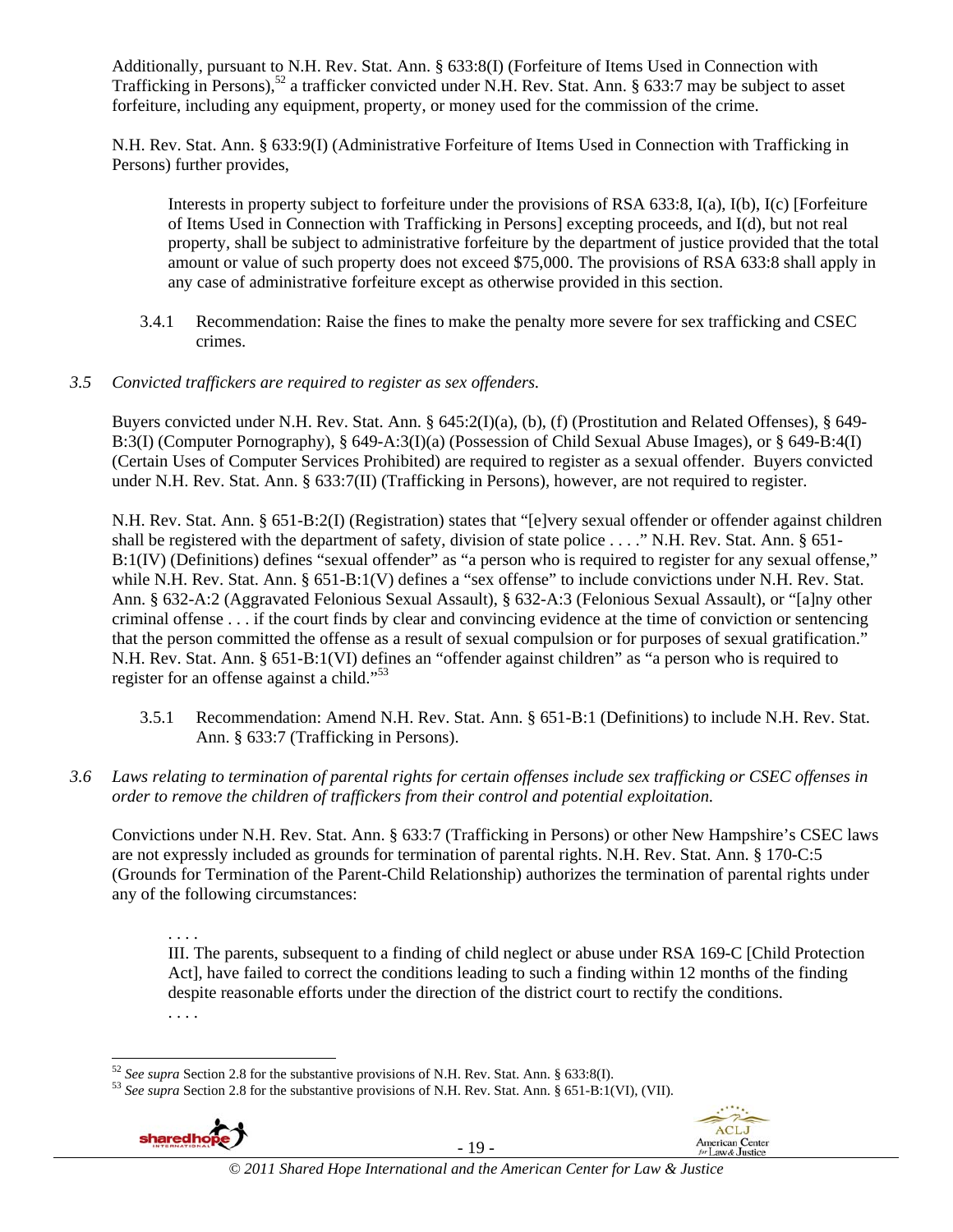V. The parent knowingly or willfully caused or permitted another to cause severe sexual, physical, emotional, or mental abuse of the child. Subsequent to a finding of such abuse pursuant to RSA 169-C [Child Protection Act], the parent-child relationship may be terminated if return of the child to the parent would result in a substantial possibility of harm to the child. . . .

VI. If the parent or guardian is, as a result of incarceration for a felony offense, unable to discharge his responsibilities to and for the child and, in addition, has been found pursuant to RSA 169-C [Child Protection Act] to have abused or neglected his child or children, the court may review the conviction of the parent or guardian to determine whether the felony offense is of such a nature, and the period of incarceration imposed of such duration, that the child would be deprived of proper parental care and protection and left in an unstable or impermanent environment for a longer period of time than would be prudent. . . .

VII. The parent has been convicted of one or more of the following offenses:

(a) Murder, pursuant to RSA 630:1-a [First Degree Murder] or 630:1-b [Second Degree Murder], of another child of the parent, a sibling or step-sibling of the child, the child's other parent, or other persons related by consanguinity or affinity, including a minor child who resided with the defendant.

(b) Manslaughter, pursuant to RSA 630:2 [Manslaughter], of another child of the parent, a sibling or step-sibling of the child, the child's other parent, or other persons related by consanguinity or affinity, including a minor child who resided with the defendant.

(c) Attempt, pursuant to RSA 629:1 [Attempt], solicitation, pursuant to RSA 629:2 [Criminal Solicitation], or conspiracy, pursuant to RSA 629:3 [Conspiracy], to commit any of the offenses specified in subparagraphs VII(a) and VII(b).

(d) A felony assault under RSA 631:1 [First Degree Assault], 631:2 [Second Degree Assault], 632- A:2 [Aggravated Felonious Sexual Assault], or 632-A:3 [Felonious Sexual Assault] which resulted in injury to the child, a sibling or step-sibling of the child, the child's other parent, or other persons related by consanguinity or affinity, including a minor child who resided with the defendant.

3.6.1 Recommendation: Amend N.H. Rev. Stat. Ann. § 170-C:5 (Grounds for Termination of the Parent-Child Relationship) to include N.H. Rev. Stat. Ann. § 633:7 (Trafficking in Persons) and New Hampshire's CSEC offenses as grounds for termination of parental rights.

# **Framework Issue 4: Criminal provisions for facilitators**

### *Legal Components:*

- *4.1 The acts of assisting, enabling, or financially benefitting from child sex trafficking are included as criminal offenses in the state sex trafficking statute.*
- *4.2 Financial penalties, including asset forfeiture laws, are in place for those who benefit financially from or aid and assist in committing domestic minor sex trafficking.*

*\_\_\_\_\_\_\_\_\_\_\_\_\_\_\_\_\_\_\_\_\_\_\_\_\_\_\_\_\_\_\_\_\_\_\_\_\_\_\_\_\_\_\_\_\_\_\_\_\_\_\_\_\_\_\_\_\_\_\_\_\_\_\_\_\_\_\_\_\_\_\_\_\_\_\_\_\_\_\_\_\_\_\_\_\_\_\_\_\_\_\_\_\_\_* 

- *4.3 Promoting and selling child sex tourism is illegal.*
- *4.4 Promoting and selling child pornography is illegal.*

### *Legal Analysis:*

*4.1 The acts of assisting, enabling, or financially benefitting from child sex trafficking are included as criminal offenses in the state sex trafficking statute.* 

N.H. Rev. Stat. Ann. § 633:7 (Trafficking in Persons) does not specifically prohibit assisting, enabling, or financially benefitting from domestic minor sex trafficking, but N.H. Rev. Stat. Ann. § 633:7(II) may apply to facilitators who "harbor" or "transport" a minor, "knowing or believing it likely that the [minor] will be subjected to trafficking." If the victim is under the age of 18 and "the offender knew or believed it likely that the

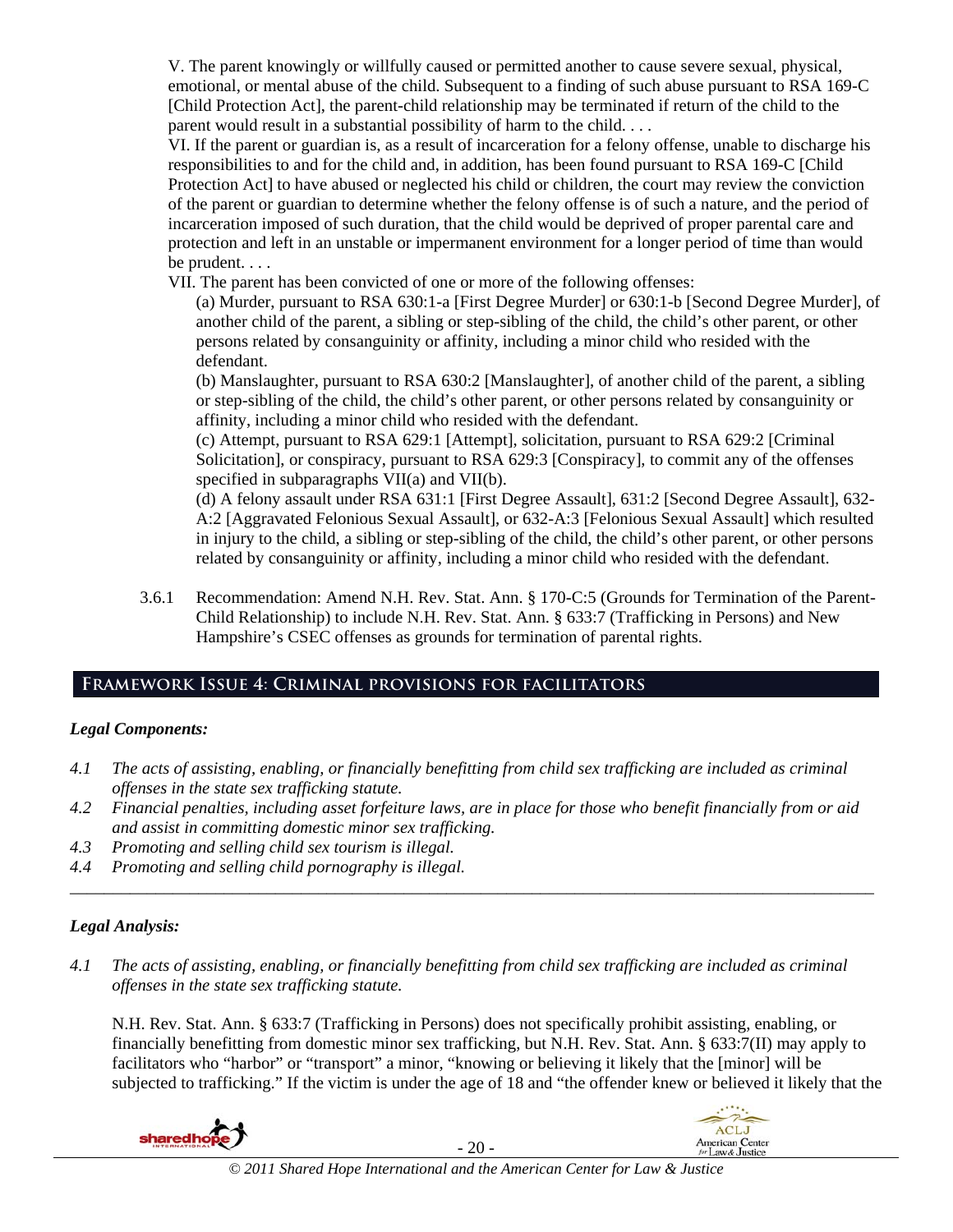victim would be coerced into engaging in a commercial sex act or sexually explicit performance," a conviction under N.H. Rev. Stat. Ann. § 633:7(II) is punishable as a Class A felony by imprisonment for 10 years to a maximum "fixed by the court," a fine not to exceed \$4,000, or both. N.H. Rev. Stat. Ann. §§ 633:7(II), 651:2(I), (II)(a), (IV)(a).

A facilitator who transports a minor "with the purpose of promoting or facilitating" the minor to engage in prostitution, or who "[k]nowingly permits a place under such person's control to be used" for purposes of prostitution of a child, may also be prosecuted under N.H. Rev. Stat. Ann. § 645:2(I)(c), (e) (Prostitution and Related Offenses).<sup>54</sup> If the offense involves a minor under the age of 18, a conviction under N.H. Rev. Stat. Ann. § 645:2(I)(c), (e) is punishable as a Class B felony by imprisonment up to 7 years, a fine not to exceed \$4,000, both. N.H. Rev. Stat. Ann. §§ 645:2(II)(a), 651:2(I), (II)(b), (IV)(a).

A facilitator who "disseminate[s] by means of computer, any notice, statement, or advertisement, or any minor's name, telephone number, place of residence, physical characteristics, or other descriptive or identifying information, for purposes of facilitating . . . sexual conduct of or with any child" may be convicted under N.H. Rev. Stat. Ann. § 649-B:3(I)(d) (Computer Pornography),<sup>55</sup> which is punishable as a Class B felony by imprisonment up to 7 years, a fine not to exceed \$4,000, or both. N.H. Rev. Stat. Ann. §§ 649-B:3(II), 651:2(I), (II)(b), (IV)(a).

- 4.1.1 Recommendation: Amend N.H. Rev. Stat. Ann. § 633:7 (Trafficking in Persons) to add language specifically capturing the facilitators of sex trafficking who aid, assist and financially benefit from the trafficking.
- *4.2 Financial penalties, including asset forfeiture laws, are in place for those who benefit financially from or aid and assist in committing domestic minor sex trafficking.*

Facilitators are subject to a possible fine not to exceed \$4,000 for any felony conviction. N.H. Rev. Stat. Ann. § 651:2(I), (IV)(a). Therefore, facilitators convicted under N.H. Rev. Stat. Ann. § 633:7(II) (Trafficking in Persons), § 645:2(I)(c), (e) (Prostitution and Related Offenses), § 649-B:3(I)(d) (Computer Pornography), § 649-B:4(I) (Certain Uses of Computer Services Prohibited), § 649-A:3-b(I) (Manufacture of Child Sexual Abuse Images), or § 649-A:3-a(I) (Distribution of Child Sexual Abuse Images) are subject to a possible fine not to exceed \$4,000. N.H. Rev. Stat. Ann. §§ 633:7(I)(c), 645:2(II), 649-B:3(II), 649-B:4(II)(a), 649-A:3-b(II), 649-A:3-a(II), 651:2(I), (IV)(a).

In addition to fines, convicted facilitators may also be subject to restitution payments. N.H. Rev. Stat. Ann. § 633:10(I), (II) (Restitution and Compensation),<sup>56</sup> specifically requires buyers convicted under N.H. Rev. Stat. Ann. § 633:7 to make restitution to their victims for any compensable economic loss<sup>57</sup> and other costs, including medical treatment. Traffickers convicted of other offenses are also subject to restitution payments under New Hampshire's general restitution statute, N.H. Rev. Stat. Ann. § 651:63(I) (Restitution Authorized), which allows the court to sentence any offender "to make restitution in an amount determined by the court. . . . regardless of the offender's ability to pay."

Additionally, pursuant to N.H. Rev. Stat. Ann. § 633:8(I) (Forfeiture of Items Used in Connection with Trafficking in Persons),<sup>58</sup> a trafficker convicted under N.H. Rev. Stat. Ann. § 633:7 may be subject to asset forfeiture, including any equipment, property, or money used for the commission of the crime.



- 21 -



<sup>&</sup>lt;sup>54</sup> See supra Section 1.2 for the provisions of N.H. Rev. Stat. Ann. § 645:2(I)(b)–(e).

<sup>&</sup>lt;sup>55</sup> See supra Section 1.2 for the provisions of N.H. Rev. Stat. Ann. § 649-B:3(I)(d).<br><sup>56</sup> See supra Section 2.8 for the substantive provisions of N.H. Rev. Stat. Ann. § 633:10(I), (II).<br><sup>57</sup> See supra note 31.<br><sup>58</sup> See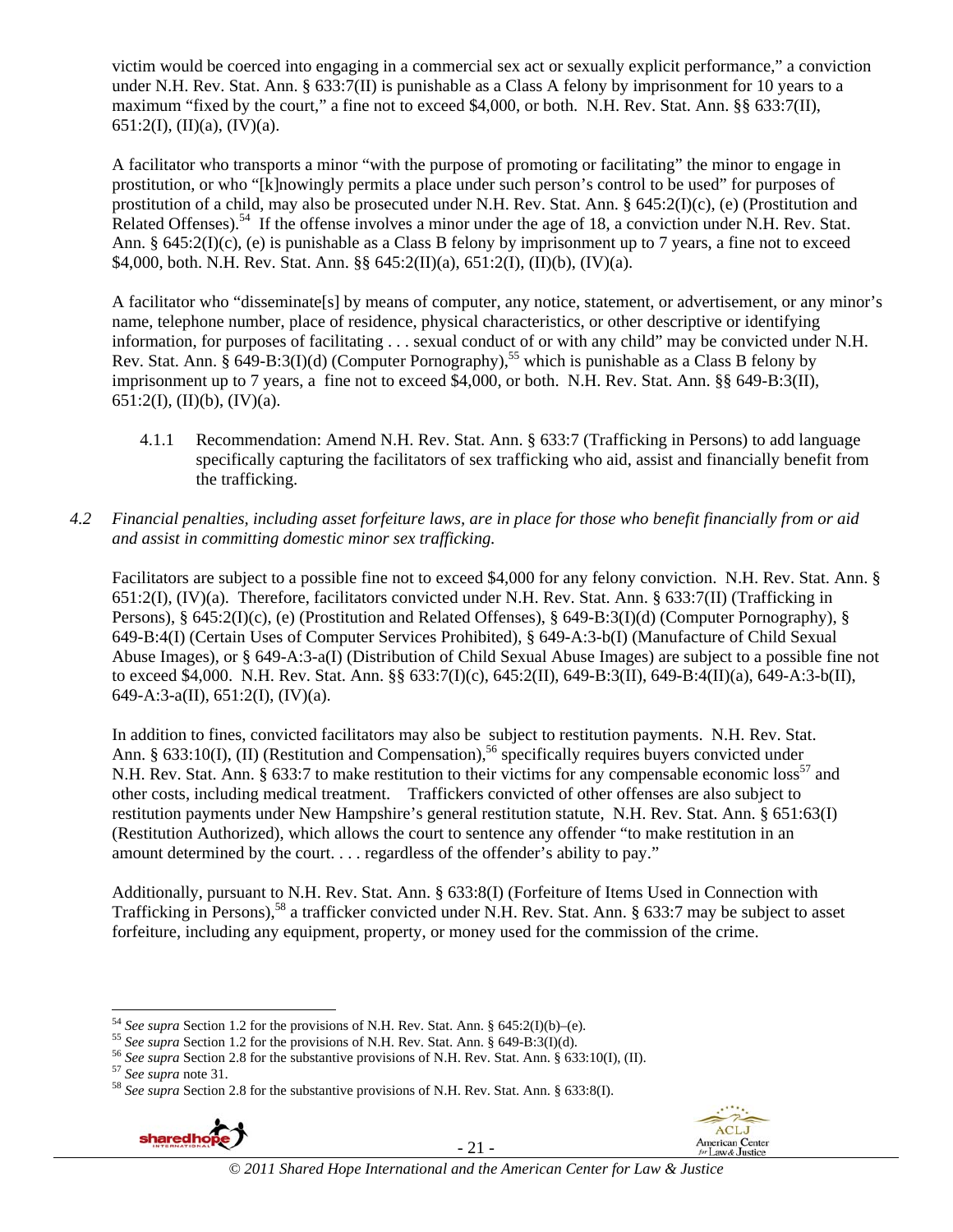N N.H. Rev. Stat. Ann. § 633:9(I) (Administrative Forfeiture of Items Used in Connection with Trafficking in Persons) further provides,

Interests in property subject to forfeiture under the provisions of RSA 633:8, I(a), I(b), I(c) [Forfeiture of Items Used in Connection with Trafficking in Persons] excepting proceeds, and I(d), but not real property, shall be subject to administrative forfeiture by the department of justice provided that the total amount or value of such property does not exceed \$75,000. The provisions of RSA 633:8 shall apply in any case of administrative forfeiture except as otherwise provided in this section.

#### *4.3 Promoting and selling child sex tourism is illegal*.

New Hampshire does not specifically prohibit sex tourism.

4.3.1 Recommendation: Enact a law that prohibits selling or offering to sell travel services in New Hampshire that include or facilitate travel for the purpose of engaging in commercial sexual exploitation of a minor either in or outside of New Hampshire.

### *4.4 Promoting and selling child pornography is illegal*.

Although promoting child pornography is not a distinct crime under New Hampshire law, selling child pornography is illegal under N.H. Rev. Stat. Ann. § 649-A:3-a(I) (Distribution of Child Sexual Abuse Sexual Images).<sup>59</sup> A first conviction under this statute is punishable by imprisonment for  $10-20$  years, a fine not to exceed \$4,000, or both, but a first conviction under N.H. Rev. Stat. Ann. § 649-A:3-a(I)(b) by an offender with "less than 3 images or visual representations," is punishable as a Class B felony by imprisonment up to 7 years, a fine not to exceed \$4,000, or both. N.H. Rev. Stat. Ann. §§ 649-A:3-a(II), 651:2(I), (II)(b), (IV)(a). All subsequent convictions are punishable by imprisonment for 15–30 years, a fine not to exceed \$4,000, or both. N.H. Rev. Stat. Ann. §§ 649-A:3-a(II)(a), 651:2(I), (II)(b), (IV)(a). Additionally, certain penalty enhancements may be available under N.H. Rev. Stat. Ann. §  $651:6(I)(q)(1)$  (Extended Term of Imprisonment).<sup>60</sup>

Additionally, N.H. Rev. Stat. Ann. § 649-A:3(I)(a) (Possession of Child Sexual Abuse Images) makes it illegal for a person to knowingly "[b]uy, procure, possess, or control any visual representation of a child engaging in sexually explicit conduct. <sup>61,62</sup> A first conviction under this statute is punishable as a Class A felony by imprisonment up to 15 years, a fine not to exceed \$4,000, or both, while subsequent convictions are punishable by imprisonment for 10–20 years, a fine not to exceed \$4,000, or both. N.H. Rev. Stat. Ann. §§ 649-A:3(II), 651:2(I), (II)(a), (IV)(a).

Under N.H. Rev. Stat. Ann. § 649-B:3(I) (Computer Pornography),

No person shall knowingly:

- (a) Compile, enter into, or transmit by means of computer;
- (b) Make, print, publish, or reproduce by other computerized means;
- (c) Cause or allow to be entered into or transmitted by means of computer; or

(d) Buy, sell, receive, exchange, or disseminate by means of computer, any notice, statement, or advertisement, or any minor's name, telephone number, place of residence, physical characteristics, or other descriptive or identifying information, for purposes of facilitating, encouraging, offering, or soliciting sexual conduct of or with any child, or the visual depiction of such conduct.



- 22 -



<sup>1</sup> 

<sup>&</sup>lt;sup>59</sup> *See supra* Section 3.2 for the provisions of N.H. Rev. Stat. Ann. § 649-A:3(I).<br><sup>60</sup> *See supra* note 5 for the substantive provisions of N.H. Rev. Stat. Ann. § 651:6(I)(q)(1) as well as other possible penalty enhancements. 44

<sup>&</sup>lt;sup>61</sup> *See supra* note 3 for the definition of "sexually explicit conduct."  $^{62}$  *See supra* note 33 for affirmative defenses to this offense.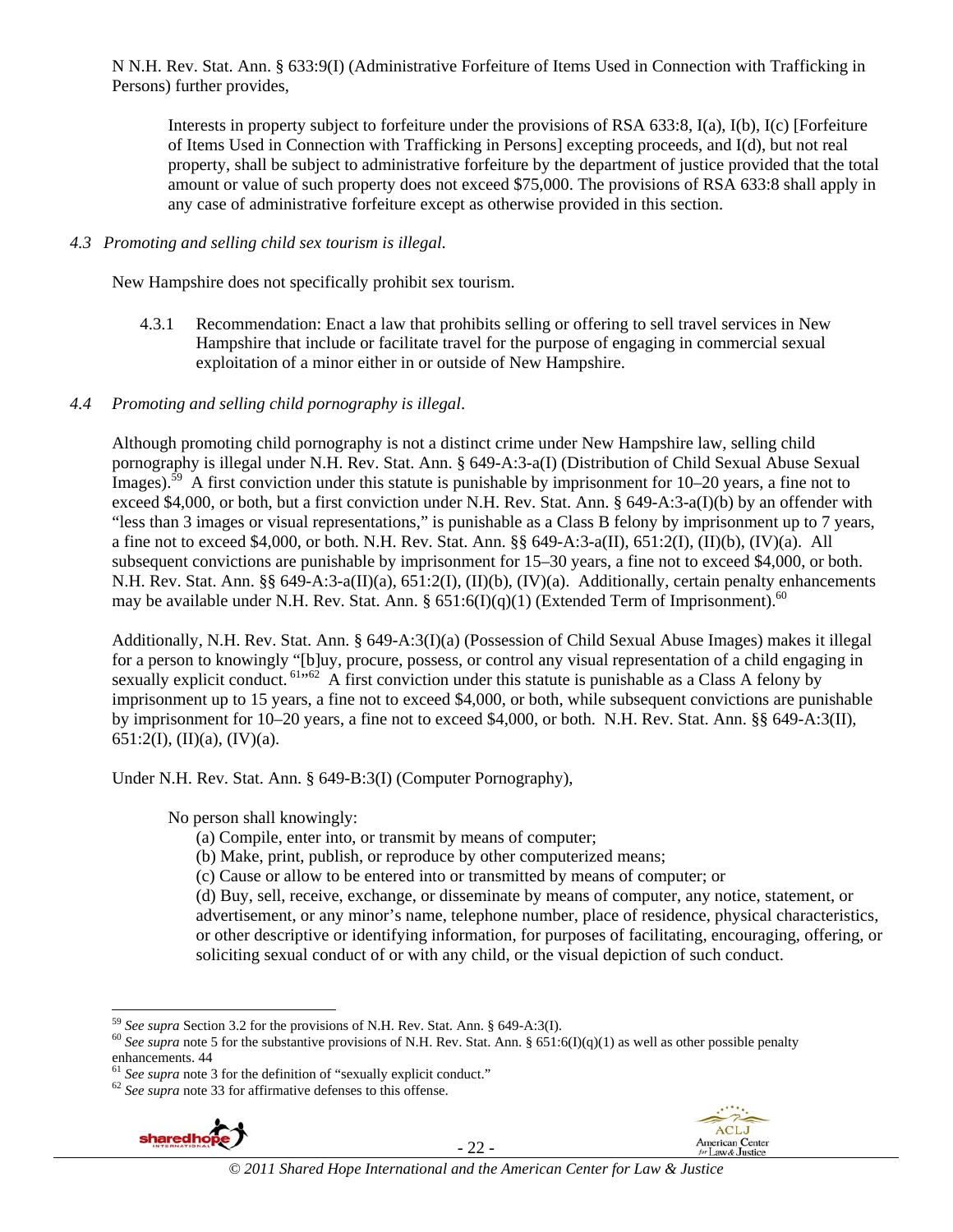A conviction under N.H. Rev. Stat. Ann. § 649-B:3(I)(d) is punishable as a Class B felony by imprisonment up to 7 years, a fine not to exceed \$4,000, or both. N.H. Rev. Stat. Ann. §§ 649-B:3(II), 651:2(I), (II)(b),  $(IV)(a)$ .

## **Framework Issue 5: Protective provisions for the child victims**

### *Legal Components:*

- *5.1 A victim of domestic minor sex trafficking or CSEC is defined as a victim for purposes of qualifying for crime victims' compensation and other victim benefits.*
- *5.2 The state sex trafficking statute expressly prohibits a defendant from raising consent of the minor to the commercial sex acts as a defense.*
- *5.3 Prostitution laws apply only to adults, making minors under 18 specifically immune from this offense.*
- *5.4 Commercially sexually exploited children are provided with a child protection response, including specialized shelter and services, and are not detained in juvenile detention facilities.*
- *5.5 Commercial sexual exploitation or sex trafficking is identified as a type of abuse and neglect within child protection statutes.*
- *5.6 The definition of "caregiver" (or similar term) in the child welfare statutes is broad enough to include a trafficker who has custody or control of a child in order to bring a trafficked child into the protection of child protective services.*
- *5.7 Crime victims' compensation is specifically available to a child victim of sex trafficking or CSEC without regard to ineligibility factors.*
- *5.8 Victim-friendly procedures and protections are provided in the trial process for minors under 18.*
- *5.9 Expungement or sealing of juvenile arrest or criminal records resulting from arrests or adjudications for prostitution-related offenses committed as a result of, or in the course of, the commercial sexual exploitation of a minor is available within a reasonable time after turning 18.*
- *5.10 Victim restitution and civil remedies are authorized by law for minor victims of sex trafficking or CSEC.*
- *5.11 Statutes of limitations for civil and criminal actions for child sex trafficking or CSEC offenses are eliminated or lengthened sufficiently to allow prosecutors and victims a realistic opportunity to pursue criminal action and legal remedies.*

*\_\_\_\_\_\_\_\_\_\_\_\_\_\_\_\_\_\_\_\_\_\_\_\_\_\_\_\_\_\_\_\_\_\_\_\_\_\_\_\_\_\_\_\_\_\_\_\_\_\_\_\_\_\_\_\_\_\_\_\_\_\_\_\_\_\_\_\_\_\_\_\_\_\_\_\_\_\_\_\_\_\_\_\_\_\_\_\_\_\_\_\_\_* 

### *Legal Analysis:*

*5.1 A victim of domestic minor sex trafficking or CSEC is defined as a victim for purposes of qualifying for crime victims' compensation and other victim benefits.* 

A commercially sexually exploited child is not specifically defined as a victim. For purposes of receiving restitution, N.H. Rev. Stat. Ann. § 651:62(VI) (Definitions) defines "victim" as a "person or claimant who suffers economic loss<sup>63</sup> as a result of an offender's criminal conduct or the good faith effort of any person attempting to prevent or preventing the criminal conduct." As used in New Hampshire's laws relating to victims' assistance, both N.H. Rev. Stat. Ann. § 21-M:8-b(I)(a) (Office of Victim/Witness Assistance) and N.H. Rev. Stat. Ann. § 21-M:8-k(I)(a) (Rights of Crime Victims) state,

"Victim" means a person who suffers direct or threatened physical, emotional, psychological or financial harm as a result of the commission or the attempted commission of a crime. "Victim" also includes the immediate family of any victim who is a minor or who is incompetent, or the immediate family of a homicide victim, or the surviving partner in a civil union.

1



- 23 -



<sup>63</sup> *See supra* note 31.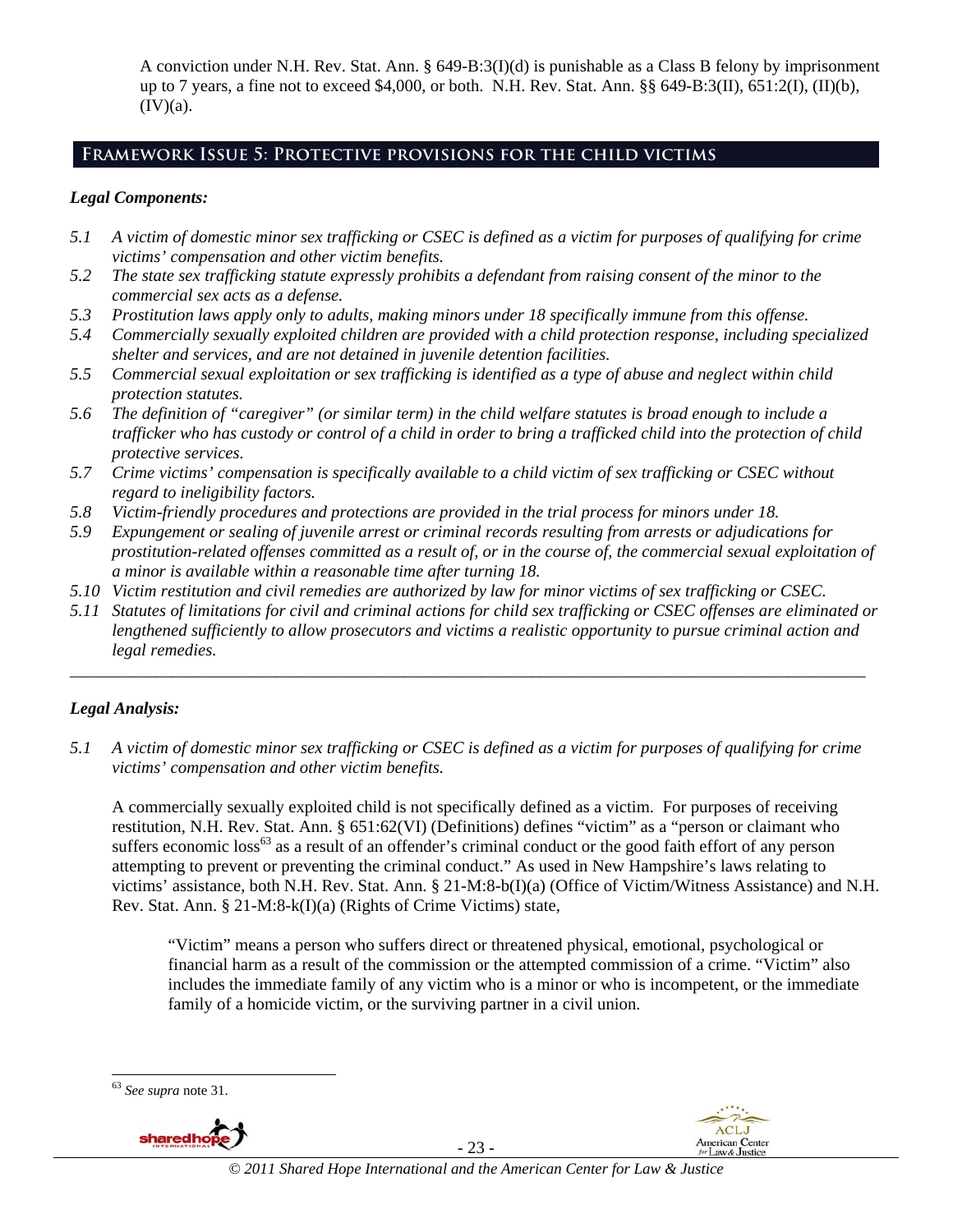*5.2 The state sex trafficking statute expressly prohibits a defendant from raising consent of the minor to the commercial sex acts as a defense.* 

None of N.H. Rev. Stat. Ann. § 633:7(II) (Trafficking in Persons) or New Hampshire's CSEC laws expressly prohibit the use of a defense based on the consent of a minor to a commercial sex act.

5.2.1 Recommendation: Amend N.H. Rev. Stat. Ann. § 633:6–7 (Trafficking in Persons and Definitions) and New Hampshire's CSEC laws to expressly prohibit the use of a defense based on a minor's consent to a commercial sex act.

### *5.3 Prostitution laws apply only to adults, making minors under 18 specifically immune from this offense.*

 N.H. Rev. Stat. Ann. § 645:2(I)(a) (Prostitution and Related Offenses) is age-neutral and makes it a crime if any person "[s]olicits, agrees to perform, or engages in sexual contact . . . or sexual penetration . . . in return for consideration." Pursuant to N.H. Rev. Stat. Ann. § 654:2(IV), however, "It shall be an affirmative defense to a charge under subparagraph I(a) that the defendant engaged in the conduct because he or she was the victim of Trafficking in Persons, as defined in RSA 633:7 [Trafficking in Persons]." However, because a conviction under N.H. Rev. Stat. Ann. § 633:7 requires compulsion, some commercially sexually exploited children may not qualify as "a victim of Trafficking in Persons," and, therefore, will not be able to assert this affirmative defense.64

5.3.1 Recommendation: Amend N.H. Rev. Stat. Ann. § 645:2 (Prostitution and Related Offenses) to make the law inapplicable to minors under the age of 18 and amend the affirmative defense available under N.H. Rev. Stat. Ann. § 645:2(IV) to make it applicable only to persons 18 years of age or older.

### *5.4 Commercially sexually exploited children are provided with a child protection response, including specialized shelter and services, and are not detained in juvenile detention facilities.*

N.H. Rev. Stat. Ann. § 169-C:29 (Persons Required to Report) states that medical professionals, school personnel, law enforcement, members of the clergy, or "any other person having reason to suspect that a child<sup>65</sup> has been abused<sup>66</sup> or neglected" to report their suspicions to the Department of Health and Human Services ("Department") in accordance with N.H. Rev. Stat. Ann. § 169-C:30 (Nature and Content of Report), which states,

An oral report shall be made immediately by telephone or otherwise, and followed within 48 hours by a report in writing, if so requested, to the department. Such report shall, if known, contain the name and address of the child suspected of being neglected or abused and the person responsible for the child's welfare, the specific information indicating neglect or the nature and extent of the child's injuries (including any evidence of previous injuries), the identity of the person or persons suspected of being responsible for such neglect or abuse, and any other information that might be helpful in establishing neglect or abuse or that may be required by the department.

N.H. Rev. Stat. Ann. § 169-C:38 (Report to Law Enforcement Authority) further provides,

I. The department shall immediately by telephone or in person refer all cases in which there is reason to believe that any person under the age of 18 years has been: (a) sexually molested; (b) sexually

<sup>&</sup>quot;[s]exually abused," "[i]ntentionally physically injured," or "[p]sychologically injured so that said child exhibits symptoms of emotional problems generally recognized to result from consistent mistreatment or neglect."





<sup>&</sup>lt;sup>64</sup> See supra Section 1.1 for discussion of N.H. Rev. Stat. Ann. § 633:7 (Trafficking in Persons).

<sup>&</sup>lt;sup>65</sup> Pursuant to N.H. Rev. Stat. Ann. §169-C:3(V), "Child' means any person who has not reached his eighteenth birthday."<br><sup>66</sup> Pursuant to N.H. Rev. Stat. Ann. §169-C:3(II)(a)–(c), "abused child" is defined as including a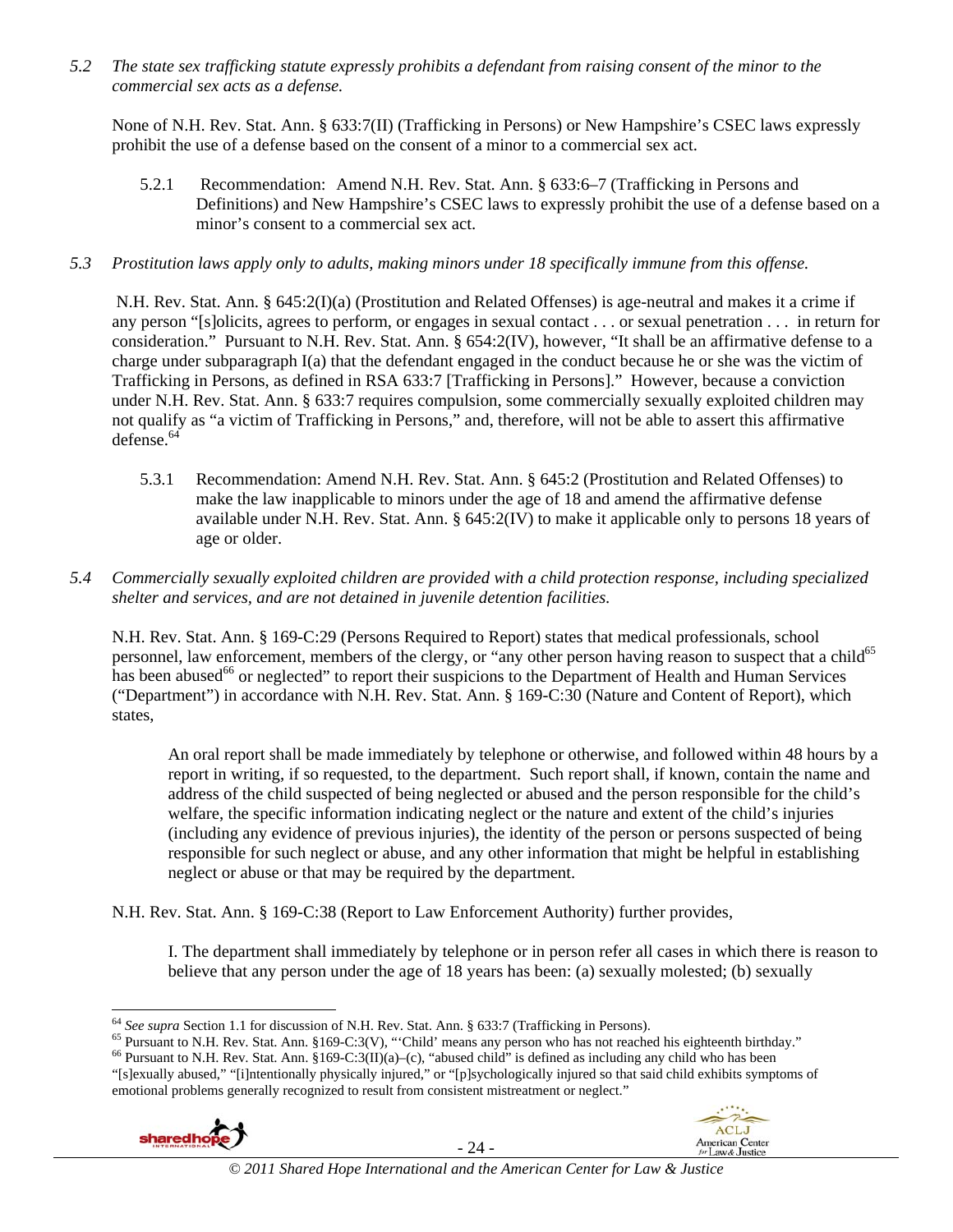exploited; (c) intentionally physically injured so as to cause serious bodily injury; . . . or (e) a victim of a crime, to the local law enforcement agency in the community in which the acts of abuse are believed to have occurred. . . .

. . . .

IV. Law enforcement personnel or department employees who are trained caseworkers shall have the right to enter any public place, including but not limited to schools and child care agencies, for the purpose of conducting an interview with a child, with or without the consent or notification of the parent or parents of such child, if there is reason to believe that the child has been:

- (a) Sexually molested.
- (b) Sexually exploited.
- (c) Intentionally physically injured so as to cause serious bodily injury.
- (d) Physically injured by other than accidental means so as to cause serious bodily injury.
- (e) A victim of a crime.
- (f) Abandoned.
- (g) Neglected.

Pursuant to N.H. Rev. Stat. Ann. § 169-C:6(I) (Protective Custody), law enforcement may assume "protective custody [of a child] . . . if the child is in such circumstances or surroundings as would present an imminent danger to the child's health or life unless immediate action is taken and there is not enough time to petition for a court order."

Additionally, N.H. Rev. Stat. Ann. § 169-C:6(II), (IV) states,

II. If a police or juvenile probation and parole officer removes a child under paragraph I above, the officer:

(a) Shall inform the court forthwith whereupon continued protective custody pending a hearing may be ordered by the court;

(b) May take the child to a child protection services worker of the department; or

(c) May place the child in a foster home; if a child is placed directly in a foster home, the department shall be notified of the incident and where the child is placed within 24 hours, unless there is a physician involved and treating the child and the child is or will be taken to and admitted to a hospital; and

(d) Shall, when the child is removed from an individual other than a parent or a person legally responsible for the child, make every reasonable effort to inform both parents or other persons legally responsible for the child's care where the child has been taken.

. . . .

IV. The court shall hold a hearing on the matter within 24 hours of taking the child into protective custody, Sundays and holidays excluded. Notice shall be given to both parents and all parties designated by the petitioner or the court.

In determining whether a child should be removed from the home, even temporarily, the court must "determine whether continuation in the home is contrary to the child's welfare." N.H. Rev. Stat. Ann. § 169-C:60-b(I). Additionally, N.H. Rev. Stat. Ann. § 169-C:6(VII) prohibits a child taken into custody under N.H. Rev. Stat. Ann. § 169-C:6 from being securely detained.

After a petition has been filed pursuant to N.H. Rev. Stat. Ann. § 169-C:7 (Petition), alleging a child to be abused or neglected, the court will hold a preliminary hearing to determine "if there is reasonable cause to believe that the child is abused or neglected." N.H. Rev. Stat. Ann. § 169-C:15(I). If the court finds reasonable cause for abuse or neglect at the preliminary hearing, it may, among other things, allow the child to remain with the child's parents, transfer legal or protective supervision to a child placing agency, or impose a number of protective orders. N.H. Rev. Stat. Ann. § 169-C:16(I). N.H. Rev. Stat. Ann. § 169-C:16(II) prohibits a

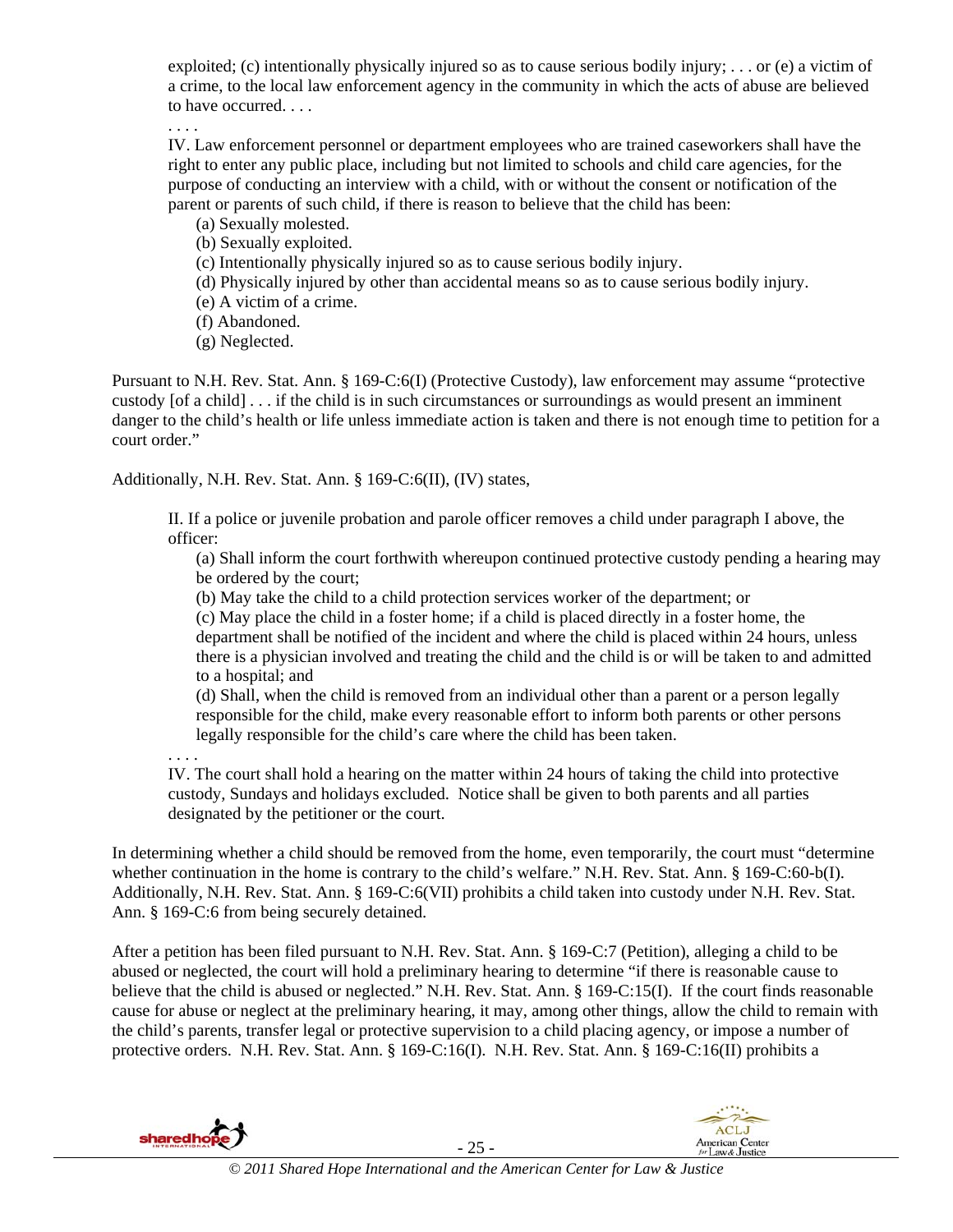neglected or abused child from being "placed in an institution established for the care and rehabilitation of delinquent children, the youth development center or any institution where an adult is confined."

If the court adjudicates the child to be an abused or neglect child, pursuant to N.H. Rev. Stat. Ann. § 169-C:19 (Dispositional Hearing), the court may, among other things, order the child to remain with a parent or guardian subject to a list of conditions, issue an order of protection that sets out condition of behavior for a parent or guardian, or transfer legal custody to a relative or child placing agency.

Despite these provisions, it is possible that commercially sexually exploited children may not be routed through child protective services. N.H. Rev. Stat. Ann. § 169-D:8(II) (Temporary Custody) authorizes law enforcement to take a child into custody if "there are reasonable grounds to believe that a child has run away from his parents, guardian, or other custodian; or the circumstances are such as to endanger the child's health or welfare unless immediate action is taken." Pursuant to N.H. Rev. Stat. Ann. § 169-D:9 (Diversion), diversion programs are available to children taken into custody under N.H. Rev. Stat. Ann. § 169-D:8. N.H. Rev. Stat. Ann. § 169- D:9 states,

At any time before or during a proceeding brought pursuant to this chapter, a child and the child's family may be referred to a court approved diversion program, as defined in RSA 169-B:2, IV-b,  $^{67}$  or other intervention program or community resource. Referral may be made by a law enforcement agency or juvenile probation and parole officer prior to or after filing a petition with the court, upon the court's own motion, or at the request of any party with the approval of the court. When the arresting or prosecuting agency, or juvenile probation and parole officer suspects that a child has a disability, an administrator at the responsible school district shall be notified. If appropriate, the school district shall refer the child for evaluation to determine if the child is in need of special education and related services. The administrative judge of the judicial branch family division shall have authority to approve diversion procedures for use by the courts in all juvenile matters throughout the state.

However, pursuant to N.H. Rev. Stat. Ann. § 169-D:9-a (Alternative to Secure Detention), rather than being placed in secure detention, a child may be released to an alternative program. N.H. Rev. Stat. Ann. §169-B:2(II) (Definitions) defines "alternative to secure detention" as

any local program, approved by the court, police, probation, or the department of health and human services, which offers a less restrictive alternative to secure detention for minors. Such programs include, but are not limited to, youth attender, crisis home placement, group homes which have entered into agreements with the department of health and human services to provide such care, truant and runaway programs, and alcohol and drug detoxification programs.

Pursuant to N.H. Rev. Stat. Ann. § 169-D:9-b (Prohibited Manner of Detention), children taken into custody under N.H. Rev. Stat. Ann. § 169-D:8 (Temporary Custody) may not be held "in a public or private facility, which includes construction fixtures designed to physically restrict the movements and activities of persons in custody, including but not limited to locked rooms and buildings, fences, or other physical structures." Additionally, N.H. Rev. Stat. Ann. § 169-D:9-c (Detention in Certain Facilities; CHINS and Juvenile Delinquents) provides,

<sup>&</sup>quot;Diversion" means a decision made by a person with authority which results in providing an individually designed program for delivery of services for the child by a specific provider, or a plan to assist the child in finding a remedy for his or her inappropriate behavior. The goal of diversion is to prevent further involvement of the child in the formal legal system. Diversion of a child may take place either at pre-filing as an alternative to the filing of a petition or at any time after the filing of the petition.





<sup>1</sup>  $67$  Pursuant to N.H. Rev. Stat. Ann.  $§169-D:2(VI)$ ,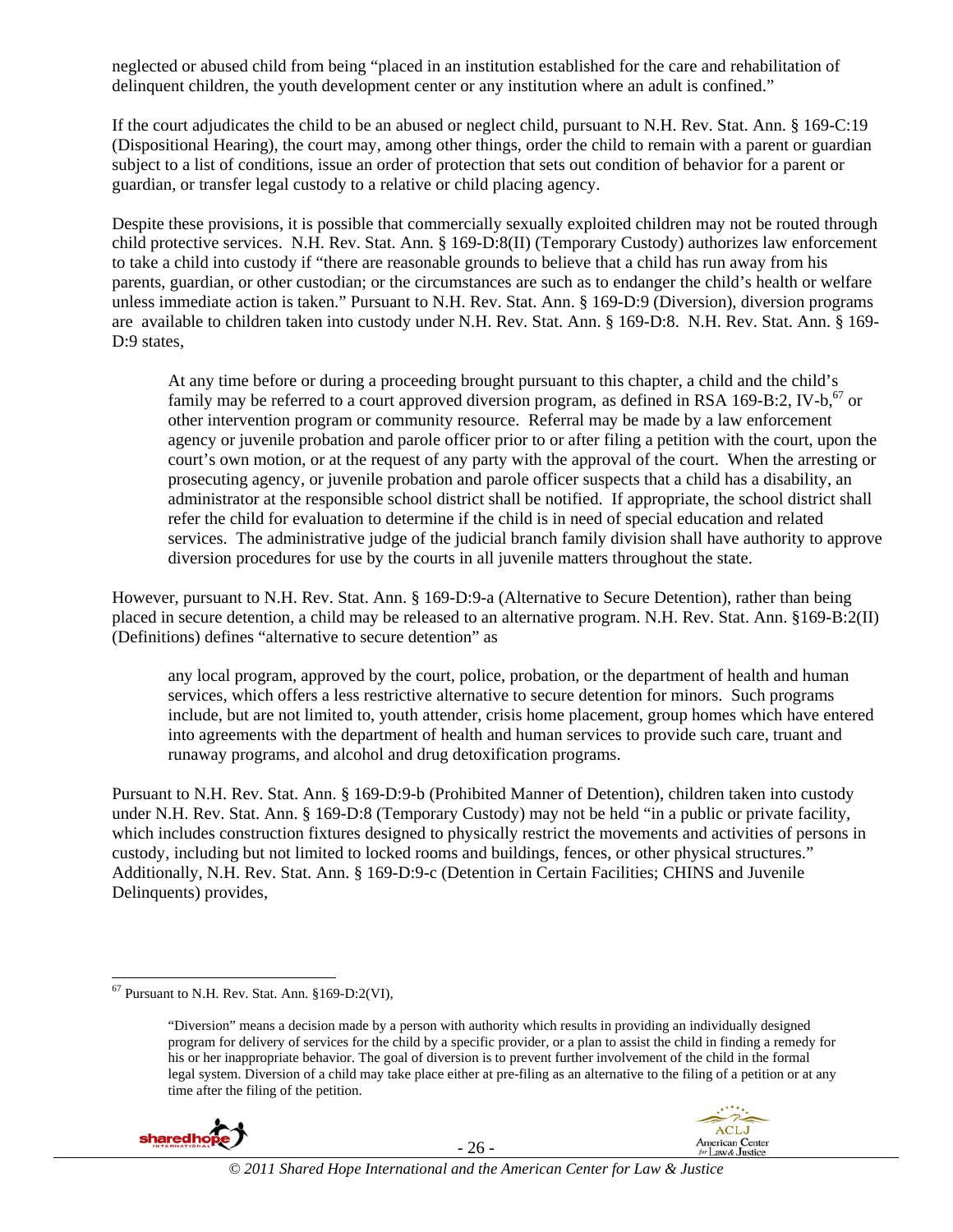I. Facilities which are not physically restricted may receive for placement minors who have been adjudicated as children in need of services<sup> $68$ </sup> or minors who have been adjudicated as juvenile delinquents.

II. Physically restricted facilities shall receive for commitment and detention only those minors who have been adjudicated juvenile delinquents pursuant to RSA 169-B<sup>69</sup> or who are awaiting the court's disposition regarding allegations of juvenile delinquency. Physically restricted facilities which are primarily used for psychiatric treatment or evaluation shall not be limited only to such minors.

For a child adjudicated a child in need of services, N.H. Rev. Stat. Ann. § 169-D:17(I) (Dispositional Hearing) states that the court "shall order the least restrictive and most appropriate disposition considering the facts in the case, the investigation report, and the dispositional recommendations of the parties and counsel." Included among the dispositions authorized under N.H. Rev. Stat. Ann. § 169-D:17(I) are the following:

(a) Permitting the child to remain with a parent, guardian, relative or custodian, subject to such limitations and conditions as the court may prescribe . . . .  $(b)(1) \ldots$ 

(2) Releasing the child to the custody of the department of health and human services for placement in a foster home,  $\dots$  a group home, a crisis home, or a shelter care facility  $\dots$ .

. . . .

(d) Ordering the minor to perform up to 50 hours of uncompensated public service subject to the approval of the elected or appointed official authorized to give approval of the city or town in which the offense occurred. . . .

(e) Requiring any child to attend structured after-school or evening programs which address some of the child's compliance issues, as well as supervise the child during the time of the day in which the child most values his or her freedom and the time which is most often used to perform unruly acts. . . .

Commercially sexually exploited children may also be treated as delinquent children. Pursuant to N.H. Rev. Stat. Ann. § 169-B:9(I) (Arrest or Taking Minor Into Custody), a juvenile probation and parole officer may immediately arrest or take into custody "any minor who is found violating any law, . . . or whose circumstances are such as to endanger such minor's person or welfare, unless immediate action is taken." After a child is taken into custody under N.H. Rev. Stat. Ann. § 169-B:9(I), N.H. Rev. Stat. Ann. § 169-B:9-a (Use of Alternative to Secure Detention) and N.H. Rev. Stat. Ann. § 169-B:10(I) (Juvenile Diversion) state that the child may be released to an alternative secure detention program<sup>70</sup> pending the arrival of a parent or custodian, released to the custody of his or her parent, guardian, or custodian, and, in some cases, may receive diversion.<sup>7</sup>

Pursuant to N.H. Rev. Stat. Ann. § 169-B:14 (Release or Detention Pending Adjudicatory Hearing), if the child does not receive diversion, the child may be placed in any of the following while awaiting an adjudicatory hearing:

(a) Retained in the custody of a parent, guardian, or custodian; or

(b) Released in the supervision and care of a relative or friend; or

[A] child under the age of 18 with a diagnosis of severe emotional, cognitive, or other mental health issues who engages in aggressive, fire setting, or sexualized behaviors that pose a danger to the child or others and who is otherwise unable or ineligible to receive services under RSA 169-B or RSA 169-C.

[A] person who has committed an offense before reaching the age of 17 years which would be a felony or misdemeanor under the criminal code of this state if committed by an adult, and is expressly found to be in need of counselling,

supervision, treatment, or rehabilitation as a consequence thereof. 70 *See supra* Section 5.4 for the definition of "alternative to secure detention." 71 *See supra* note 67.



- 27 -



l  $68$  N.H. Rev. Stat. Ann. § 169-D:2(II) defines a "child in need of services" as,

 $69$  N.H. Rev. Stat. Ann. § 169-B:2(IV) defines a "delinquent" as,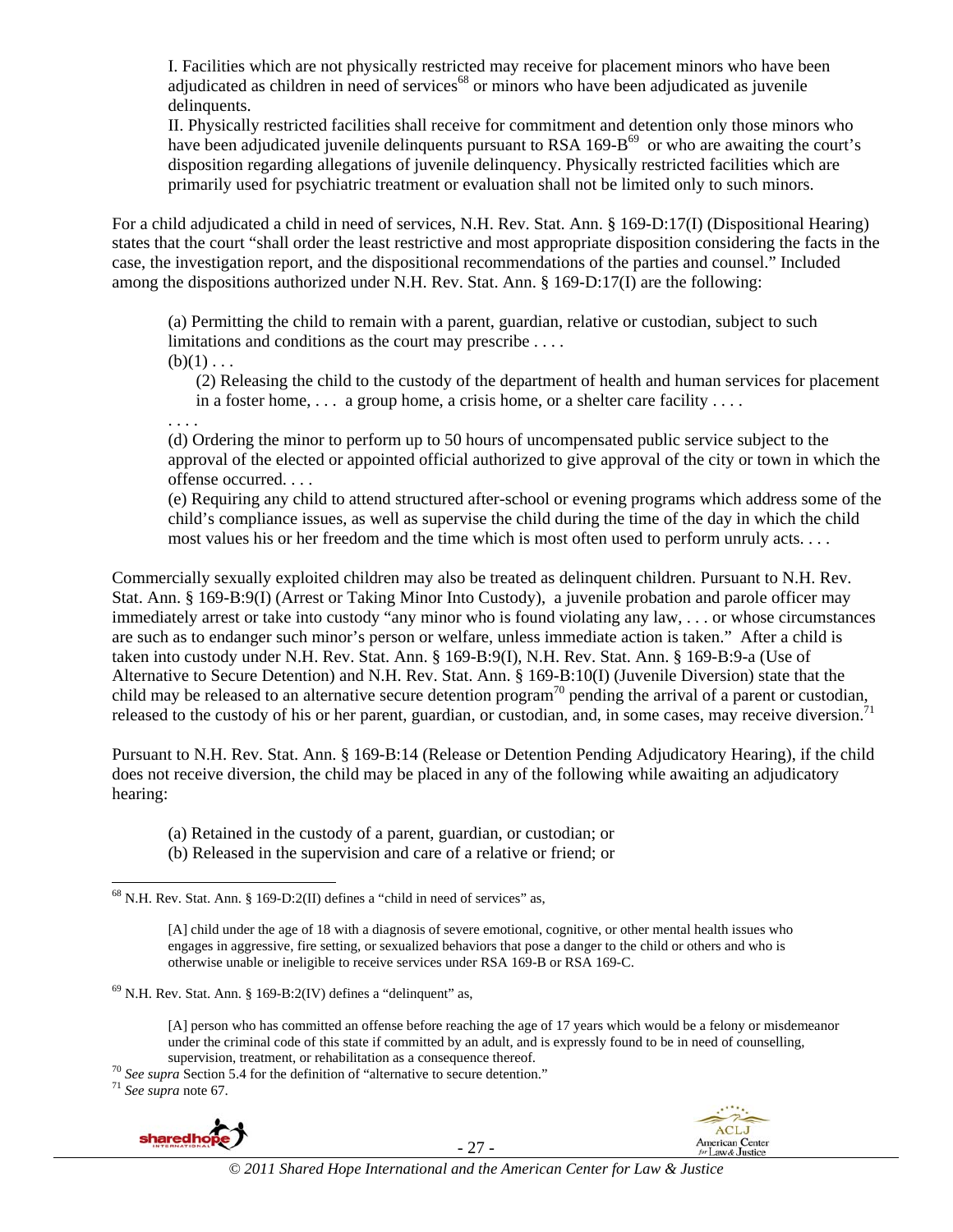(c) Released to the custody of the department of health and human services for placement in a foster home, ... a group home, a crisis home, or a shelter care facility ...

. . . .

(e) Detained at a facility certified by the commissioner of the department of health and human services for detention of minors pursuant to the following:

(1) No minor charged with delinquency shall be securely detained following arraignment unless the prosecution establishes probable cause to believe that the minor committed the alleged delinquent acts and unless the prosecution demonstrates by clear and convincing evidence the need for secure detention, based upon the criteria for secure detention specified in subparagraph (e)(2);

(2) A minor shall not be securely detained unless secure detention is necessary:

(A) To insure the presence of the juvenile at a subsequent hearing; or

(B) To provide care and supervision for a minor who is in danger of self-inflicted harm when no parent, guardian, custodian, or other suitable person or program is available to supervise and provide such care; or

(C) To protect the personal safety or property of others from the probability of serious bodily harm or other harm.

N.H. Rev. Stat. Ann. § 169-B:15 (No Detention at Jail) also provides, "Following arraignment no minor shall be detained in any facility where adults charged, convicted or committed for criminal offenses are simultaneously detained."

If a child is adjudicated delinquent, N.H. Rev. Stat. Ann. § 169-B:19(I), (III) (Dispositional Hearing) states,

I. . . . . If the court finds that a minor is delinquent, the court may order the least restrictive of the following dispositions, which the court finds is the most appropriate:

(a) Return the minor to a parent, custodian or guardian.

. . . .

(d) Place the minor on conditional release for a term no longer than 5 years.

(e) Release the minor in the care and supervision of a relative or friend; or to home detention for a period not to exceed 6 months. . . . .

(f) Release the minor to the custody of the department of health and human services for placement in a foster home, a group home, a crisis home, or a shelter care facility. . . .

. . . .

(j) Commit the minor to the custody of the department of health and human services for the remainder of minority. Commitment may include, but is not limited to, placement by the department of health and human services at a facility certified for the commitment of minors pursuant to RSA 169-B:19 [Dispositional Hearing], VI, administrative release to parole pursuant to RSA 621:19 [Release and Discharges], or administrative release consistent with the cap on youth development center population under RSA 621:10 [Limits to Population at the Youth Development Center], provided that the appropriate juvenile probation and parole officer is notified.

. . . .

III. A minor found to be a delinquent on a petition filed after the minor's sixteenth birthday, in addition to or in place of the dispositions provided for in paragraph I, may be committed to a county correctional facility for no greater term than an adult could be committed for a like offense; provided, however, that during minority the minor shall not be confined in a county correctional facility and provided further that the term shall not extend beyond the minor's eighteenth birthday.

5.4.1 Recommendation: Enact a comprehensive protection system for domestic minor sex trafficking victims ensuring that such victims receive a protective response rather than a criminal justice response.

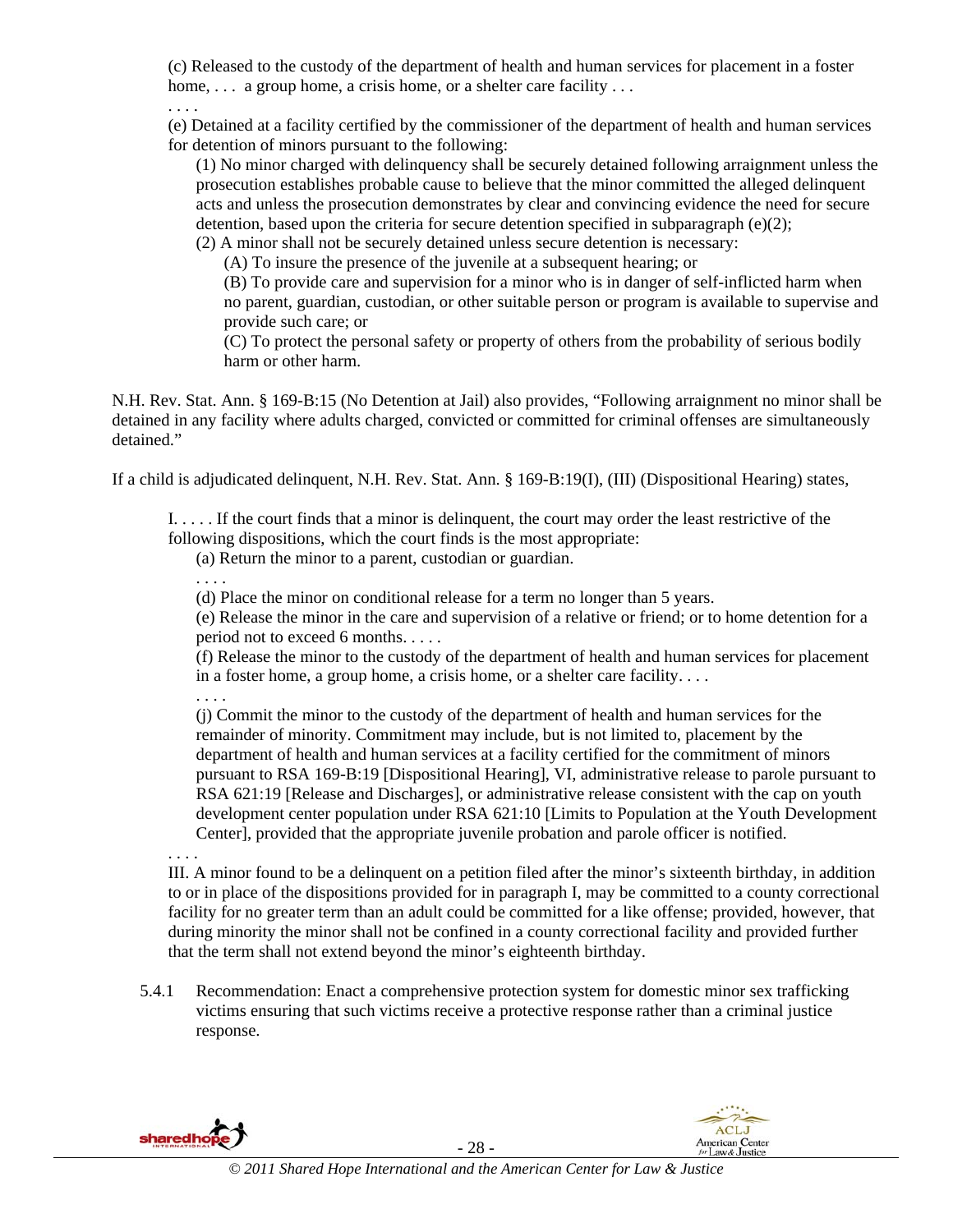*5.5 Commercial sexual exploitation or sex trafficking is identified as a type of abuse and neglect within child protection statutes.* 

Commercial sexual exploitation is identified as a type of abuse and neglect within New Hampshire's Child Protection Act.<sup>72</sup> Specifically, N.H. Rev. Stat. Ann. § 169-C:3(II)(a) defines "abused child" as, "any child who has been . . . [s]exually abused." Pursuant to N.H. Rev. Stat. Ann. § 169-C:3(XXVII-a),

"Sexual abuse" means the following activities under circumstances which indicate that the child's health or welfare is harmed or threatened with harm: the employment, use, persuasion, inducement, enticement, or coercion of any child to engage in, or having a child assist any other person to engage in, any sexually explicit conduct or any simulation of such conduct for the purpose of producing any visual depiction of such conduct; or the rape, molestation, prostitution, or other form of sexual exploitation of children, or incest with children. With respect to the definition of sexual abuse, the term "child" or "children" means any individual who is under the age of 18 years.

- 5.6.1 Recommendation: Amend N.H. Rev. Stat. Ann. § 169-C:3(XXVII-a) (Child Protection Act: Definitions) to specifically include subjecting a child to trafficking, as defined in N.H. Rev. Stat. Ann. § 633:7 (Trafficking in Persons), as a form of sexual abuse.
- *5.6 The definition of "caregiver"(or similar term) in the child welfare statutes is broad enough to include a trafficker who has custody or control of a child in order to bring a trafficked child into the protection of child protective services.*

New Hampshire does not specifically use the term "caregiver" in its child welfare statutes and the definitions for the relevant terms used in N.H. Rev. Stat. Ann. § 169-C:6 (Protective Custody), regarding when a child may be taken into protective custody, are likely not broad enough to include a trafficker in custody or control of a child. N.H. Rev. Stat. Ann. § 169-C:6 authorizes law enforcement to take a child into custody, in specified circumstances, without the consent of the child's "parents or other person legally responsible for the child's care."

N.H. Rev. Stat. Ann. § 169-C:3(XVIII) (Definitions) defines "legal supervision" as "a legal status created by court order wherein the child is permitted to remain in his home under the supervision of a child placing agency subject to further court order," while N.H. Rev. Stat. Ann. § 169-C:3(XXI) defines "parent" as the child's "mother, father, adoptive parent, ... [provided] such term shall not include a parent as to whom the parentchild relationship has been terminated by judicial decree or voluntary relinquishment."

The Child Protection  $Act^{73}$  also includes definitions for the terms "custodian," "guardian," and "person responsible for the welfare of a child." A guardian is a person appointed by the court "with the duty and authority to make important decisions" regarding the life, development, and general welfare of the child. N.H. Rev. Stat. Ann. § 169-C:3(XIV). A custodian is "an agency or person, other than a parent or guardian, licensed pursuant to RSA 170-E to whom legal custody of the child has been given by court order." N.H. Rev. Stat. Ann. § 169-C:3(X). N.H. Rev. Stat. Ann. § 169-C:3(XXII) defines "a person responsible for a child's welfare" as

includ[ing] the child's parent, guardian or custodian, as well as the person providing out-of-home care of the child, if that person is not the parent, guardian or custodian. For purposes of this definition, "outof-home care'" includes child day care, and any other settings in which children are given care outside of their homes.

<sup>72</sup> *See supra* note 73. 73 N.H. Rev. Stat. Ann. §§ 169-C:1–C:28.



- 29 -



 $72$  See supra note 73.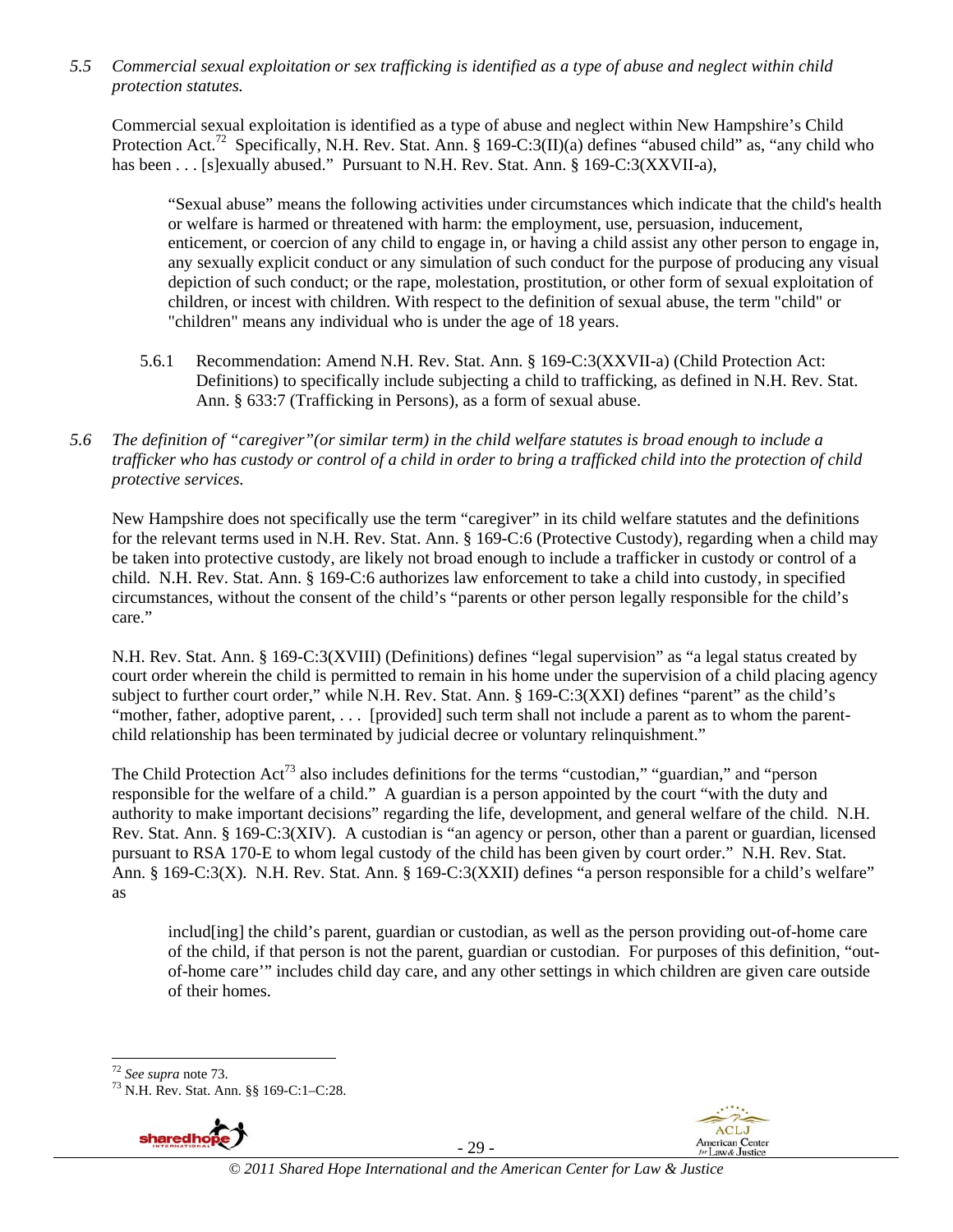*5.7 Crime victims' compensation is specifically available to a child victim of sex trafficking or CSEC without regard to ineligibility factors.* 

Commercially sexually exploited children may be eligible to receive crime victim compensation. N.H. Rev. Stat. Ann. § 21-M:8-h(I)(a) (Claimant eligibility; Compensation) states,

I. (a) Victims eligible for compensation are:

(1) Any person who sustains personal injury as a result of a felony or misdemeanor;

(2) Any person who sustains personal injury caused by a person driving under the influence of alcohol or controlled substances;

(3) Any person who is a victim of sexual abuse and is under the age of 18 at the time the claim is filed.

Although victims of N.H. Rev. Stat. Ann. § 633:7 (Trafficking in Persons) and New Hampshire's CSEC laws likely qualify as eligible victims, certain other requirements for receiving compensation could present difficulties. N.H. Rev. Stat. Ann. § 21-M:8-h(II) requires a claim for compensation to be filed "within 2 years of the crime, unless good cause is shown," but does not explain what constitutes good cause. Additionally, under N.H. Rev. Stat. Ann. § 21-M:8-h(IV), if the Victims' Assistance Commission determines that a victim was contributorily at fault, the commission may deny or reduce a victim's award. N.H. Rev. Stat. Ann. § 21- M:8-h(V) also imposes a "\$25,000 maximum recovery per claimant per incident."

- 5.7.1 Recommendation: Amend N.H. Rev. Stat. Ann. § 21-M:8-h (Claimant Eligibility; Compensation) to create exceptions for commercially sexually exploited children.
- *5.8 Victim-friendly procedures and protections are provided in the trial process for minors under 18.*

Limited victim-friendly criminal justice procedures are afforded specifically to victims of N.H. Rev. Stat. Ann. § 633:7 (Trafficking in Persons). N.H. Rev. Stat. Ann. § 633:7(III) (Trafficking in Persons) provides a "rape shield" protection specifically for victims of N.H. Rev. Stat. Ann. § 633:7, stating that "[e]vidence of a trafficking victim's personal sexual history or history of commercial sexual activity shall not be admissible at trial."

Other protections afforded to victims of sexual assault may be provided to victims of N.H. Rev. Stat. Ann. § 633:7 and New Hampshire's CSEC laws. For example, N.H. Rev. Stat. Ann. § 632-A:8 (In Camera Testimony) states, "In [sexual assault and other related] cases where the victim is under 16 years of age, the victim's testimony shall be heard in camera unless good cause is shown by the defendant.  $\dots$ ."

Additionally, N.H. Rev. Stat. Ann. § 632-A:6(I) prohibiting evidence of "prior consensual sexual activity between the victim and any person other than the actor" from being admissible in sexual offense cases. Pursuant to N.H. Rev. Stat. Ann. § 632-A:6(IV),

In any sexual assault case under RSA 632-A [Sexual Assault and Related Offenses] where the victim is 16 years of age or younger, and the defense has listed as a witness or subpoenaed a parent or parents to testify in the case and requested that the parent or parents be sequestered, the court shall appoint a guardian ad litem to determine the best interests of the minor victim. The guardian ad litem shall make a recommendation to the court, based on the preferences and best interests of the victim, as to whether the parent or parents should be permitted to sit with the victim in the court room during the duration of the trial.

N.H. Rev. Stat. Ann. § 517:13-a(I) (Videotape Trial Testimony Authorized) allows a victim of any crime, who is under 16 years of age at the time of the crime, to give videotaped testimony, provided the court finds that "[t]he child will suffer emotional or mental strain if required to testify in open court," or "[f]urther delay will

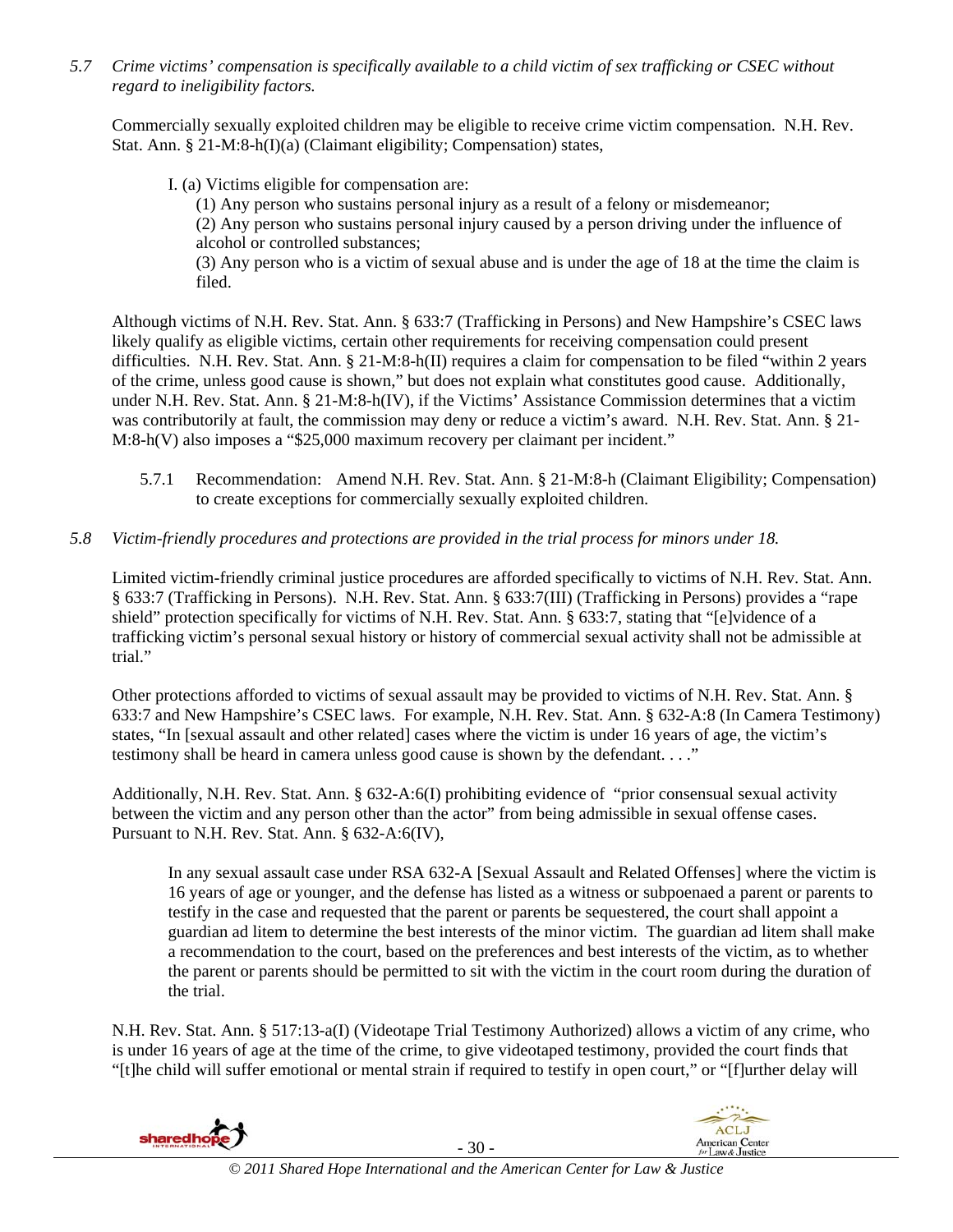impair the child's ability to recall and relate the facts of the alleged offense." The videotaped testimony "shall be conducted before the judge at a place as ordered by the court in the presence of the prosecutors, the defendant and his attorneys, and such other persons as the court allows." N.H. Rev. Stat. Ann. § 517:13-a(II). N.H. Rev. Stat. Ann. § 517:13-a(IV) allows any witness 16 years of age or younger to have his or her parent or other appropriate adult present during the taping of the testimony, and N.H. Rev. Stat. Ann. § 517:13-a(III) provides that a witness whose testimony is videotaped under this section "shall not be required to appear or testify at trial" unless the court orders it for good cause.

Lastly, N.H. Rev. Stat. Ann. § 21-M:8-k(II) (Rights of Crime Victims) affords crime victims the following rights:

(a) The right to be treated with fairness and respect for their dignity and privacy throughout the criminal justice process.

(b) The right to be informed about the criminal justice process and how it progresses.

(c) The right to be free from intimidation and to be reasonably protected from the accused throughout the criminal justice process.

. . . .

(g) The right to have inconveniences associated with participation in the criminal justice process minimized.

. . . .

(i) The right to be informed about available resources, financial assistance, and social services. (i) The right to restitution  $\dots$ .

(k) The right to be provided a secure, but not necessarily separate, waiting area during court proceedings.

. . . .

(m) The right of confidentiality of the victim's address, place of employment, and other personal information.

. . . .

*5.9 Expungement or sealing of juvenile arrest or criminal records resulting from arrests or adjudications for prostitution-related offenses committed as a result of, or in the course of, the commercial sexual exploitation of a minor is available within a reasonable time after turning 18.* 

N.H. Rev. Stat. Ann. § 169-B:35(I), (II) (Juvenile Case and Court Records) states that "[a]ll case records, as defined in RSA 170-G:8-a [Record Content; Confidentiality; Rulemaking], relative to delinquency, shall be confidential and access shall be provided pursuant to RSA 170-G:8-a," must be kept separate from other court records, and must "be withheld from public inspection but shall be open to inspection by officers of the institution where the minor is committed, juvenile probation and parole officers, a parent, a guardian, a custodian, the minor's attorney, the relevant county, and others entrusted with the corrective treatment of the minor." N.H. Rev. Stat. Ann. § 169-B:35(II) further provides that once the person turns 21, "all court records and individual institutional records, including police records, shall be closed and placed in an inactive file."

- 5.9.1 Recommendation: Enact a provision requiring the automatic expungment of criminal records of minor victims of commercial sexual exploitation and domestic minor sex trafficking who are under the age of 18.
- *5.10 Victim restitution and civil remedies are authorized by law for minor victims of sex trafficking or CSEC.*

Victims of N.H. Rev. Stat. Ann. § 633:7 (Trafficking in Persons) may receive restitution from their offenders. N.H. Rev. Stat. Ann. § 633:10(I), (II) (Restitution and Compensation) states that an offender convicted under N.H. Rev. Stat. Ann. § 633:7 shall make restitution to their victim, stating,



**ACLJ** 

**American Center**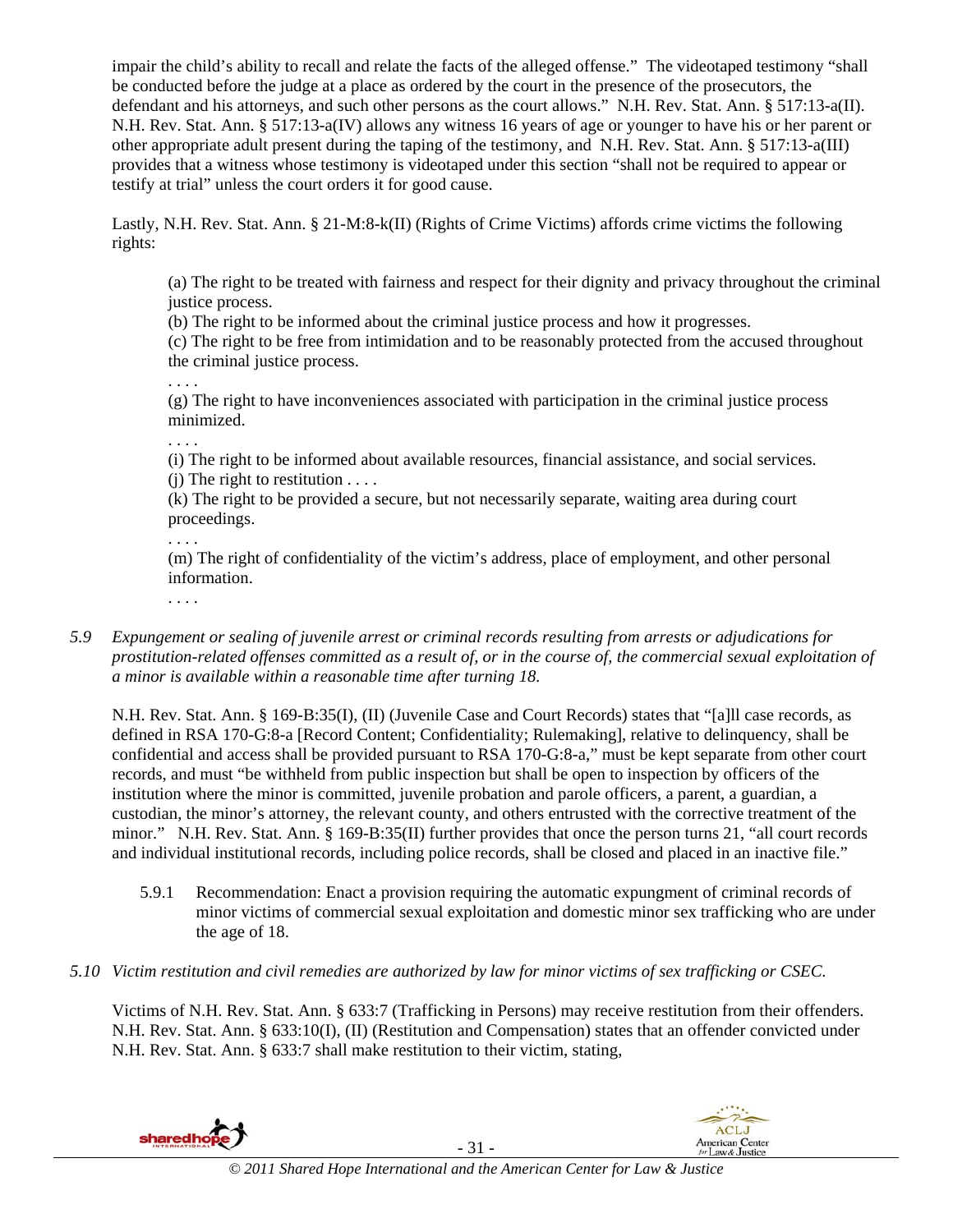I. A person convicted under this section shall be ordered by the court to pay restitution to the victim. Such restitution may include but not be limited to:

(a) Any economic  $\cos^{74}$  compensable under RSA 651:62 [Definitions], in accordance with the provisions of RSA 651:61-a through RSA 651:67; and

(b) The value of the victim's labor as guaranteed under the minimum wage law and overtime provisions of the Fair Labor Standards Act or the state minimum wage law, whichever is greater.

II. To the extent not included in economic loss that is compensable under paragraph I, the court may also order a person convicted under this section to pay compensation as follows:

(a) Costs of medical and psychological treatment, including physical and occupational therapy and rehabilitation, at the court's discretion;

(b) Costs of necessary transportation, temporary housing, and child care, at the court's discretion; (c) Return of property, cost of damage to property, or full value of property if destroyed or damaged beyond repair;

(d) Expenses incurred by a victim and any household members or other family members in relocating away from the defendant or his or her associates, including, but not limited to, deposits for utilities and telephone service, deposits for rental housing, temporary lodging and food expenses, clothing, and personal items; and

(e) Any and all other losses suffered by the victim as a result of an offense under this section.

Victims of other offenses may also be able to receive restitution under New Hampshire's general restitution statute, N.H. Rev. Stat. Ann. § 651:63(I) (Restitution Authorized), which allows the court to sentence any offender, regardless of his ability to pay, "to make restitution in an amount determined by the court."

No civil remedies are specifically provided to victims of N.H. Rev. Stat. Ann. § 633:7 or New Hampshire's CSEC offenses.

*5.11 Statutes of limitations for civil and criminal actions for child sex trafficking or CSEC offenses are eliminated or lengthened sufficiently to allow prosecutors and victims a realistic opportunity to pursue criminal action and legal remedies.* 

Pursuant to N.H. Rev. Stat. Ann. § 625:8(I)(a), (b) (Limitations), prosecutions for felonies, including N.H. Rev. Stat. Ann. § 633:7 (Trafficking in Persons) and New Hampshire's felony CSEC offenses, must commence within 6 years of the crime. Prosecutions for N.H. Rev. Stat. Ann. § 645:2(I)(a), (f) (Prostitution and Related Offenses), a Class B misdemeanor, must be brought within 1 year of the crime. N.H. Rev. Stat. Ann. §  $625:8(I)(c)$ . Althoguh these statutes of limitations toll "[d]uring any time when the accused is continuously absent from the state or has no reasonably ascertained place of abode or work within this state . . . [or] when a prosecution is pending against the accused in this state based on the same conduct," no tolling is provided if the victim of the offense is a minor under the age of 18. N.H. Rev. Stat. Ann. § 625:8(VI)(a), (b).

5.11.1 Recommendation: Eliminate the statute of limitations for N.H. Rev. Stat. Ann. § 633:7 (Trafficking in Persons) and New Hampshire's CSEC offenses.

<sup>74</sup> *See supra* note **Error! Bookmark not defined.** for the definition of "economic loss."



1

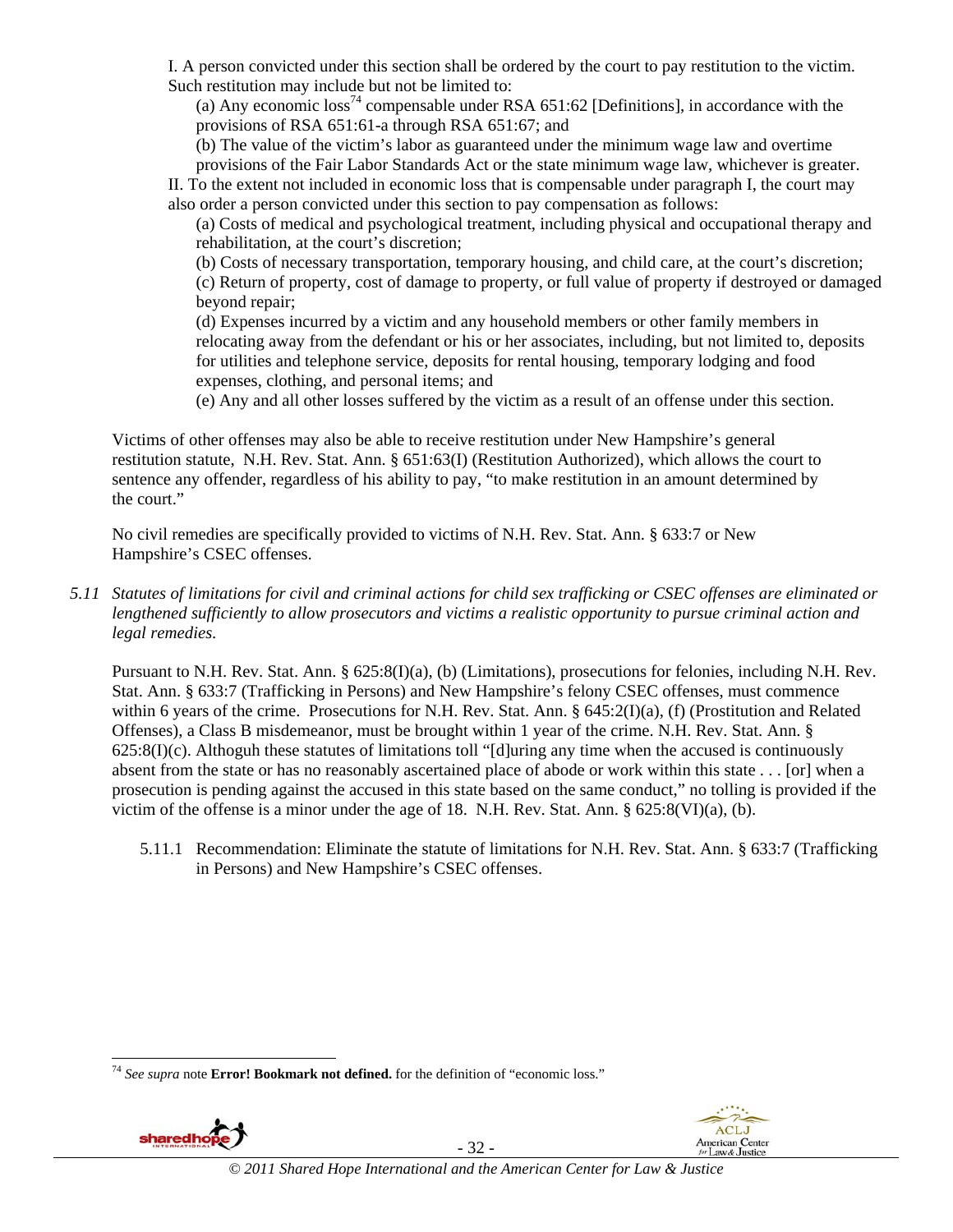### **Framework Issue 6: Criminal justice tools for investigation and prosecutions**

### *Legal Components:*

- *6.1 Training on human trafficking and domestic minor sex trafficking for law enforcement is statutorily mandated.*
- *6.2 Single party consent to audiotaping is permitted in law enforcement investigations.*
- *6.3 Domestic minor sex trafficking investigations may use wiretapping to investigate the crime.*
- *6.4 Using a law enforcement decoy posing as a minor to investigate buying or selling of commercial sex acts is not a defense to soliciting, purchasing, or selling sex with a minor.*
- *6.5 Using the Internet to investigate buyers and traffickers is a permissible investigative technique.*
- *6.6 Law enforcement and child welfare agencies are mandated to promptly report missing and recovered children. \_\_\_\_\_\_\_\_\_\_\_\_\_\_\_\_\_\_\_\_\_\_\_\_\_\_\_\_\_\_\_\_\_\_\_\_\_\_\_\_\_\_\_\_\_\_\_\_\_\_\_\_\_\_\_\_\_\_\_\_\_\_\_\_\_\_\_\_\_\_\_\_\_\_\_\_\_\_\_\_\_\_\_\_\_\_\_\_\_\_\_\_\_\_*

### *Legal Analysis:*

*6.1 Training on human trafficking and domestic minor sex trafficking for law enforcement is statutorily mandated.*

New Hampshire does not require law enforcement to receive training on human trafficking or domestic minor sex trafficking. N.H. Rev. Stat. Ann. § 188-F:24(I) (Police Standards and Training Council) creates the Police Standards and Training Council which, according to N.H. Rev. Stat. Ann. § 188-F:26(III) (Powers), is responsible for establishing "minimum educational and training standards for employment as a police officer, state corrections officer, or state probation-parole officer either in permanent positions or in temporary or probationary status." Additionally, N.H. Rev. Stat. Ann. § 188-F:27 (Education and Training Required) mandates that law enforcement complete a training program, but does not specify the types of training that must be provided.

- 6.1.1 Recommendation: Amend N.H. Rev. Stat. Ann. § 188-F:27 (Education and Training Required) to specifically require training and education for law enforcement in the area of domestic minor sex trafficking and the commercial sexual exploitation of children to ensure law enforcement can adequately arrest the traffickers and recognize and care for the victims.
- *6.2 Single party consent to audiotaping is permitted in law enforcement investigations.*

Single party consent to audiotaping generally is not permitted in New Hampshire. N.H. Rev. Stat. Ann. § 570- A:2 (Interception and disclosure of telecommunication or oral communications prohibited) requires the consent of all parties to the communication. N.H. Rev. Stat. Ann. § 570-A:2(I-a) states,

A person is guilty of a misdemeanor if, except as otherwise specifically provided in this chapter or without consent of all parties to the communication, the person knowingly intercepts a telecommunication or oral communication when the person is a party to the communication or with the prior consent of one of the parties to the communication, but without the approval required by RSA 570-A:2, II(d) [Interception and Disclosure of Telecommunication or Oral Communications Prohibited].

Pursuant to N.H. Rev. Stat. Ann.  $\S 570-A:2(I-a)(II)(d)$ ,

An investigative or law enforcement officer in the ordinary course of the officer's duties pertaining to the conducting of investigations of organized crime,<sup>75</sup> offenses enumerated in this chapter, solid waste

l <sup>75</sup> N.H. Rev. Stat. Ann. § 570-A:1(XI) defines "organized crime" as "the unlawful activities of the members of a highly organized, disciplined association engaged in supplying illegal goods and services, including but not limited to . . . prostitution . . . and other unlawful activities of members of such organizations."



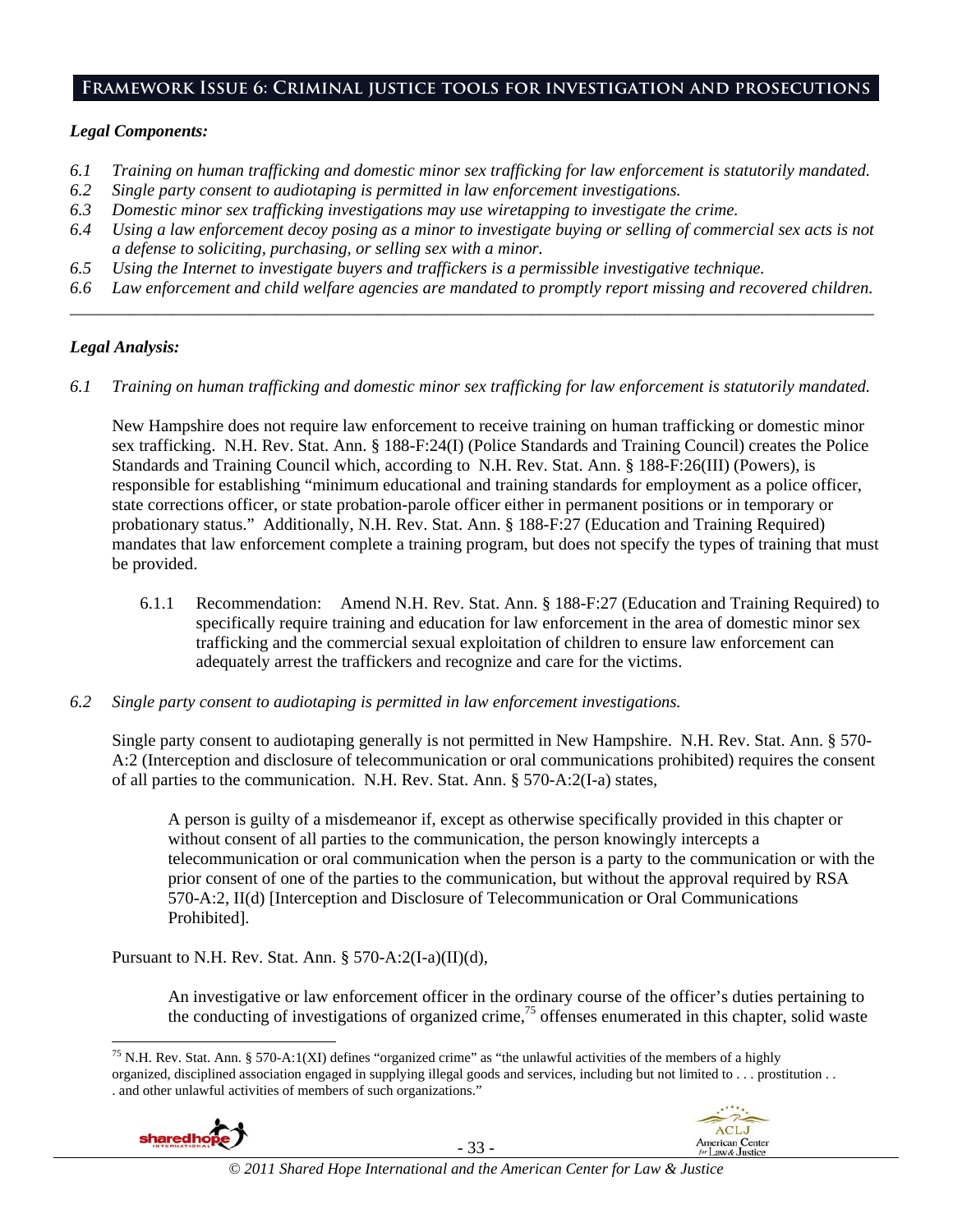violations under RSA 149-M:9, I and II [Permit Required], or harassing or obscene telephone calls to intercept a telecommunication or oral communication, when such person is a party to the communication or one of the parties to the communication has given prior consent to such interception; provided, however, that no such interception shall be made unless the attorney general, the deputy attorney general, or an assistant attorney general designated by the attorney general determines that there exists a reasonable suspicion that evidence of criminal conduct will be derived from such interception. Oral authorization for the interception may be given and a written memorandum of said determination and its basis shall be made within 72 hours thereafter. The memorandum shall be kept on file in the office of the attorney general.

6.2.1 Recommendation: Amend N.H. Rev. Stat. Ann. § 570-A:2 (Interception and Disclosure of Telecommunication or Oral Communication prohibited) to allow for single-party consent to audio taping in the investigation of N.H. Rev. Stat. Ann. § 633:7 (Trafficking in Persons) and New Hampshire's CSEC laws without receiving authorization from the attorney general.

### *6.3 Domestic minor sex trafficking investigations may use wiretapping to investigate the crime.*

N.H. Rev. Stat. Ann. § 570-A:7 (Authorization for Interception of Telecommunications or Oral Communications) states,

The attorney general, deputy attorney general, or a county attorney, upon the written approval of the attorney general or deputy attorney general, may apply to a judge of competent jurisdiction for an order authorizing or approving the interception of telecommunications or oral communications, and such judge may grant . . . an order authorizing or approving the interception of telecommunications or oral communications by investigative or law enforcement officers having responsibility for the investigation of the offenses as to which the application is made, when such interception may provide, or has provided, evidence of the commission of organized crime<sup>76</sup> . . . or evidence of the commission of the offenses of . . . kidnapping, . . . child pornography . . . , Computer Pornography and child exploitation . . . , Aggravated Felonious Sexual Assault . . . , Felonious Sexual Assault . . . , or any conspiracy to commit any of the foregoing offenses.

Pursuant to N.H. Rev. Stat. Ann. § 570-A:9(III) (Procedure for Interception of Telecommunications and Oral Communications) a judge may enter an order approving an application

if the judge determines on the basis of the facts submitted by the applicant that:

(a) There is probable cause for belief that an individual is committing, has committed, or is about to commit a particular offense enumerated in RSA 570-A:7 [Authorization for interception of telecommunications or oral communications];

(b) There is probable cause for belief that particular communications concerning that offense will be obtained through such interception;

(c) Normal investigative procedures have been tried and have failed or reasonably appear to be unlikely to succeed if tried or to be too dangerous;

(d) There is probable cause for belief that the facilities from which, or the place where, the telecommunications or oral communications are to be intercepted are being used, or are about to be used, in connection with the commission of such offense, or are leased to, listed in the name of, or commonly used by such person.



1



- 34 -

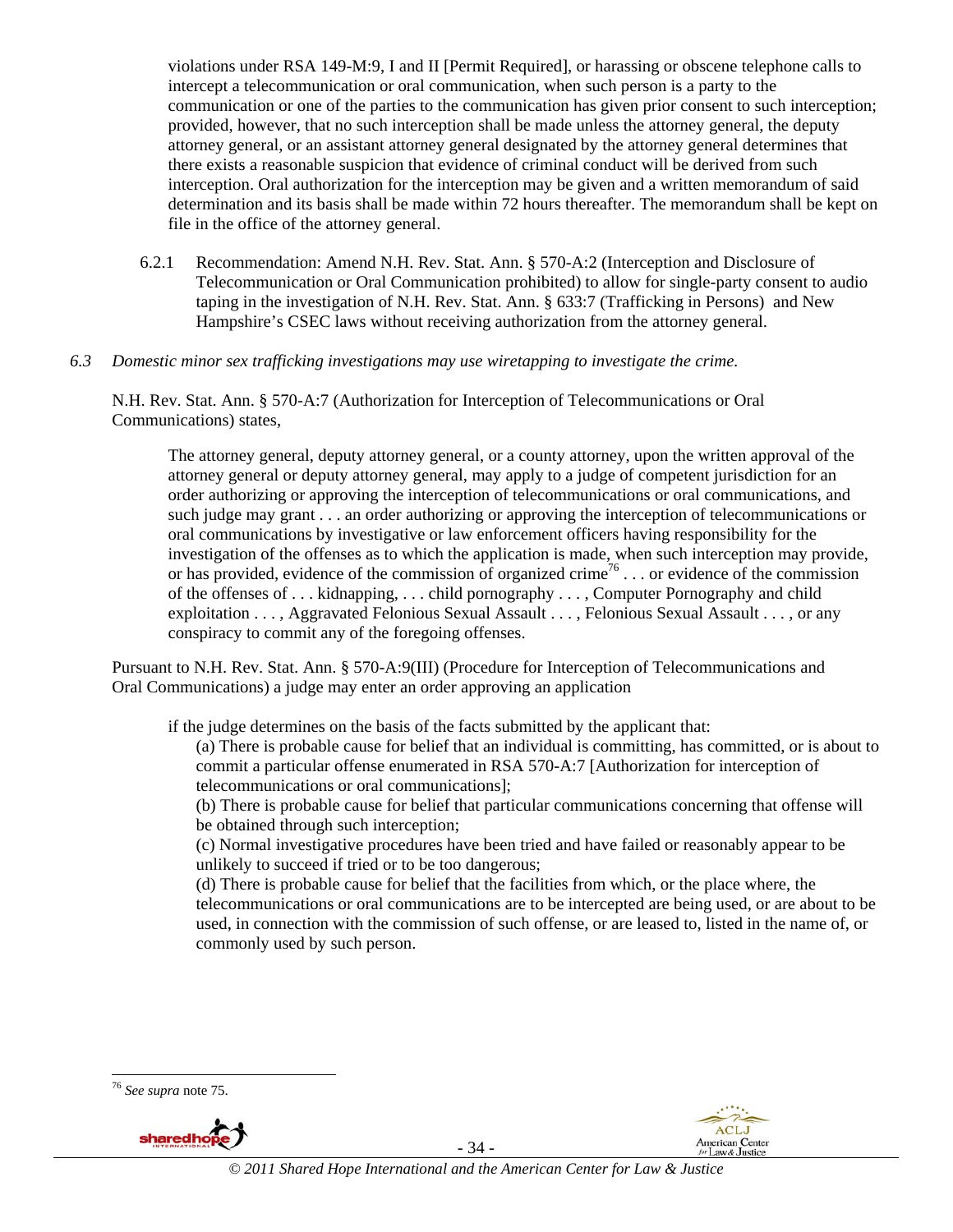*6.4 Using a law enforcement decoy posing as a minor to investigate buying or selling of commercial sex acts is not a defense to soliciting, purchasing, or selling sex with a minor.* 

No law in New Hampshire authorizes the use of a decoy by law enforcement in the investigation of N.H. Rev. Stat. Ann. § 633:7 (Trafficking in Persons) or New Hampshire's CSEC laws. New Hampshire does, however, recognize an entrapment defense pursuant to N.H. Rev. Stat. Ann. § 626:5 (Entrapment), which states,

It is an affirmative defense that the actor committed the offense because he was induced or encouraged to do so by a law enforcement official or by a person acting in cooperation with a law enforcement official, for the purpose of obtaining evidence against him and when the methods used to obtain such evidence were such as to create a substantial risk that the offense would be committed by a person not otherwise disposed to commit it. However, conduct merely affording a person an opportunity to commit an offense does not constitute entrapment.

- 6.4.1 Recommendation: Enact a law authorizing for the use of a decoy in the investigation of N.H. Rev. Stat. Ann. § 633:7 (Trafficking in Persons) and New Hampshire's CSEC laws.
- *6.5 Using the Internet to investigate buyers and traffickers is a permissible investigative technique.*

New Hampshire does not have a specific law that specifically allows law enforcement to use the Internet to investigate buyers and traffickers. N.H. Rev. Stat. Ann. § 649-b:4 (Certain Uses of Computer Services Prohibited), may, however, provide law enforcement the ability to use the Internet to investigate buyers and traffickers. N.H. Rev. Stat. Ann. § 649-b:4(I) states that "[n]o person shall knowingly utilize a computer on-line service, internet service, or local bulletin board service to seduce, solicit, lure, or entice a child or another person believed by the person to be a child, to commit" sexual assault or other specified non-commercial sexual offenses. The use of the language "another person believed by the person to be a child," suggests that it may be permissible for law enforcement to be involved in the investigation of this offense. Additionally, N.H. Rev. Stat. Ann. § 649-B:4(III) states, "It shall not be a defense to a prosecution under this section that the victim was not actually a child so long as the person reasonably believed that the victim was a child."

- 6.5.1 Recommendation: Enact a law authorizing the use of the Internet by law enforcement in investigating N.H. Rev. Stat. Ann. § 633:7 (Trafficking in Persons) and New Hampshire's CSEC laws.
- *6.6 Law enforcement and child welfare agencies are mandated to promptly report missing and recovered children.*

The reporting of missing children and rescued child victims of N.H. Rev. Stat. Ann. § 633:7 (Trafficking in Persons) is required under New Hampshire law. N.H. Rev. Stat. Ann. § 169-E:2 (Report) requires law enforcement to accept a missing child report from the child's parents, guardian, legal custodian, or another person responsible for the child and to "take reasonable and appropriate action to locate the missing child." Additionally, N.H. Rev. Stat. Ann. § 169-E:2-a (Hotline for Missing Children; Rulemaking) establishes a "tollfree statewide hotline for the purpose of reporting information on missing children." N.H. Rev. Stat. Ann. § 169-E:1 (Definition) defines a "missing child" as "any person under the age of 16 years missing from his normal and ordinary place of residence and whose whereabouts cannot be determined by a person responsible for the child's care."

Upon receipt of a missing child report, N.H. Rev. Stat. Ann. § 169-E:3(I) (Procedure) mandates that law enforcement gather information about the missing child and "integrate it into the national crime information center computer within 12 hours following the making of the report, unless extraordinary circumstances cause a delay."